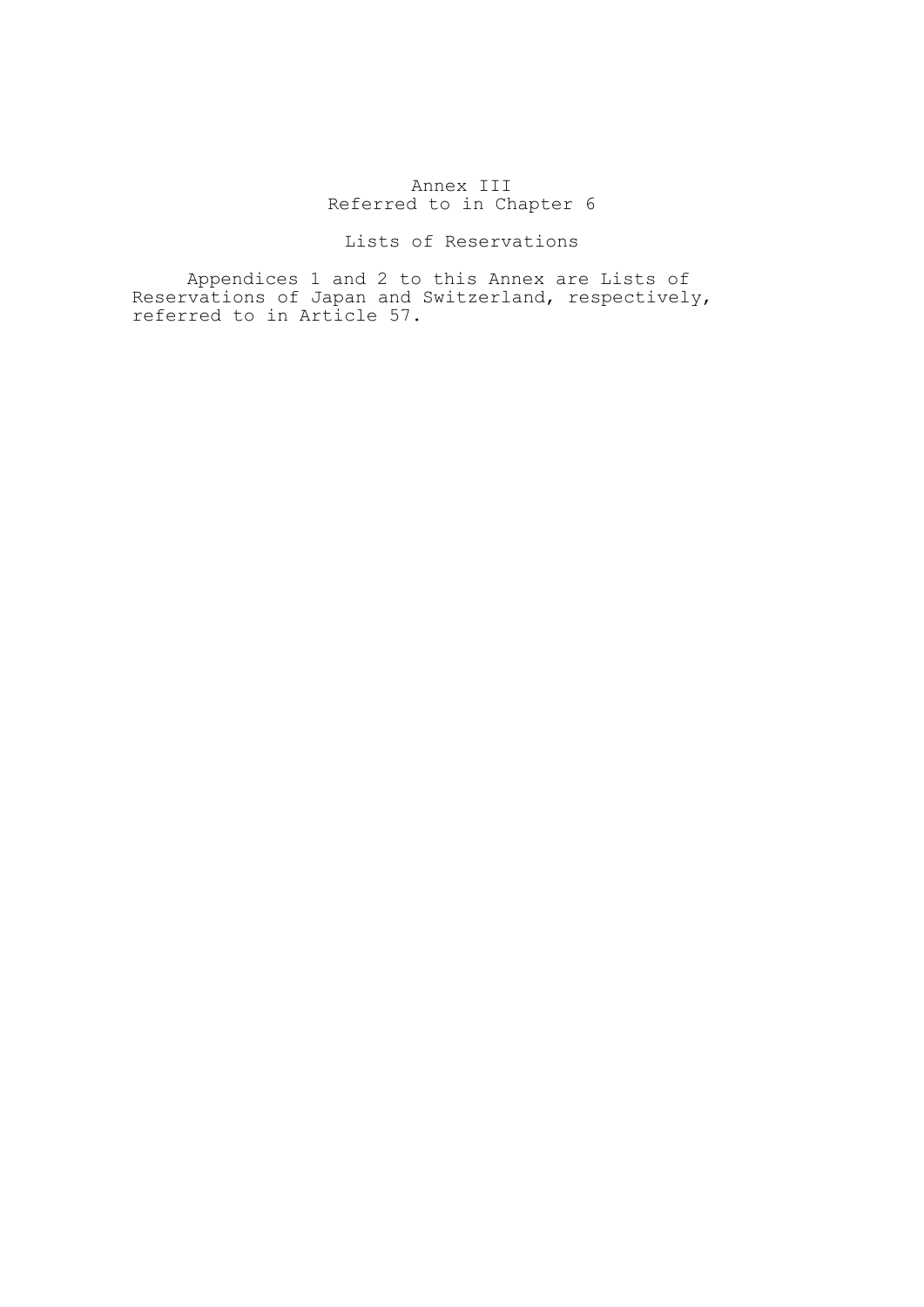### Appendix 1 Lists of Reservations of Japan

## Section 1 Existing Measures

1. This list sets out, pursuant to Article 57, the reservations taken by Japan with respect to existing measures that do not conform with obligations imposed by:

- (a) Article 45
- (b) Article 46
- (c) Article 47

2. Each reservation in this list sets out the following elements:

- (a) "Sector" refers to the general sector in which the reservation is taken;
- (b) "Sub-Sector" refers to the specific sector in which the reservation is taken;
- (c) "Industry Classification" refers, where applicable, and only for transparency purposes, to the activity covered by the reservation according to domestic or international industry classification codes;
- (d) "Type of Reservation" specifies the obligations referred to in paragraph 1 for which the reservation is taken;
- (e) "Level of Government" indicates the level of government maintaining the measure for which the reservation is taken;
- (f) "Measures" identifies the existing laws, regulations or other measures for which the reservation is taken. A measure cited in the "Measures" element:
	- (i) means the measure as amended, continued or renewed as of the date of entry into force of this Agreement; and
	- (ii) includes any subordinate measure adopted or maintained under the authority of and consistent with the measure; and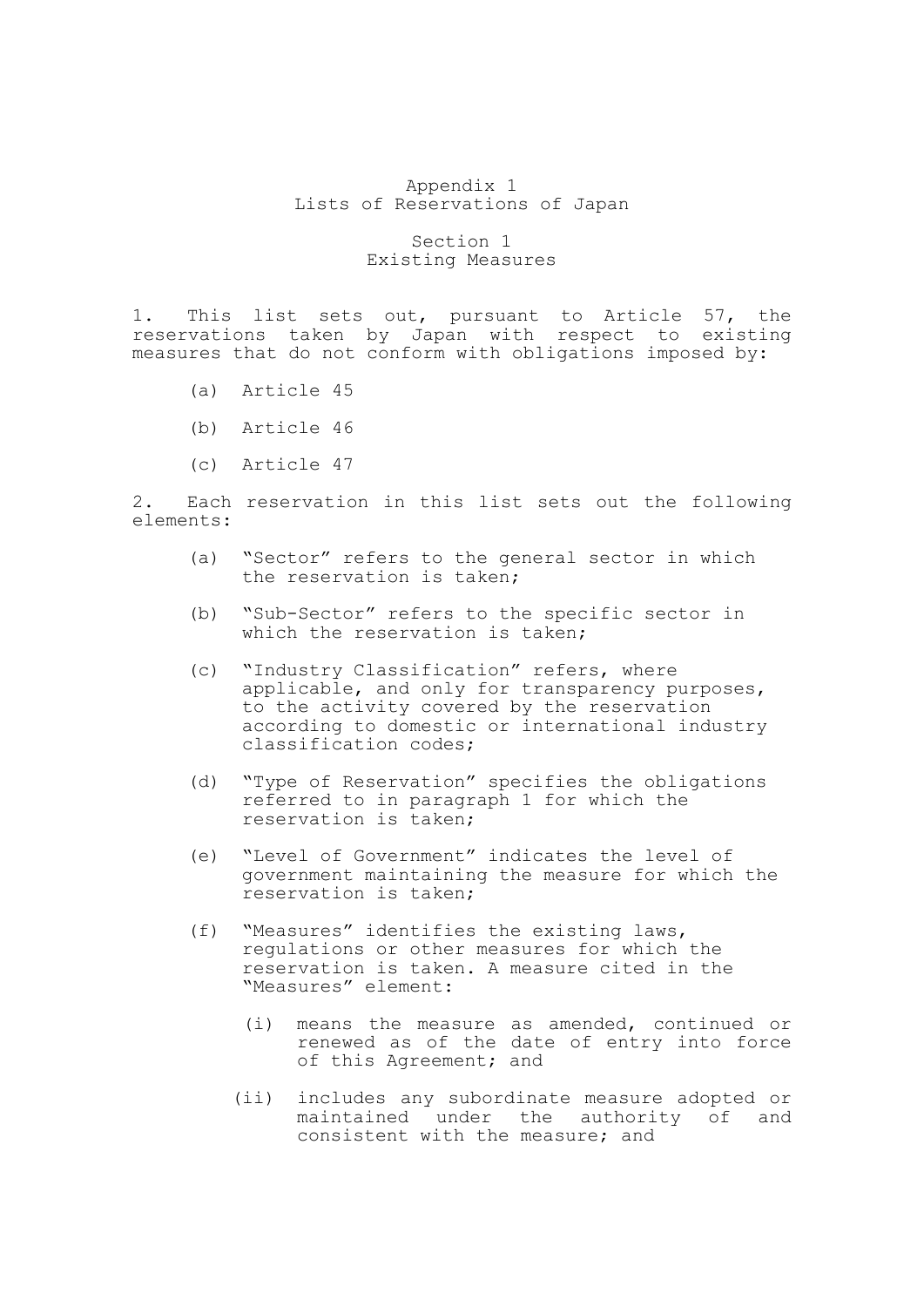(g) "Description" sets out, with regard to the obligations referred to in paragraph 1, the nonconforming aspects of the existing measures for which the reservation is taken.

3. In the interpretation of a reservation, all elements of the reservation shall be considered. A reservation shall be interpreted in the light of the relevant provisions of Chapter 6 against which the reservation is taken, and the "Measures" element shall prevail over all other elements.

- 4. With respect to Financial Services:
	- (a) For prudential reasons within the context of paragraph 1 of Article VI of Annex VI, Japan shall not be prevented from taking measures such as non-discriminatory limitations on juridical forms of a commercial presence. For the same reasons, Japan shall not be prevented from applying non-discriminatory limitations concerning admission to the market of new financial services which shall be consistent with regulatory framework aimed at achieving such prudential objectives. In this context, securities firms are allowed to deal in securities defined in the relevant laws of Japan, and banks are not allowed to deal in those securities unless allowed in accordance with those laws.
	- (b) Services supplied in the Area of Switzerland to the service consumer in Japan without any active marketing from the service supplier are considered as services supplied under subparagraph (t)(ii) of Article 44.

5. With respect to air transport services, measures affecting traffic rights or measures affecting services directly related to the exercise of traffic rights are not listed in this list, as these are excluded from the scope of Chapter 6 pursuant to paragraph 2 of Article 43.

6. Laws and regulations with regard to spectrum availability affecting obligations under Article 46 are not included in this list, taking into account the Attachment 6 of Guidelines for the Scheduling of Specific Commitments (WTO Document S/L/92, dated 28 March 2001).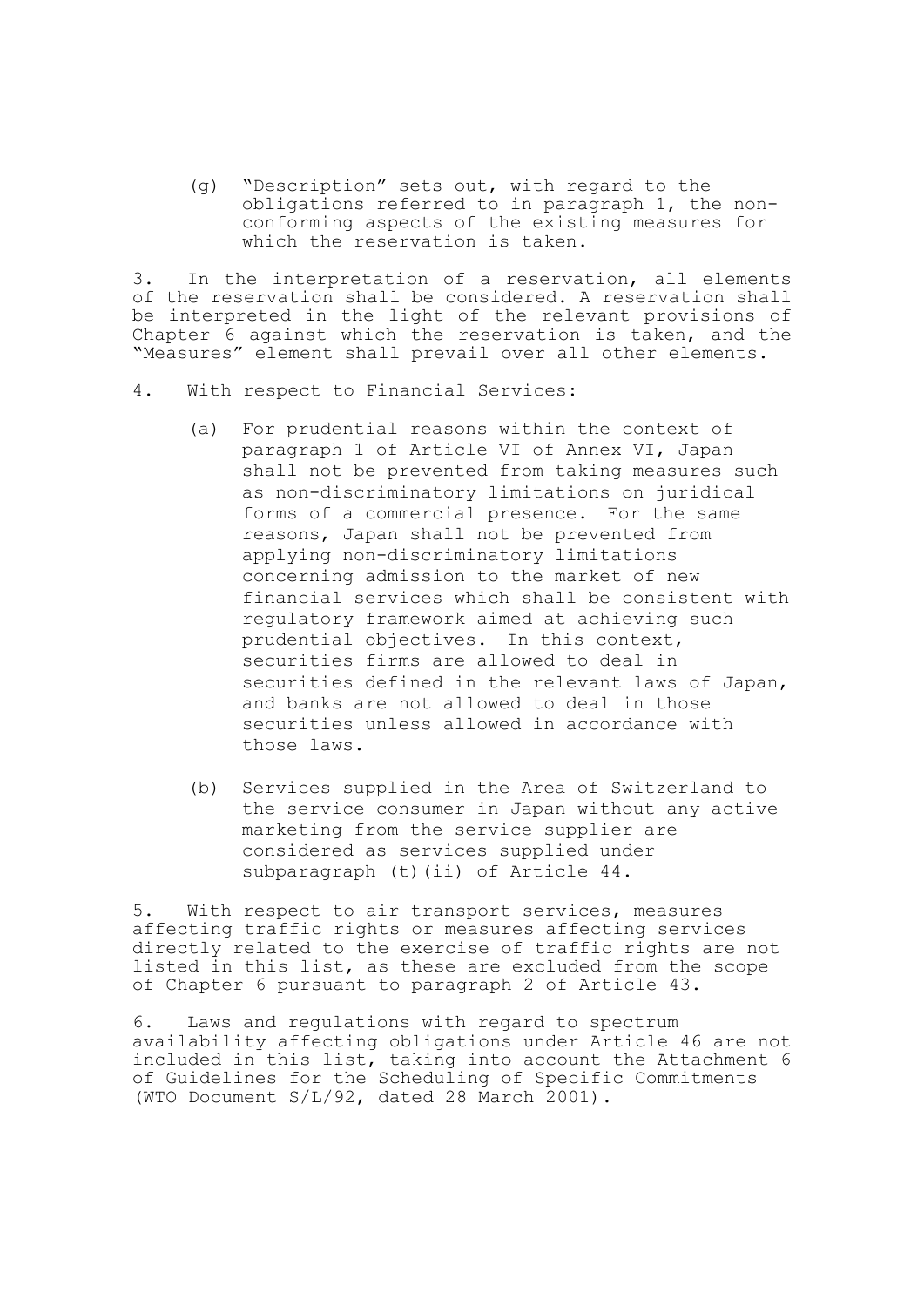7. For the purposes of this Appendix, "JSIC" means Japan Standard Industrial Classification set out by the Statistics Bureau, Ministry of Internal Affairs and Communications, and revised on 6 November 2007.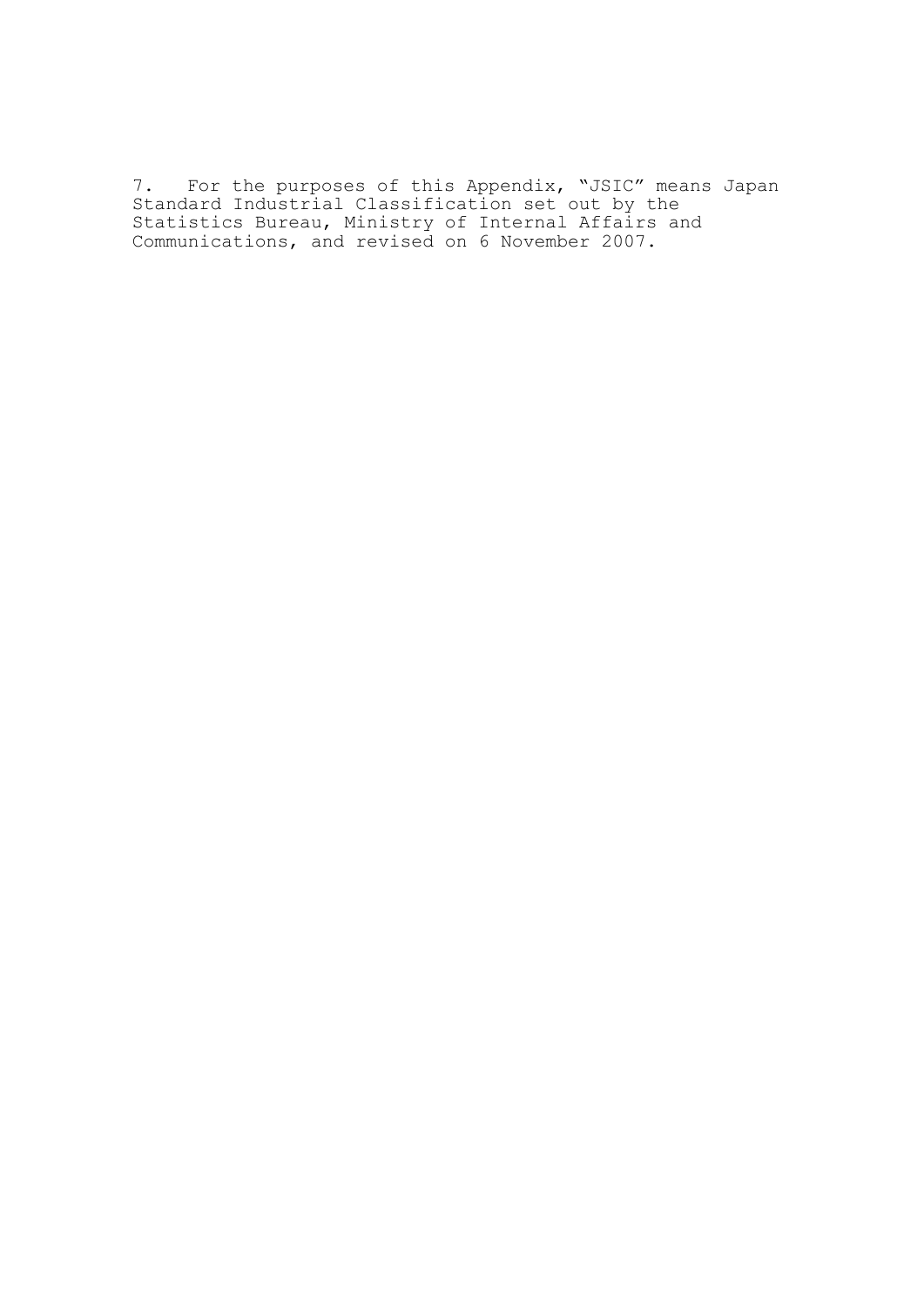1 Sector: Sub-Sector: Industry Classification: JSIC 01 Agriculture Type of Reservation: Level of Government: Measures: Description: Agriculture, Forestry and Fisheries, and Related Services (except fisheries within the territorial sea, internal waters, exclusive economic zone and continental shelf provided for in the reservation No.16 in Section 2) JSIC 02 Forestry JSIC 03 Fisheries, except aquaculture JSIC 04 Aquaculture JSIC 6324 Agricultural cooperatives JSIC 6325 Fishery and fishery processing cooperatives JSIC 871 Agriculture, forestry and fisheries cooperative associations, n.e.c. National Treatment (Article 47) Central Government Foreign Exchange and Foreign Trade Law (Law No. 228 of 1949), Article 27 Cabinet Order on Foreign Direct Investment (Cabinet Order No. 261 of 1980), Article 3 The prior notification requirement under the Foreign Exchange and Foreign Trade Law applies to foreign investors who intend to make investments in agriculture, forestry and fisheries and related services (except fisheries within the territorial sea, internal waters, exclusive economic zone and continental shelf provided for in the reservation No.16 in Section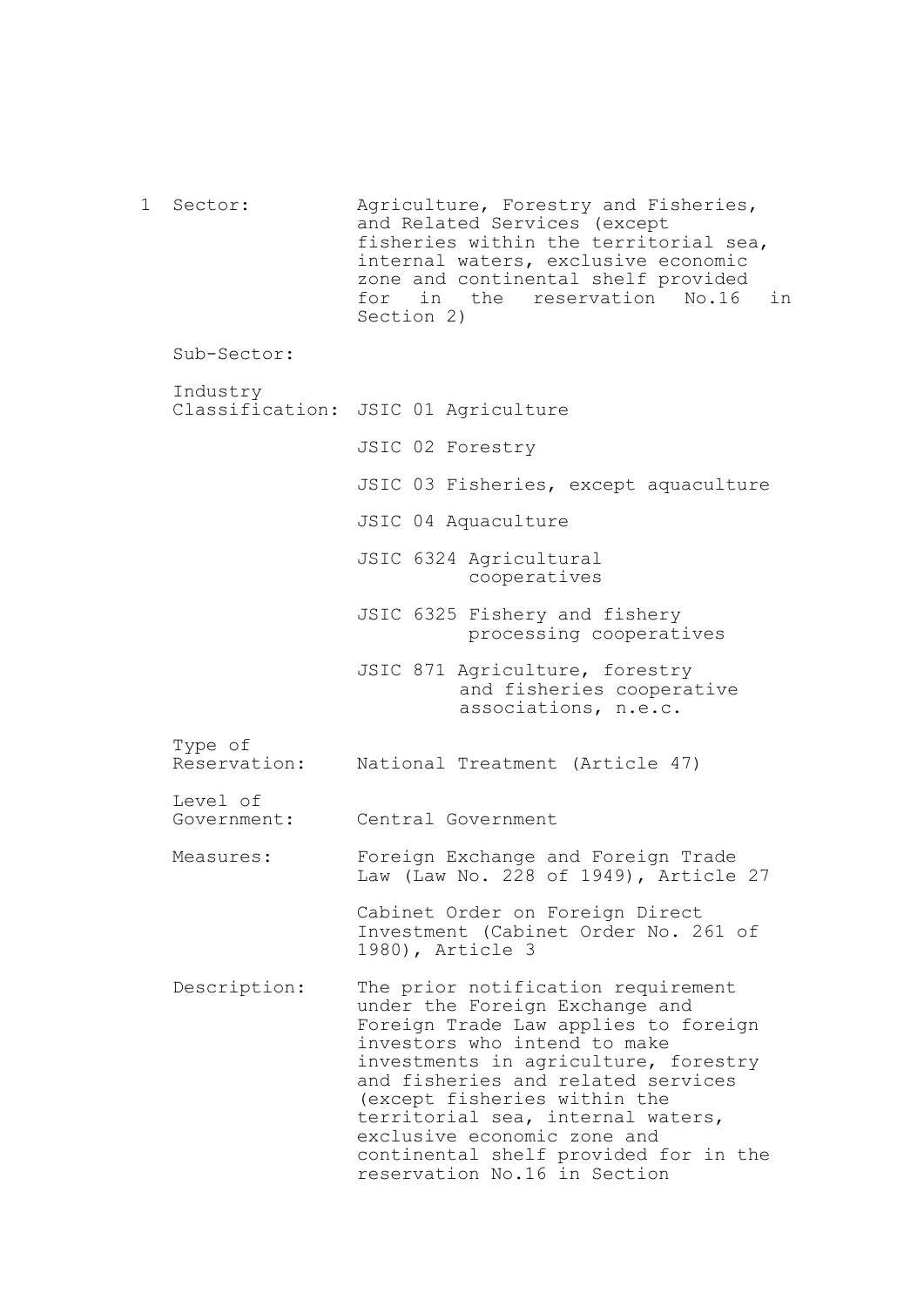2) in the Area of Japan.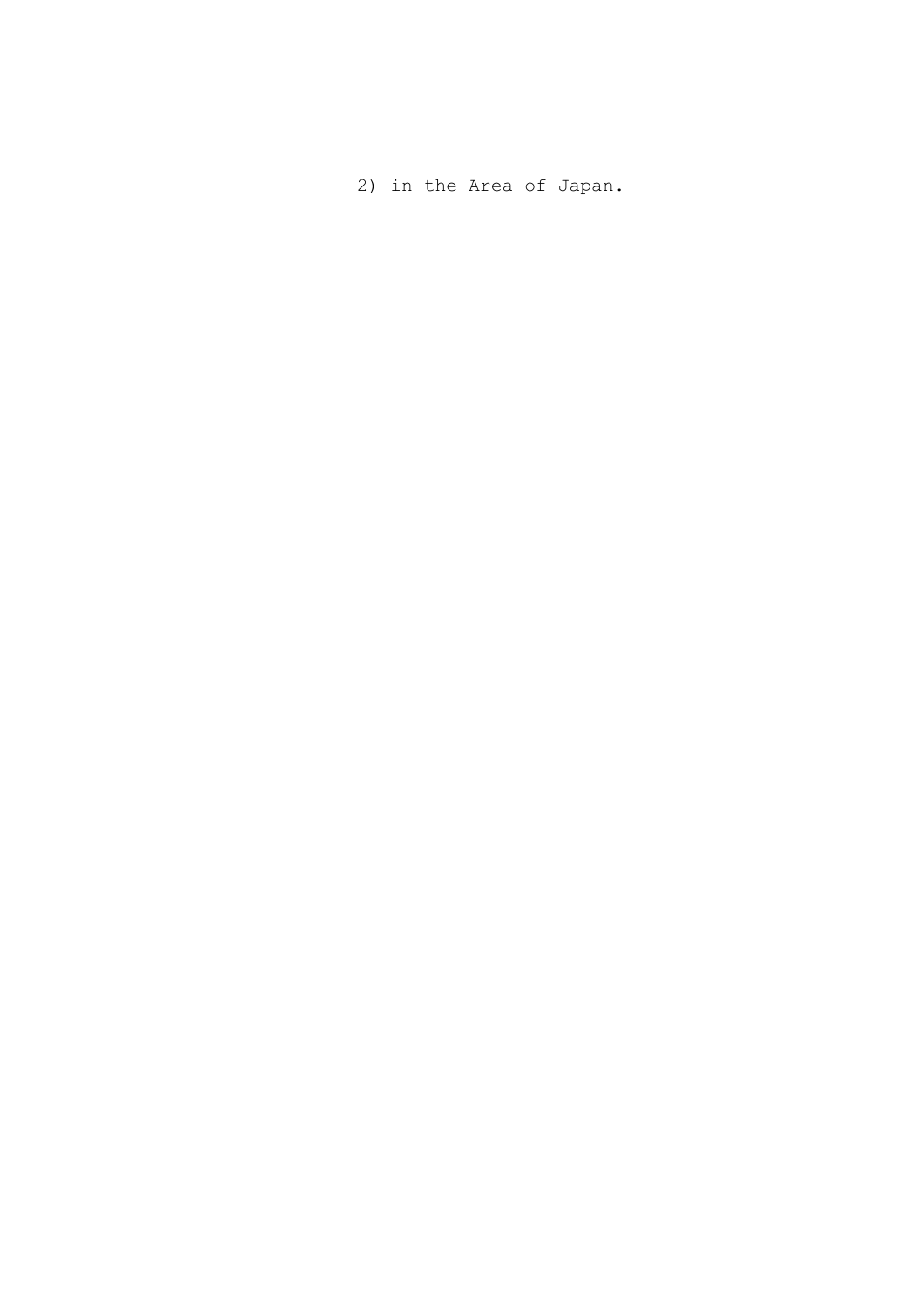2 Sector: Sub-Sector: Industry Classification: JSIC 89 Automobile maintenance Type of Reservation: Market Access (Article 46) Level of Government: Measures: Description: Automobile Maintenance Business Motor Vehicle Disassembling Repair Business services Central Government Road Vehicle Law (Law No. 185 of 1951), Chapter 6 A person who intends to conduct motor vehicle disassembling repair businesses is required to establish a workplace in Japan and to obtain an approval of the Director-General of the District Transport Bureau having

jurisdiction over the district where

the workplace is located.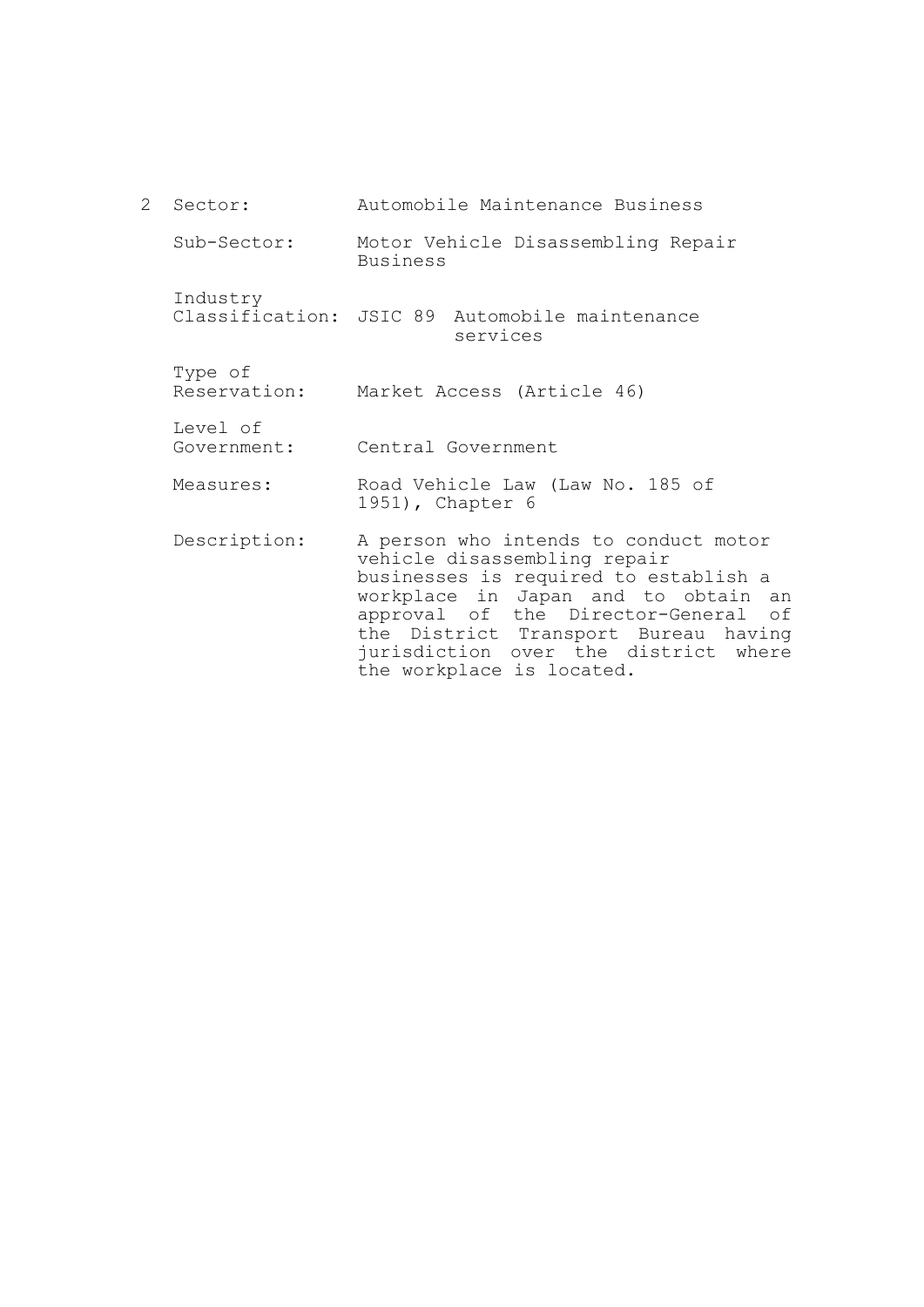| 3 | Sector:                 | Business Services                                                                                                                                                                                                                                   |
|---|-------------------------|-----------------------------------------------------------------------------------------------------------------------------------------------------------------------------------------------------------------------------------------------------|
|   | Sub-Sector:             |                                                                                                                                                                                                                                                     |
|   | Industry                | Classification: JSIC 9111 Employment services                                                                                                                                                                                                       |
|   |                         | JSIC 9121 Worker dispatching<br>services                                                                                                                                                                                                            |
|   | Type of<br>Reservation: | Market Access (Article 46)                                                                                                                                                                                                                          |
|   | Level of<br>Government: | Central Government                                                                                                                                                                                                                                  |
|   | Measures:               | Employment Security Law (Law No. 141<br>of $1947$ , Chapters 3 and $3-3$                                                                                                                                                                            |
|   |                         | Law Concerning Securing the Proper<br>Operation of Worker Dispatching<br>Undertakings and Improved Working<br>Conditions for Dispatched Workers<br>(Law No. 88 of 1985), Chapter 2                                                                  |
|   |                         | Port Labor Law (Law No. 40 of 1988),<br>Chapter 4                                                                                                                                                                                                   |
|   |                         | Mariner's Employment Security Law<br>(Law No. 130 of 1948), Chapter 3                                                                                                                                                                               |
|   |                         | Law Concerning the Improvement of<br>Employment of Construction Workers<br>(Law No. 33 of 1976), Chapters 5 and<br>6                                                                                                                                |
|   | Description:            | A person who intends to supply the<br>following services for enterprises in<br>Japan is required to have an<br>establishment in Japan and to obtain<br>permission from, or to submit<br>notification to, the competent<br>authority, as applicable: |
|   |                         | (a) private job placement services<br>including fee-charging job<br>placement services for<br>construction workers; or                                                                                                                              |
|   |                         | (b) worker dispatching services<br>including stevedore dispatching<br>services, mariner dispatching                                                                                                                                                 |

services and work opportunities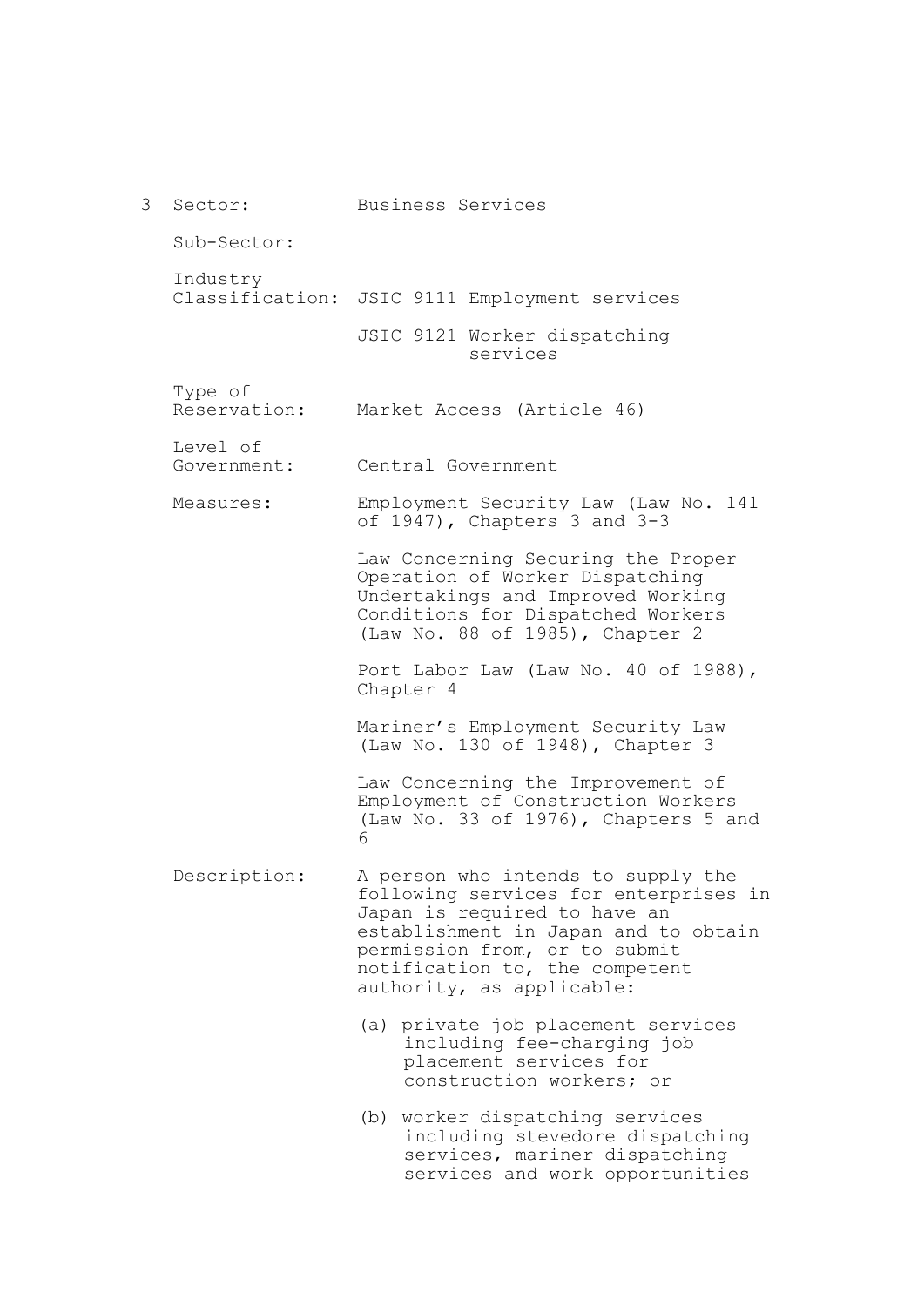securing services for construction workers.

Labour supply services may be supplied only by a labour union which has obtained permission from the competent authority pursuant to Employment Security Law.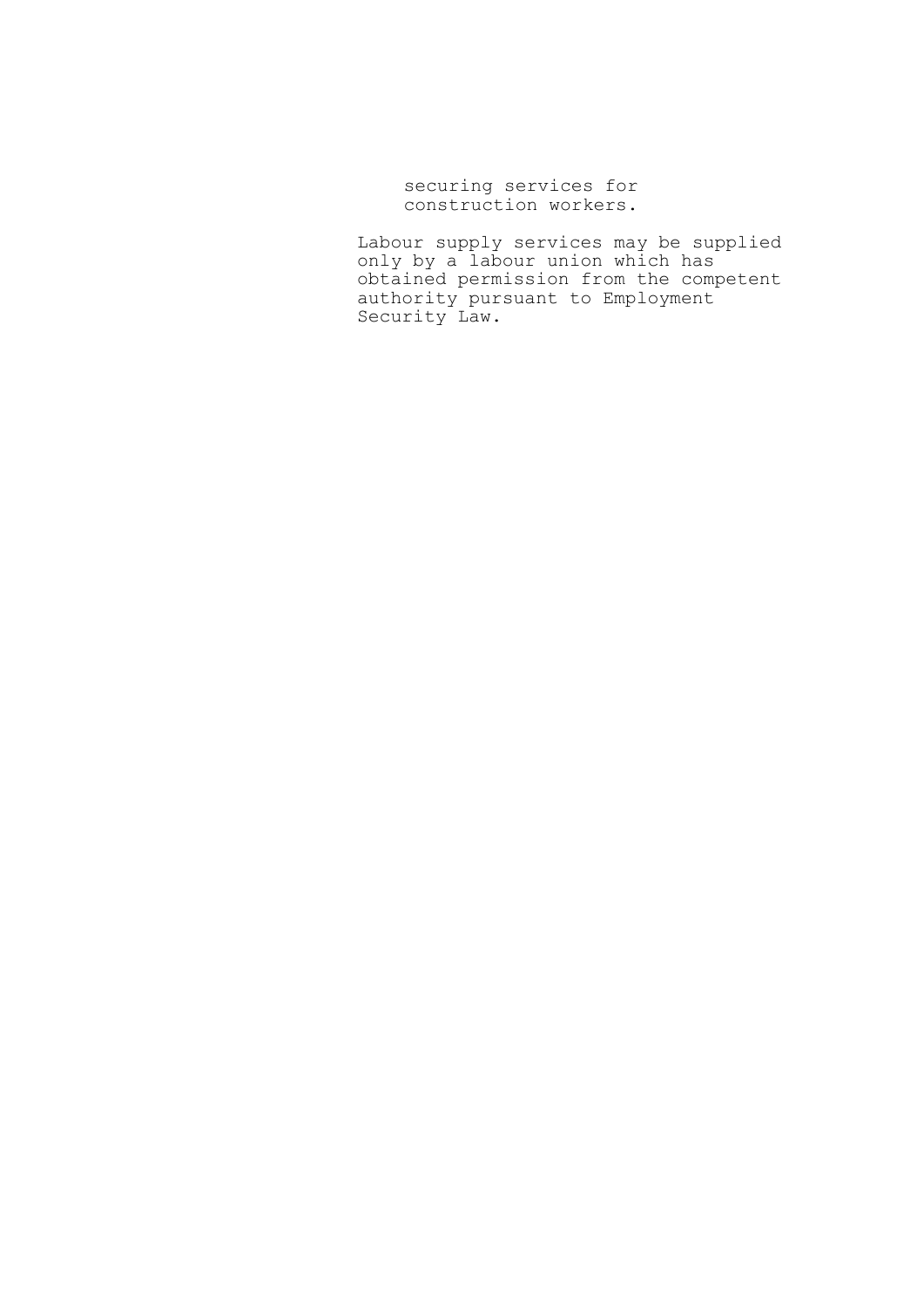4 Sector: Sub-Sector: Industry Classification: JSIC 6619 Miscellaneous financial Type of Reservation: Level of Government: Measures: Description: Collection Agency Services auxiliaries JSIC 7299 Professional services, n.e.c. Market Access (Article 46) Central Government Special Measures Law Concerning Credit Management and Collection Business (Law No. 126 of 1998), Articles 3 and 4 Lawyers Law (Law No. 205 of 1949), Articles 72 and 73 A person who intends to supply collection agency services which constitute the practice of law in respect of legal cases is required to be qualified as an attorney at law under the laws and regulations of Japan ("Bengoshi"), a legal professional corporation under the laws and regulations of Japan ("Bengoshi-hojin") or an enterprise established under the Special Measures Law Concerning Credit Management and Collection Business, and to establish an office in Japan. No person may take over and recover other person's credits as business except an enterprise established under the Special Measures Law Concerning Credit Management and Collection Business that handles credits pursuant to provisions of that Law.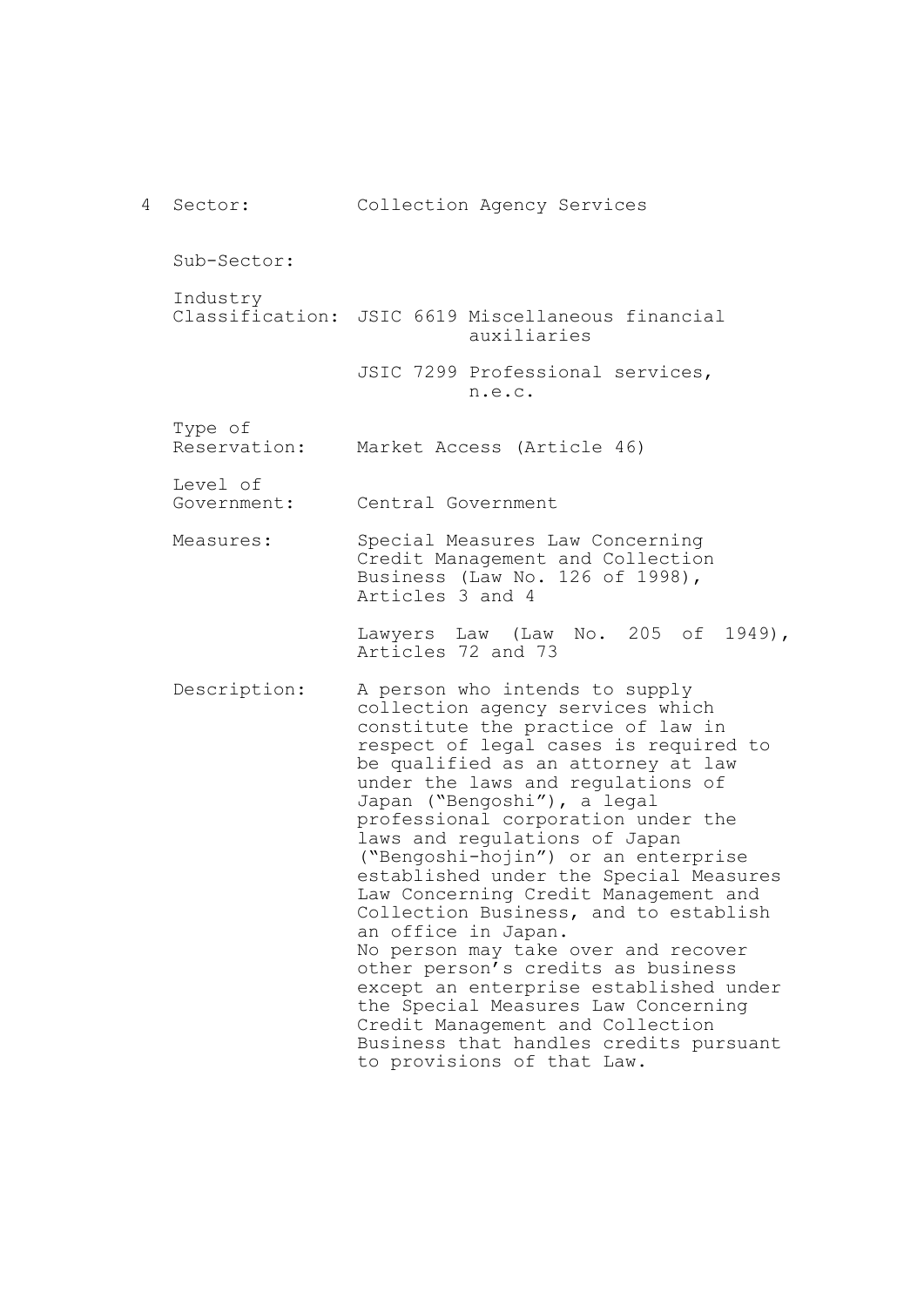| 5 | Sector:                 | Construction                                                                                                                                                                                                                                                                                                                                    |
|---|-------------------------|-------------------------------------------------------------------------------------------------------------------------------------------------------------------------------------------------------------------------------------------------------------------------------------------------------------------------------------------------|
|   | Sub-Sector:             |                                                                                                                                                                                                                                                                                                                                                 |
|   | Industry                | Classification: JSIC 06 Construction work, general,<br>including public and private<br>construction work                                                                                                                                                                                                                                        |
|   |                         | JSIC 07 Construction work by<br>specialist contractor, except<br>equipment installation work                                                                                                                                                                                                                                                    |
|   |                         | JSIC 08 Equipment installation work                                                                                                                                                                                                                                                                                                             |
|   | Type of<br>Reservation: | Market Access (Article 46)                                                                                                                                                                                                                                                                                                                      |
|   | Level of<br>Government: | Central Government                                                                                                                                                                                                                                                                                                                              |
|   | Measures:               | Construction Business Law (Law<br>No. 100 of 1949), Chapter 2                                                                                                                                                                                                                                                                                   |
|   |                         | Law Concerning Recycling of<br>Construction Materials (Law No. 104<br>of 2000), Chapter 5                                                                                                                                                                                                                                                       |
|   | Description:            | 1. A person who intends to conduct<br>construction business is required to<br>establish a place of business in Japan<br>and to obtain permission from the<br>Minister of Land, Infrastructure,<br>Transport and Tourism or from the<br>prefectural governor having<br>jurisdiction over the district where<br>the place of business is located. |
|   |                         | 2. A person who intends to conduct<br>demolition work business is required<br>to establish a place of business in<br>Japan and to be registered with the<br>prefectural governor having<br>jurisdiction over the district where<br>the place of business is located.                                                                            |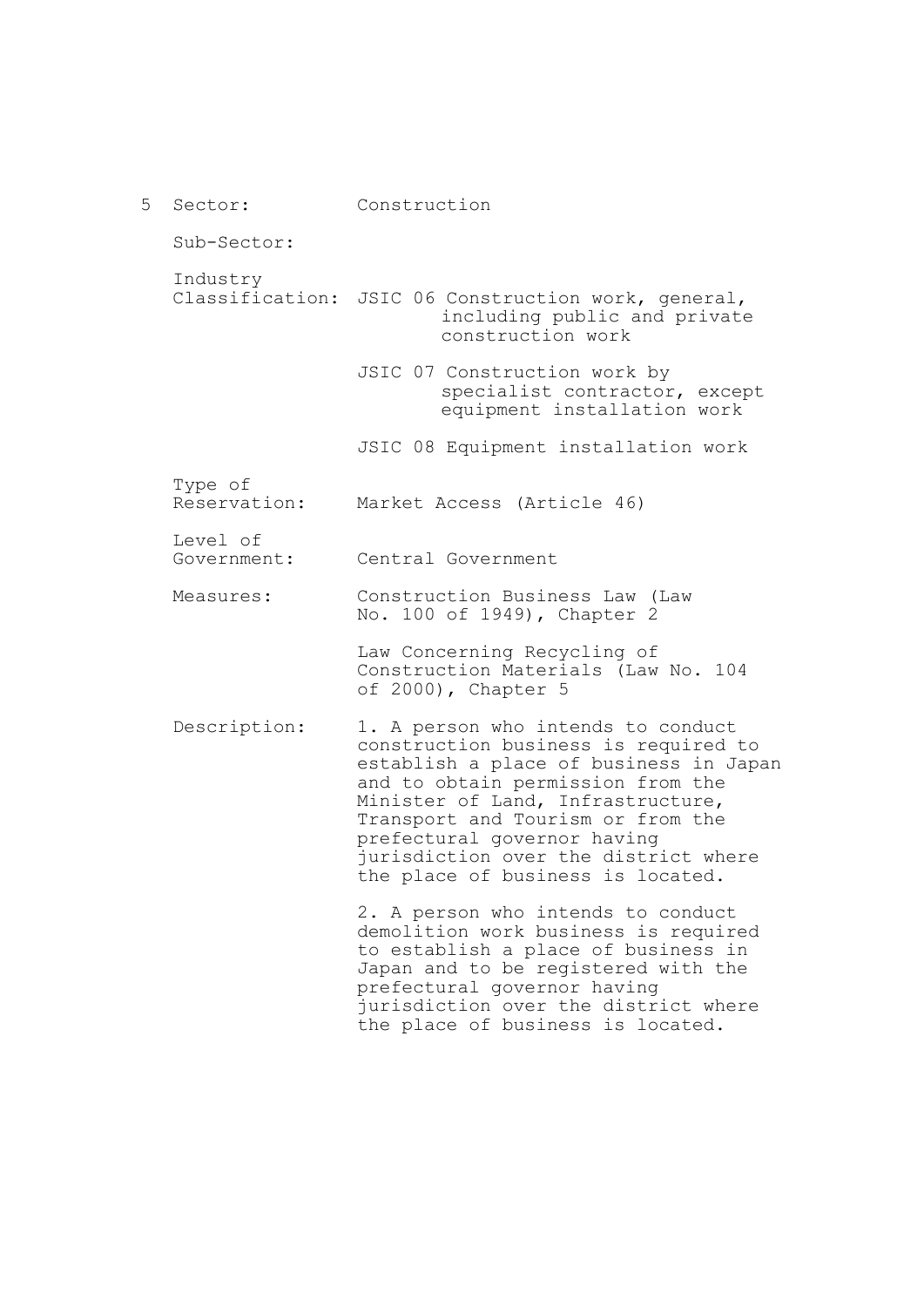6 Sector: Sub-Sector: Industry Classification: JSIC 5222 Liquors Type of Reservation: Level of Government: Measures: Description: Distribution Services Wholesale Trade Services, Retailing Services, Commission Agents' Services, Related to Alcoholic Beverages JSIC 5851 Liquor stores Market Access (Article 46) Central Government Liquor Tax Law (Law No. 6 of 1953), Articles 9, 10 and 11 The number of licences conferred to service suppliers in this sub-sector may be limited.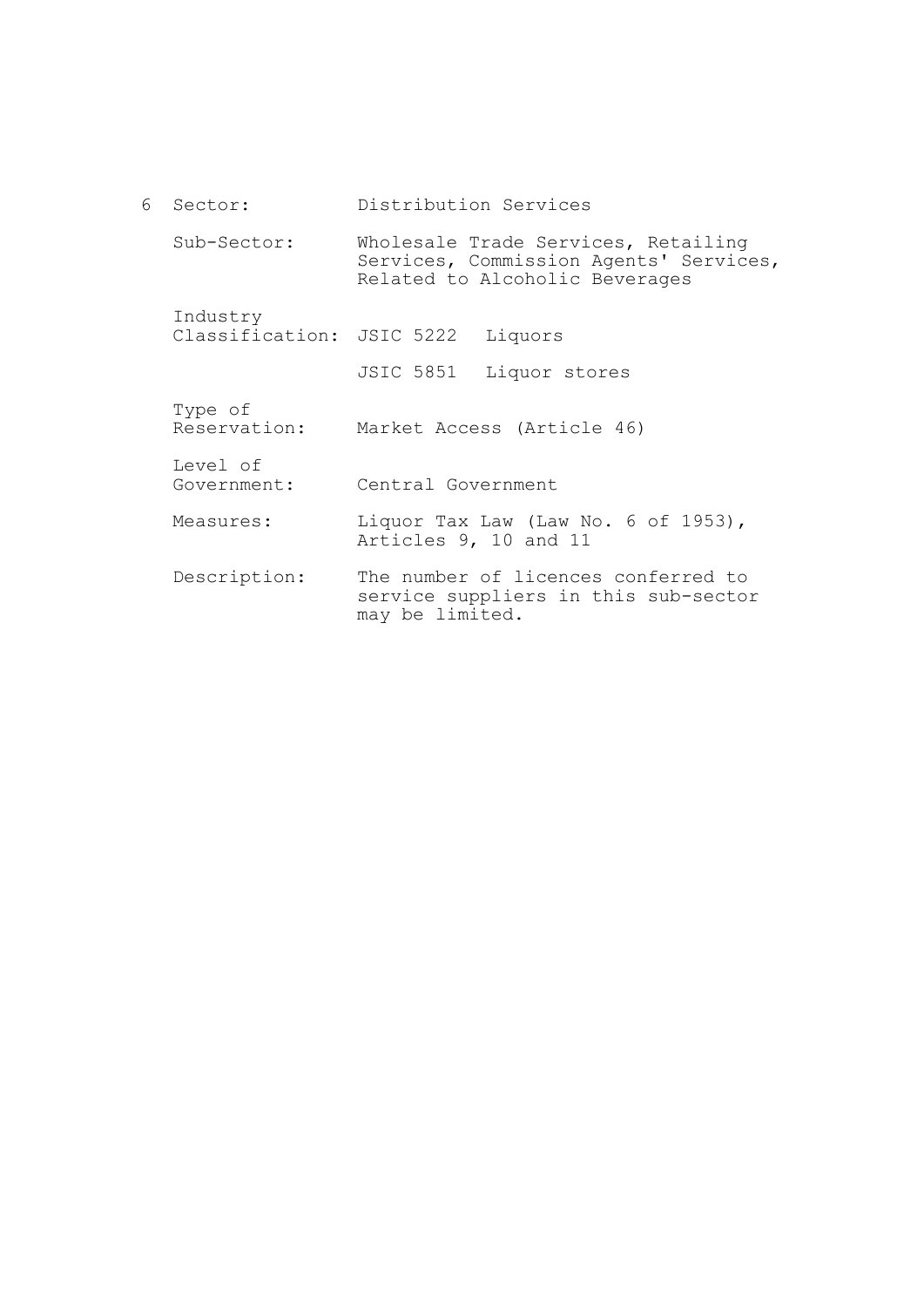| $7^{\circ}$ | Sector:                 | Distribution Services                                                                                                      |
|-------------|-------------------------|----------------------------------------------------------------------------------------------------------------------------|
|             | Sub-Sector:             | Wholesale Trade Services Supplied at<br>Public Wholesale Market                                                            |
|             | Industry                | Classification: JSIC 521 Agricultural, animal and<br>poultry farm and aquatic<br>products                                  |
|             | Type of<br>Reservation: | Market Access (Article 46)                                                                                                 |
|             | Level of<br>Government: | Central Government                                                                                                         |
| Measures:   |                         | Wholesale Market Law (Law No.35 of<br>1971), Articles 15, 17 and 33                                                        |
|             | Description:            | The number of licences conferred to<br>wholesale trade service suppliers at<br>public wholesale markets may be<br>limited. |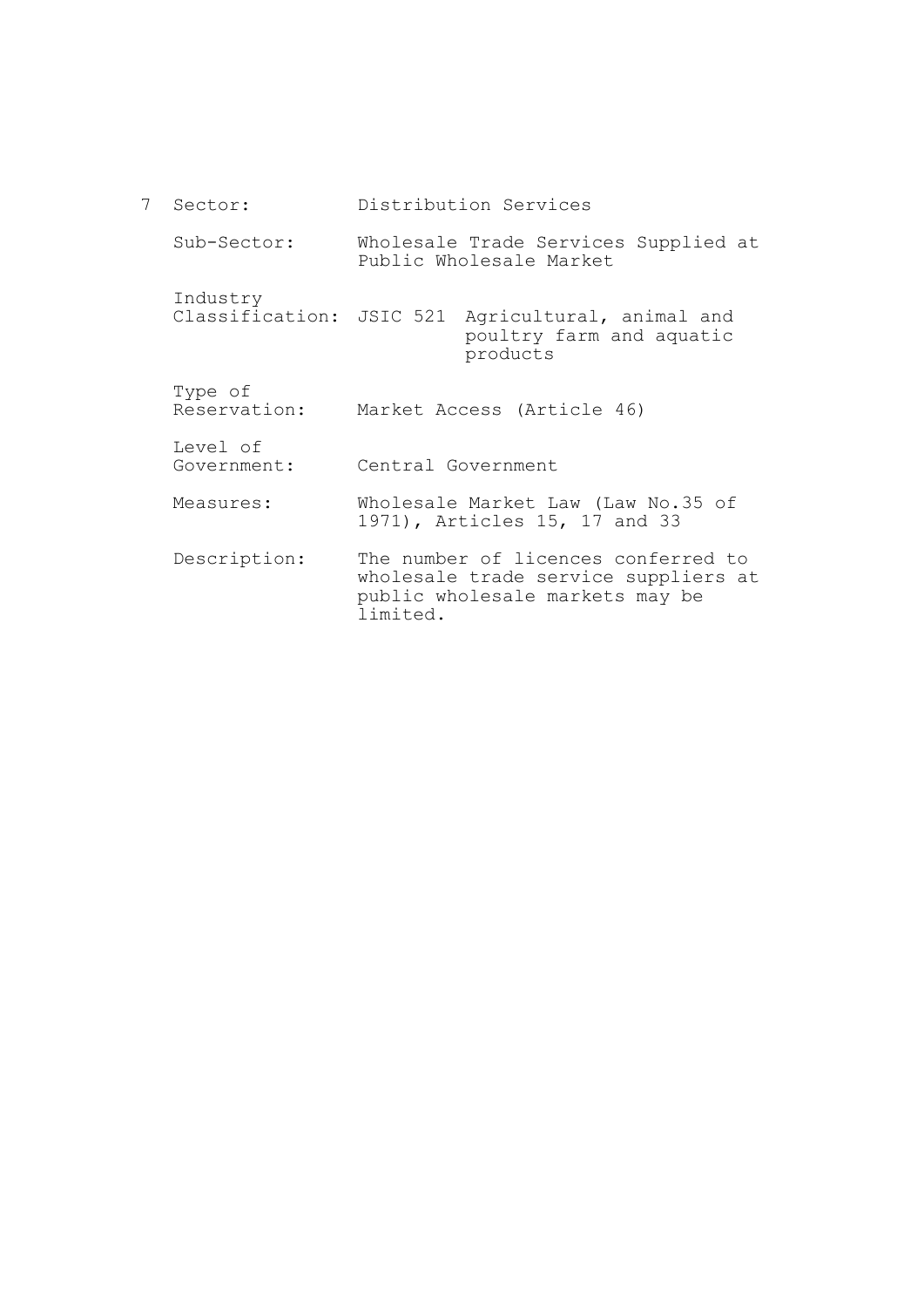8 Sector: Sub-Sector: Industry Classification: JSIC 816 Institution of higher Type of Reservation: Level of Government: Measures: Description: Education, Learning Support Higher Educational Services education Market Access (Article 46) Central Government Fundamental Law of Education (Law No. 120 of 2006), Article 6 School Education Law (Law No. 26 of 1947), Article 2 Private School Law (Law No. 270 of 1949), Article 3 Higher educational services supplied as formal education in Japan must be supplied by formal education institutions. Formal education institutions must be established by school juridical persons. "Formal education institutions" means elementary schools, lower secondary schools, secondary schools, upper secondary schools, universities, junior colleges, colleges of technology, special support schools and kindergartens. "School juridical person" means a nonprofit juridical person established for the purposes of supplying educational services under the law of

Japan.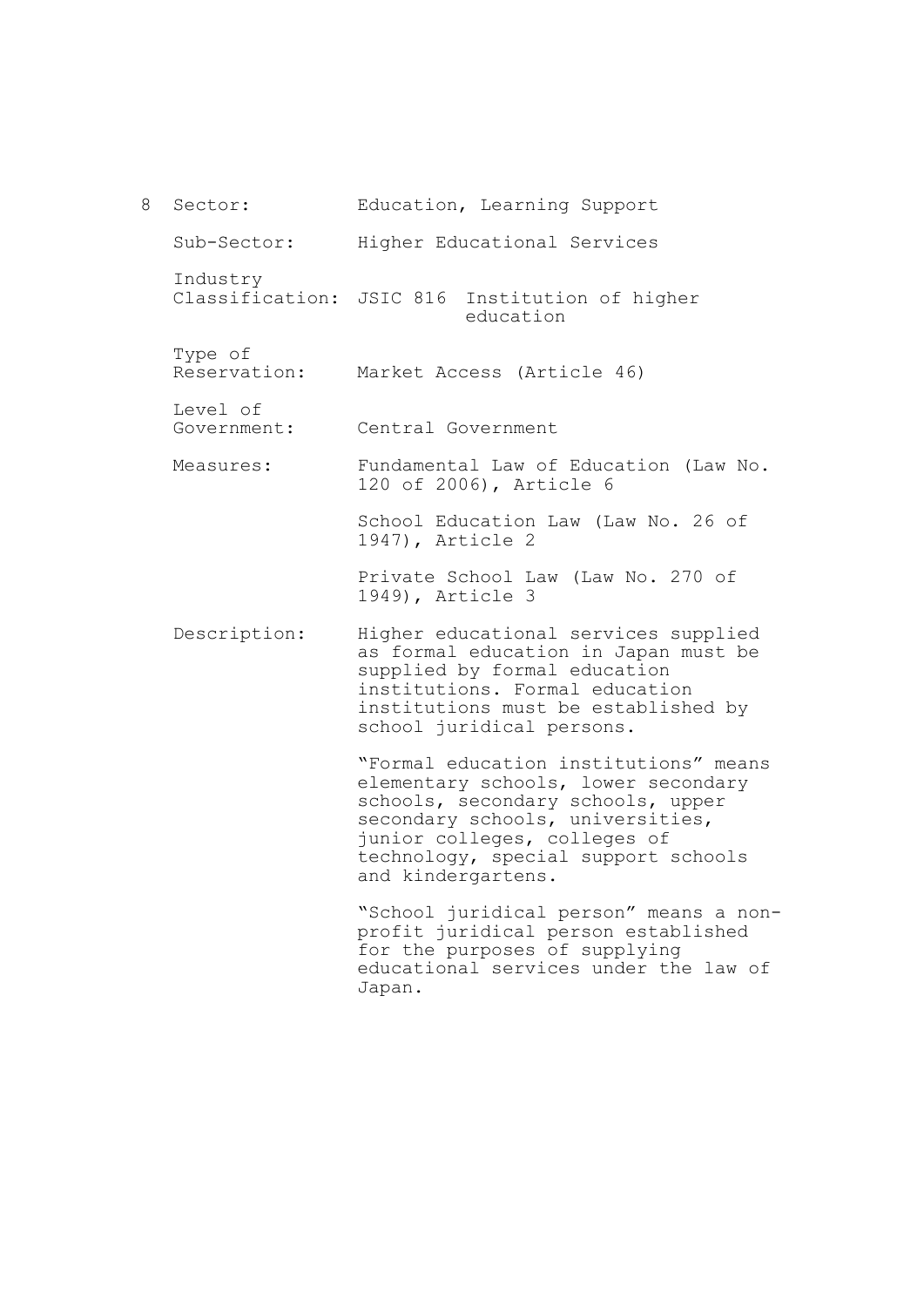9 Sector: Sub-Sector: Industry Classification: JSIC 622 Banks, except central bank Type of Obligation: Level of Government: Measures: Description: Financial Services Banking and Other Financial Services (excluding Insurance and Insurance-Related Services) JSIC 631 Financial institutions for small-businesses National Treatment (Article 47) Central Government Deposit Insurance Law (Law No. 34 of 1971), Article 2 The deposit insurance system does not cover deposits taken by branches of

foreign banks.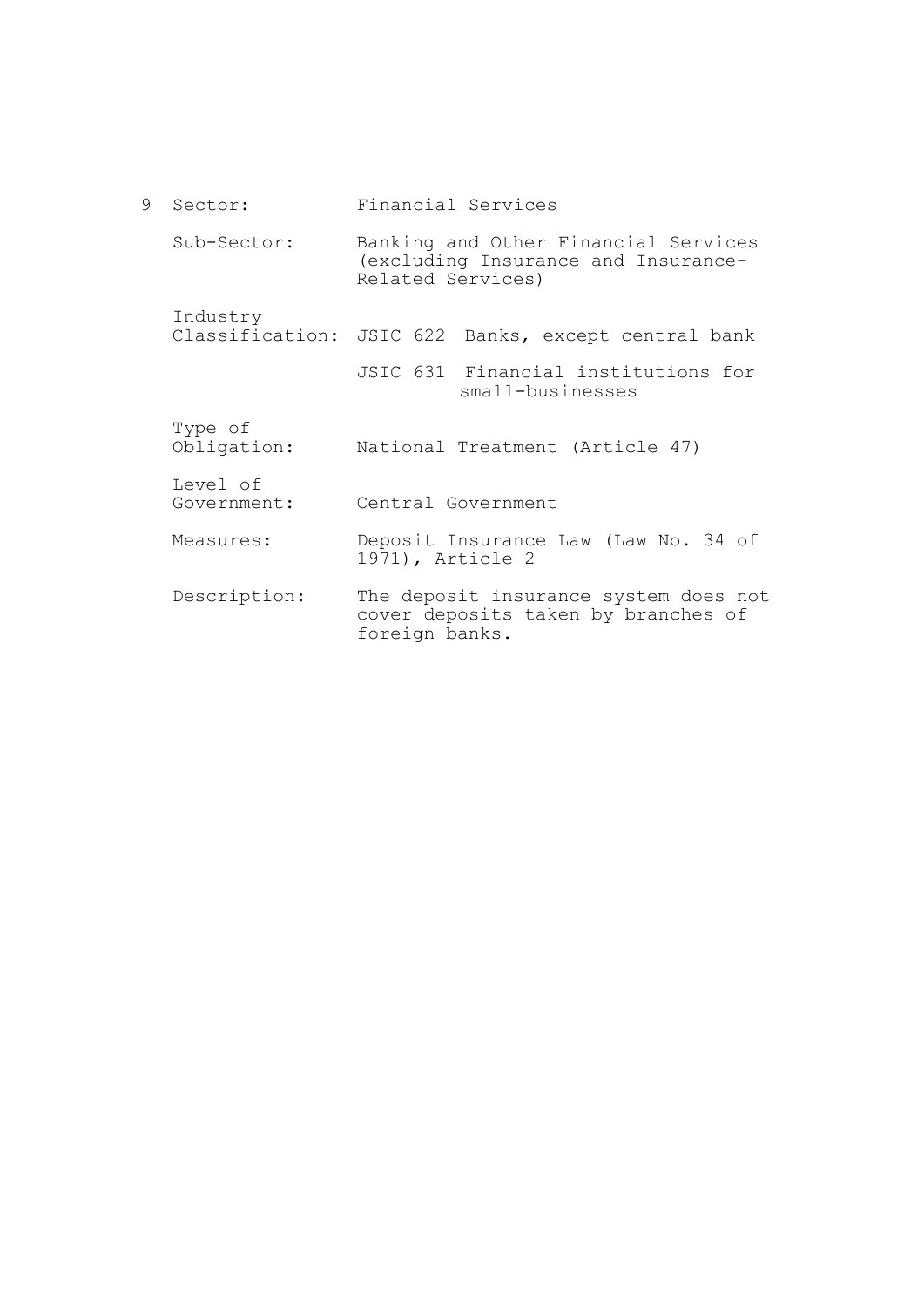| 10 | Sector:                 | Financial Services                                                                                                                                               |
|----|-------------------------|------------------------------------------------------------------------------------------------------------------------------------------------------------------|
|    | Sub-Sector:             | Insurance and Insurance-<br>Related Services                                                                                                                     |
|    | Industry                | Classification: JSIC 672 Non-life insurance<br>institutions                                                                                                      |
|    |                         | JSIC 6742 Non-life insurance agents<br>and brokers                                                                                                               |
|    | Type of<br>Reservation: | Market Access (Article 46)                                                                                                                                       |
|    | Level of<br>Government: | Central Government                                                                                                                                               |
|    | Measures:               | Insurance Business Law (Law No. 105 of<br>1995), Articles 185,186,275, 276, 277,<br>286 and 287                                                                  |
|    |                         | Cabinet Order for Enforcement of<br>Insurance Business Law (Cabinet Order<br>No. 425 of 1995), Articles 19 and 39-2                                              |
|    |                         | Ministerial Ordinance for Enforcement<br>of Insurance Business Law (Ministerial<br>Ordinance of the Ministry of Finance<br>No.5 of 1996), Articles 116 and 212-6 |
|    | Description:            | Commercial presence is in principle<br>required for insurance contracts on<br>the following items and any liability<br>arising therefrom:                        |
|    |                         | (a) goods being transported within<br>Japan; and                                                                                                                 |
|    |                         | (b) ships of Japanese<br>registration which are not used<br>for international maritime                                                                           |

transport.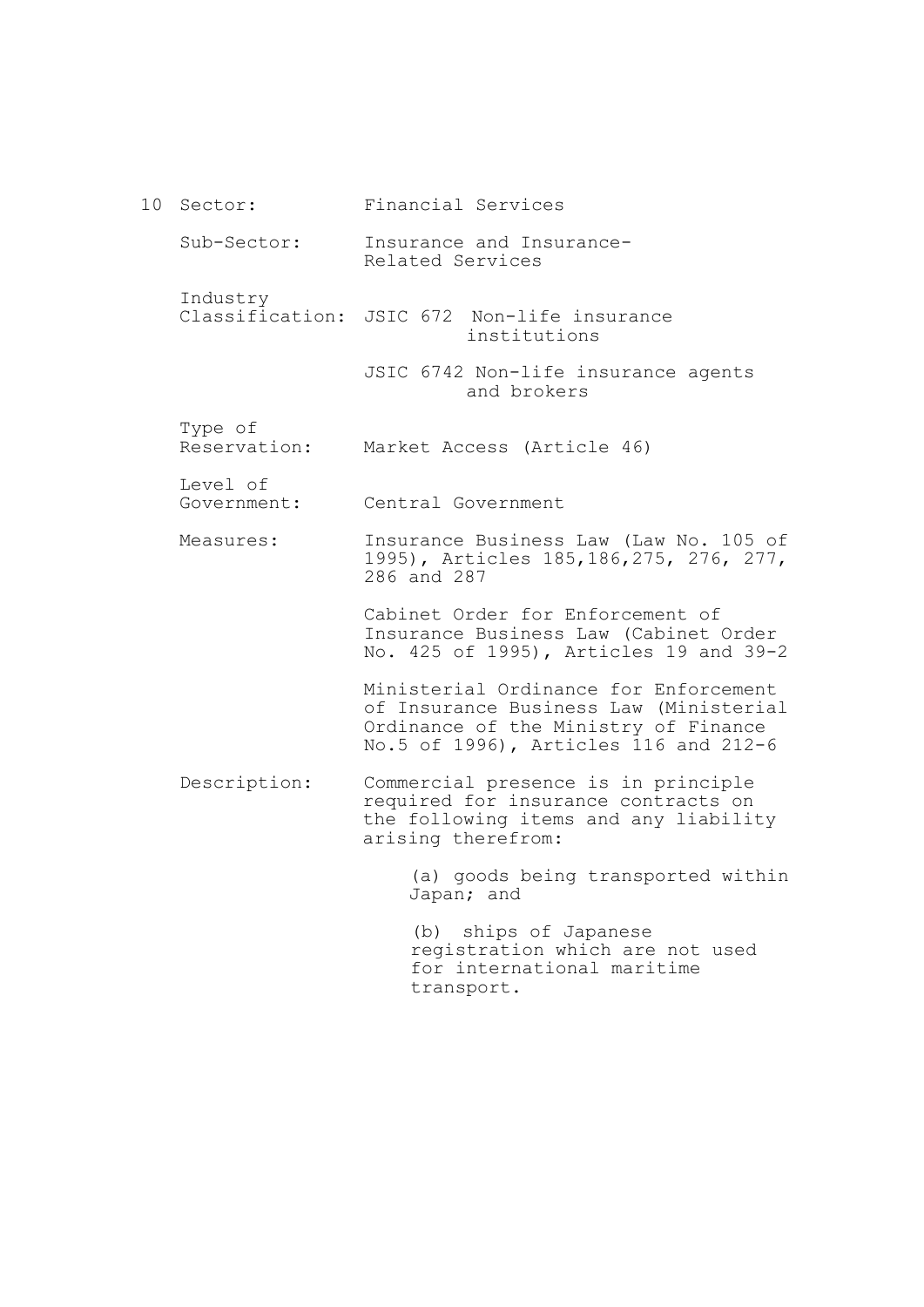| 11 Sector:              | Heat Supply                                                                                                                                                                                          |
|-------------------------|------------------------------------------------------------------------------------------------------------------------------------------------------------------------------------------------------|
| Sub-Sector:             |                                                                                                                                                                                                      |
| Industry                | Classification: JSIC 3511 Heat supply                                                                                                                                                                |
| Type of                 | Reservation: National Treatment (Article 47)                                                                                                                                                         |
| Level of<br>Government: | Central Government                                                                                                                                                                                   |
| Measures:               | Foreign Exchange and Foreign Trade<br>Law (Law No. 228 of 1949), Article 27                                                                                                                          |
|                         | Cabinet Order on Foreign Direct<br>Investment (Cabinet Order No. 261<br>of 1980), Article 3                                                                                                          |
| Description:            | The prior notification requirement<br>under the Foreign Exchange and<br>Foreign Trade Law applies to foreign<br>investors who intend to make<br>investments in the heat supply<br>industry in Japan. |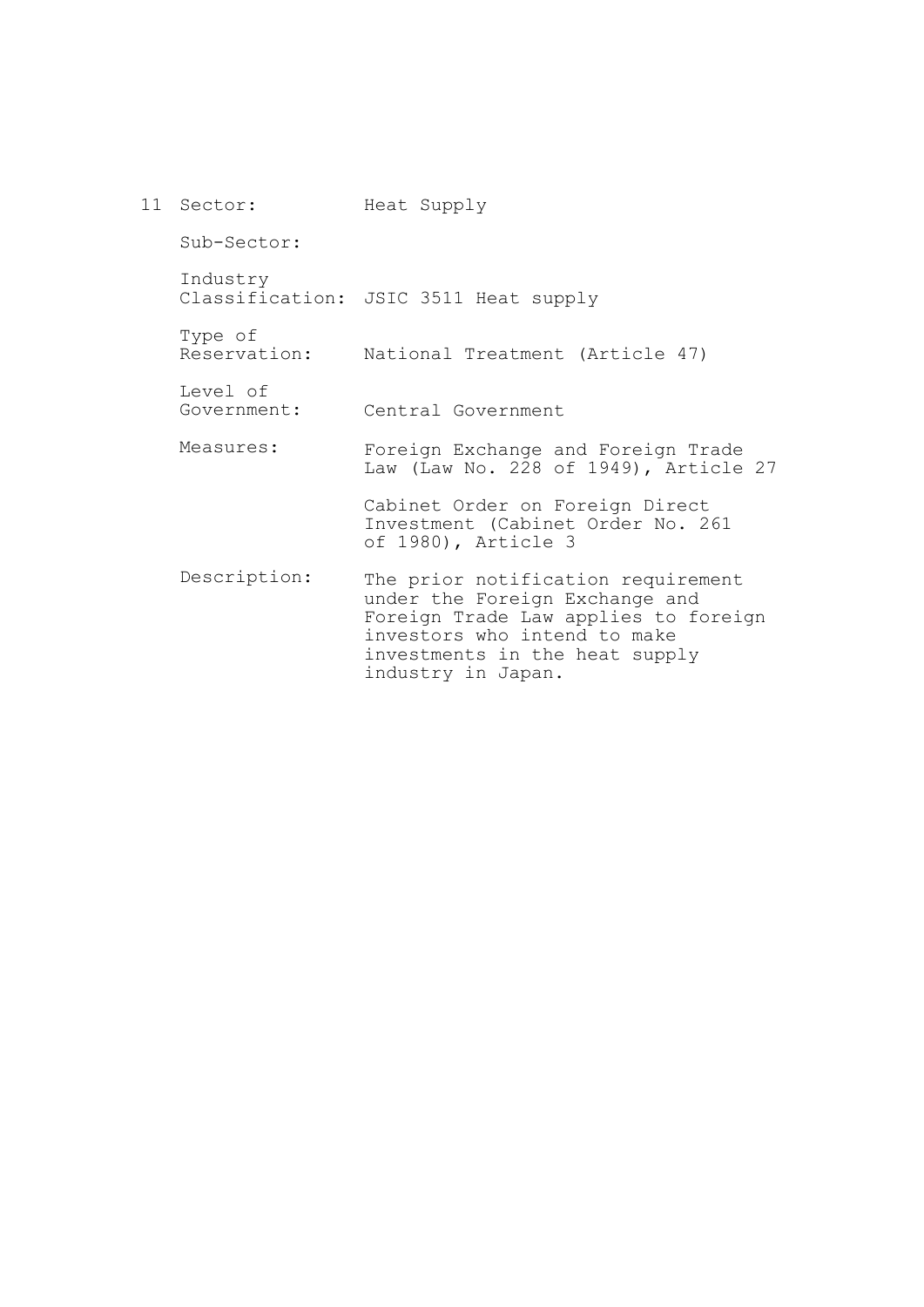12 Sector: Sub-Sector: Industry Classification: JSIC 3700 Head offices primarily Type of Reservation: Level of Government: Measures: Description: Information and Communications Telecommunications engaged in managerial operations JSIC 3711 Regional telecommunications, except wire broadcast telephones JSIC 3731 Services incidental to telecommunications Market Access(Article 46) National Treatment (Article 47) Central Government Law Concerning Nippon Telegraph and Telephone Corporation (Law No. 85 of 1984), Articles 6 and 10 1. Nippon Telegraph and Telephone Corporation may not enter the name and address in its register of shareholders if the aggregate of the ratio of the voting rights directly and/or indirectly held by the persons set forth in subparagraphs (a) to (c) below reaches or exceeds one third: (a) a natural person who does not have Japanese nationality; (b) a foreign government or its representative; and (c) a foreign legal person or a foreign entity. 2. Any natural person who does not have Japanese nationality may not assume the office of director or auditor of Nippon Telegraph and Telephone Corporation, Nippon Telegraph and Telephone East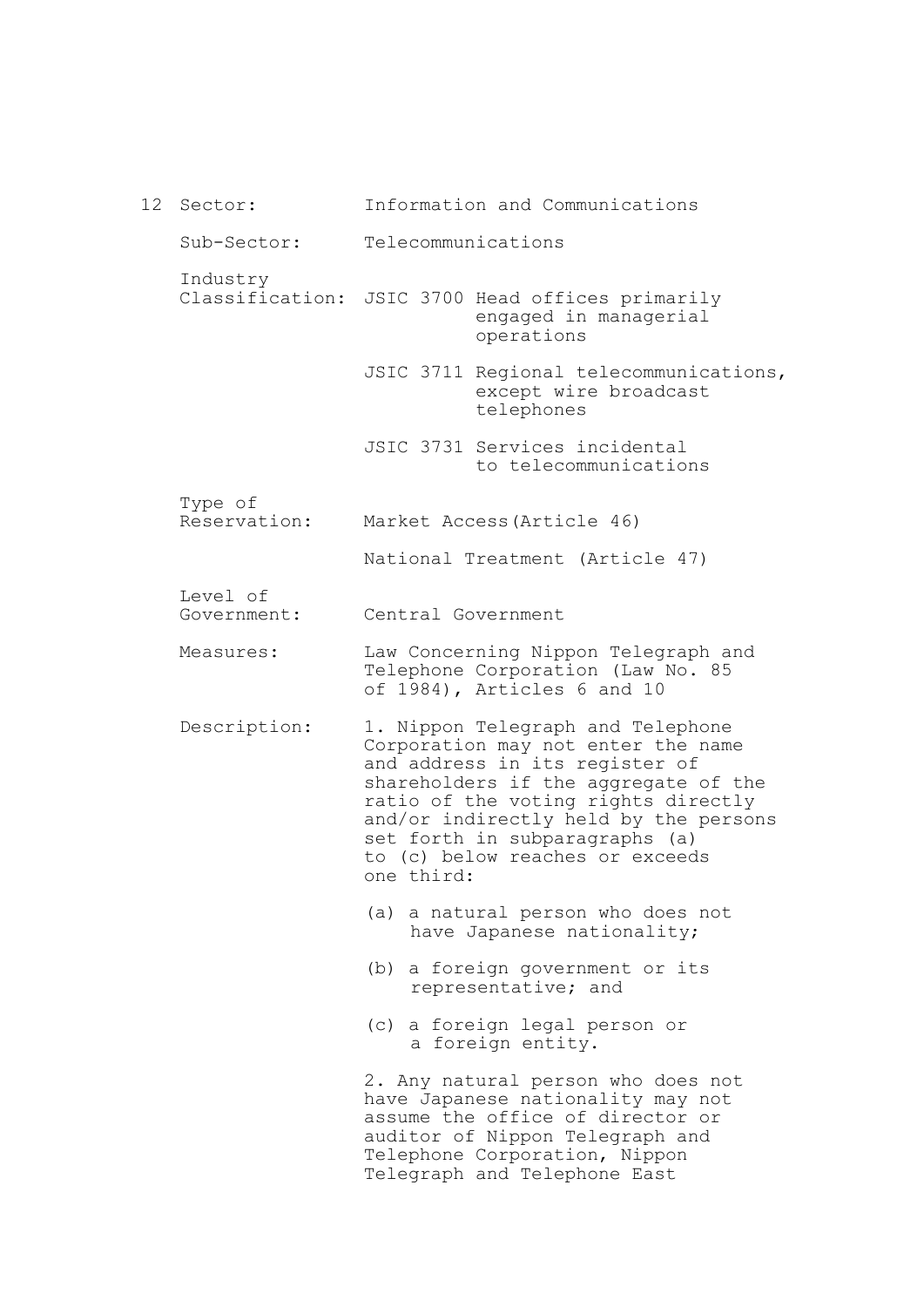Corporation and Nippon Telegraph and Telephone West Corporation.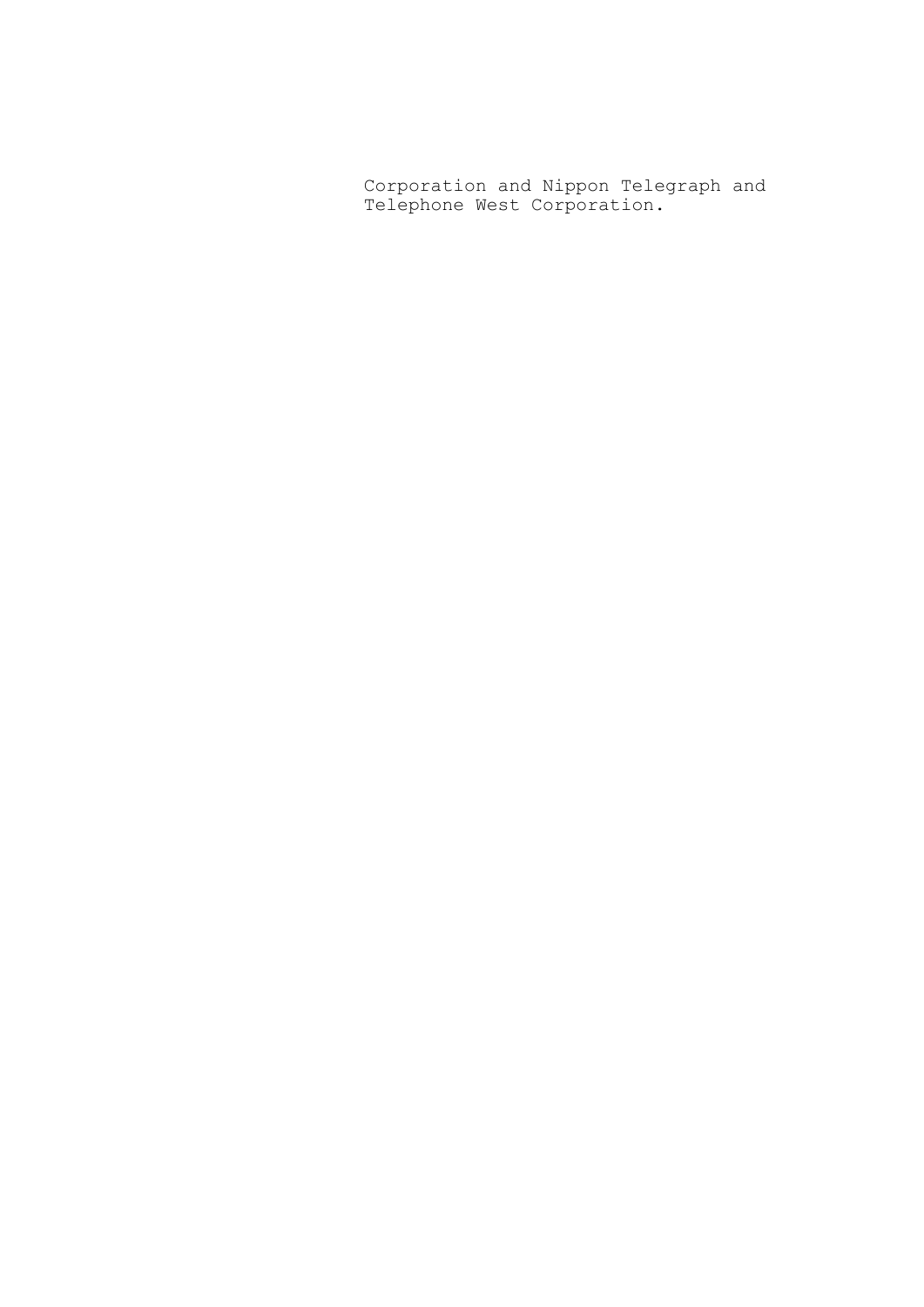|  | 13 Sector:              | Information and Communications                                                                                                                                                                                                                                            |
|--|-------------------------|---------------------------------------------------------------------------------------------------------------------------------------------------------------------------------------------------------------------------------------------------------------------------|
|  | Sub-Sector:             | Telecommunications and Internet Based<br>Services                                                                                                                                                                                                                         |
|  | Industry                | Classification: JSIC 3711 Regional telecommunications,<br>except wire broadcast<br>telephones                                                                                                                                                                             |
|  |                         | JSIC 3712 Long-distance<br>telecommunications                                                                                                                                                                                                                             |
|  |                         | JSIC 3719 Miscellaneous fixed<br>telecommunications                                                                                                                                                                                                                       |
|  |                         | JSIC 3721 Mobile telecommunications                                                                                                                                                                                                                                       |
|  |                         | JSIC 401 Internet based services                                                                                                                                                                                                                                          |
|  |                         | Note: The activities covered by the<br>reservation under JSIC 3711,<br>3712, 3719, 3721 or 401 are<br>limited to the activities which<br>are subject to the registration<br>obligation under Article 9 of<br>the Telecommunications Business<br>Law (Law No. 86 of 1984). |
|  | Type of<br>Reservation: | National Treatment (Article 47)                                                                                                                                                                                                                                           |
|  | Level of<br>Government: | Central Government                                                                                                                                                                                                                                                        |
|  | Measures:               | Foreign Exchange and Foreign Trade<br>Law (Law No. 228 of 1949), Article 27                                                                                                                                                                                               |
|  |                         | Cabinet Order on Foreign Direct<br>Investment (Cabinet Order No. 261<br>of 1980), Article 3                                                                                                                                                                               |
|  | Description:            | The prior notification requirement<br>under the Foreign Exchange and<br>Foreign Trade Law applies to foreign<br>investors who intend to make<br>investments in telecommunications<br>business and Internet based services<br>in Japan.                                    |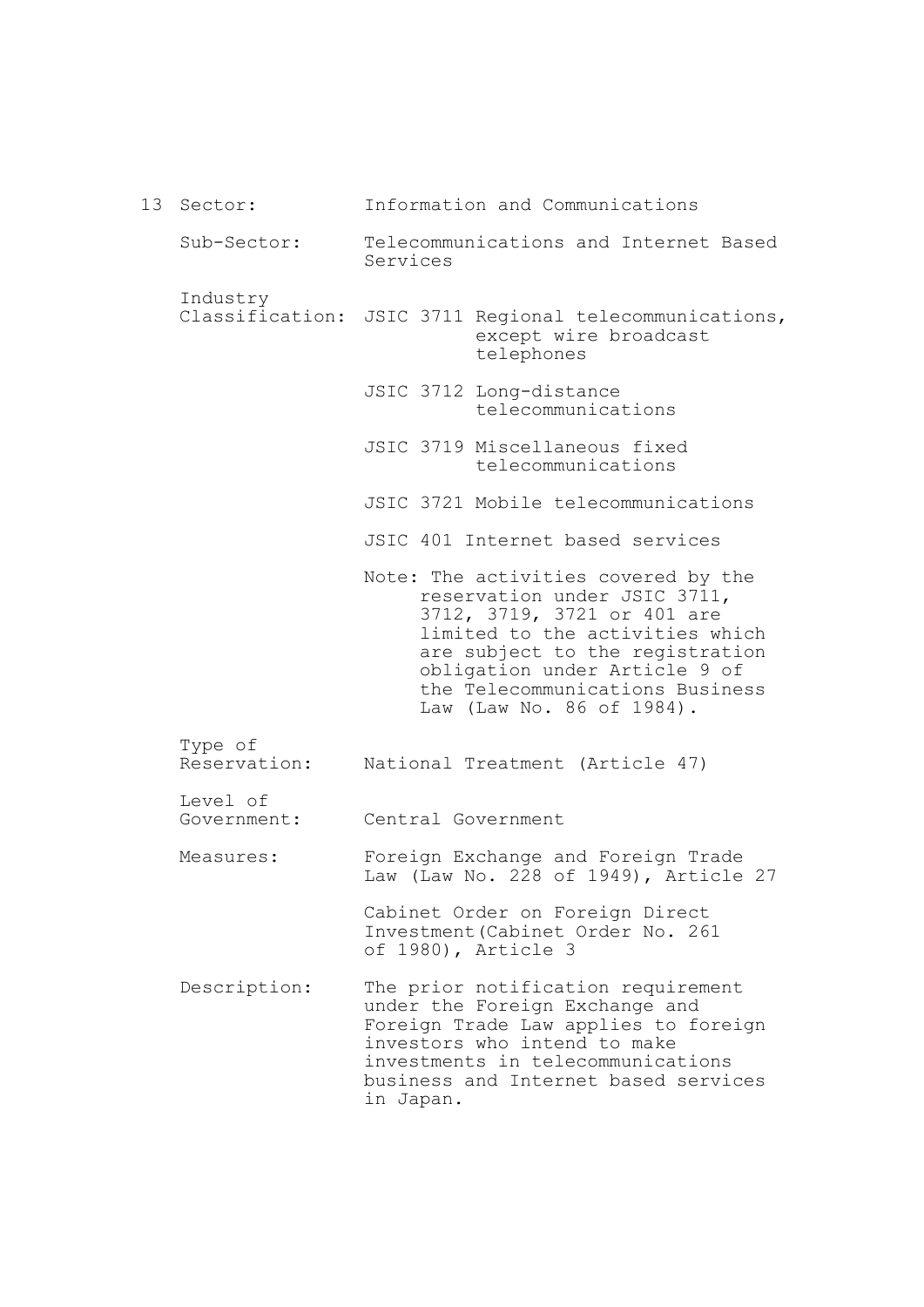14 Sector: Sub-Sector: Industry Classification: JSIC 3131 Shipbuilding and repairing Type of Reservation: Level of Government: Measures: Description: Manufacturing Shipbuilding and Repairing, and Marine Engines Market Access (Article 46) Central Government Shipbuilding Law (Law No. 129 of 1950), Articles 2, 3 and 3-2 A person who intends to establish or extend docks, which can be used to manufacture or repair vessels beyond a fixed scale, is required to obtain permission from the Minister of Land, Infrastructure, Transport and Tourism. The issuance of a licence is subject to the requirements of an economic

needs test.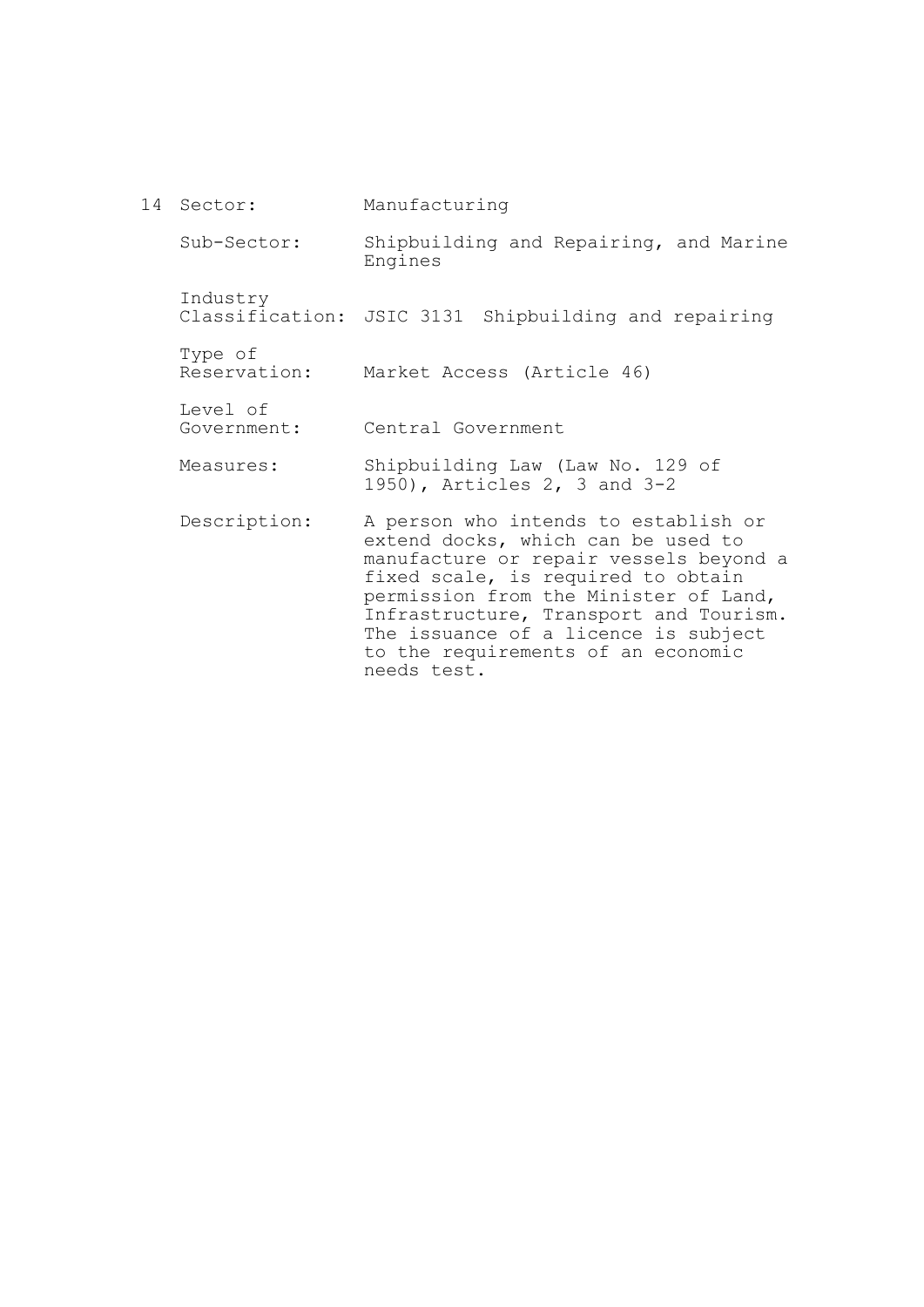15 Sector: Sub-Sector: Industry Classification: JSIC 1653 Biological preparations Type of Reservation: Level of Government: Measures: Description: Manufacturing Services Incidental to Drugs and Medicines Manufacturing National Treatment (Article 47) Central Government Foreign Exchange and Foreign Trade Law (Law No. 228 of 1949), Article 27 Cabinet Order on Foreign Direct Investment (Cabinet Order No. 261 of 1980), Article 3 The prior notification requirement under the Foreign Exchange and Foreign Trade Law applies to foreign investors who intend to make investments in biological preparations manufacturing industry in Japan. For greater certainty, "biological preparations manufacturing industry" deals with economic activities in establishment which mainly produces vaccine, serum, toxoid, antitoxin and some preparations similar to the aforementioned products or blood products.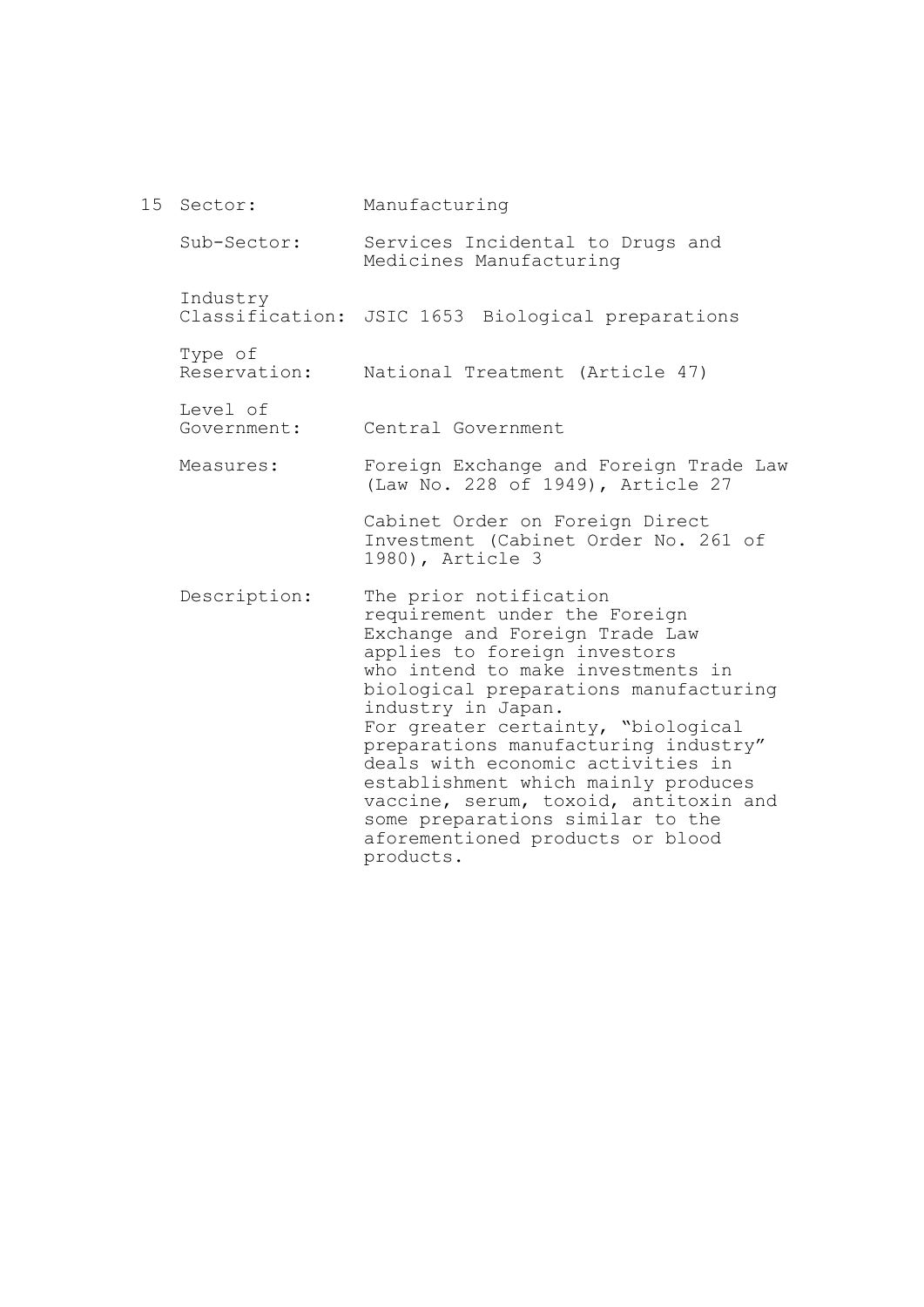#### 16 Sector: Manufacturing

Sub-Sector: Services Incidental to Manufacturing (Production Services on a Fee or Contract Basis Relating to Leather and Leather Products Manufacturing)

Industry

- Classification: JSIC 1189 Textile apparel and accessories, n.e.c.
	- JSIC 1694 Gelatine and adhesives
	- JSIC 192 Rubber and plastic footwear and its findings
	- JSIC 2011 Leather tanning and finishing
	- JSIC 2021 Mechanical leather products, except gloves and mittens
	- JSIC 2031 Cut stock and findings for boots and shoes
	- JSIC 2041 Leather footwear
	- JSIC 2051 Leather gloves and mittens
	- JSIC 2061 Baggage
	- JSIC 207 Handbags and small leather cases
	- JSIC 2081 Fur skins
	- JSIC 2099 Miscellaneous leather products
	- JSIC 3253 Sporting and athletic goods
	- Note 1: The activities covered by the reservation under JSIC 1189 or 3253 are limited to the activities related to leather and leather products manufacturing.
	- Note 2: The activities covered by the reservation under JSIC 1694 are limited to the activities related to animal glue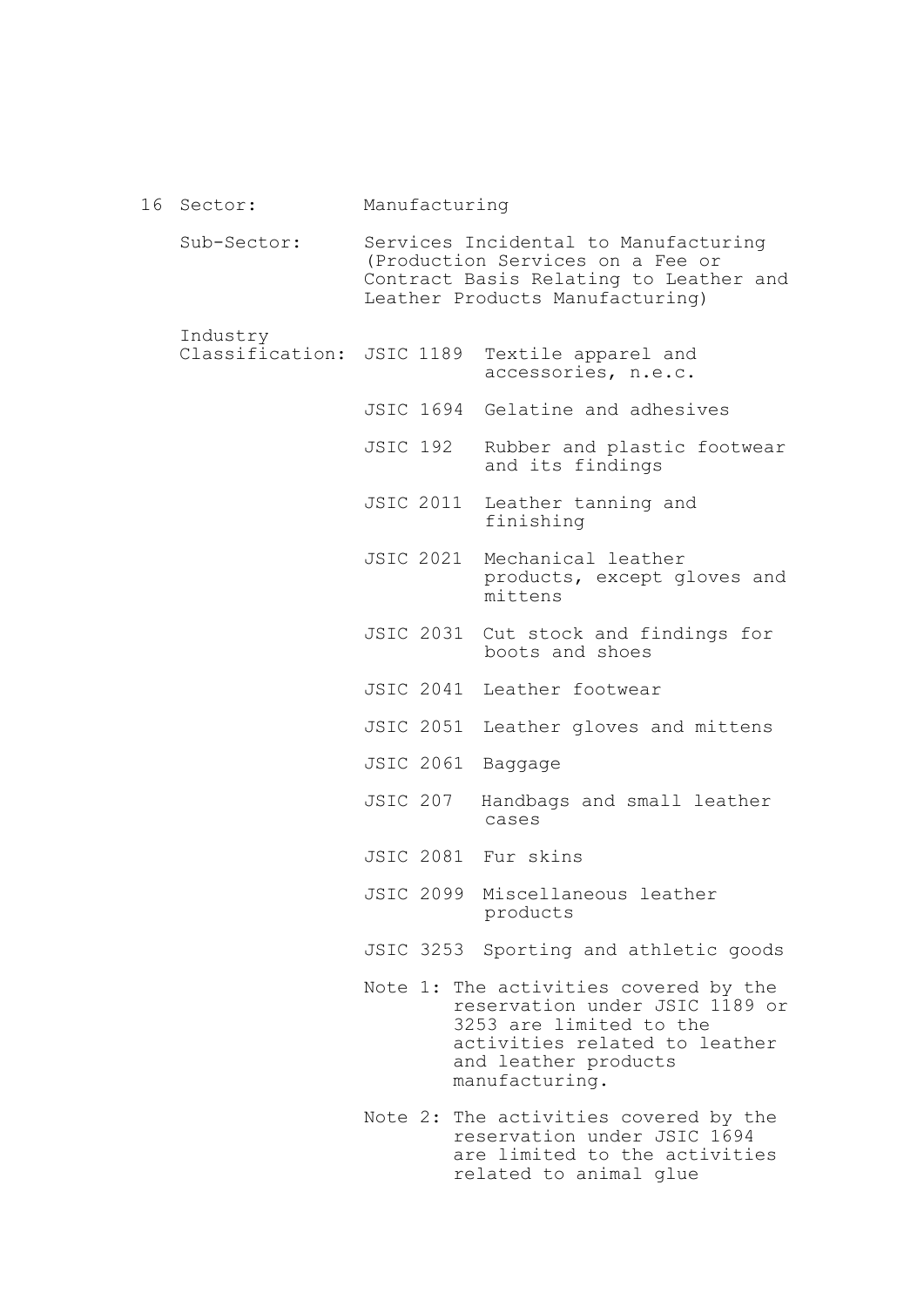(nikawa) and gelatine manufacturing.

| Type of                 | Reservation: National Treatment (Article 47)                                                                                                                                                                                                                                                        |
|-------------------------|-----------------------------------------------------------------------------------------------------------------------------------------------------------------------------------------------------------------------------------------------------------------------------------------------------|
| Level of<br>Government: | Central Government                                                                                                                                                                                                                                                                                  |
| Measures:               | Foreign Exchange and Foreign Trade Law<br>(Law No. 228 of 1949), Article 27                                                                                                                                                                                                                         |
|                         | Cabinet Order on Foreign Direct<br>Investment (Cabinet Order No. 261 of<br>1980), Article 3                                                                                                                                                                                                         |
| Description:            | The prior notification<br>requirement under the Foreign<br>Exchange and Foreign Trade Law<br>applies to foreign investors<br>who intend to make investments in<br>production services on a fee or<br>contract basis relating to leather and<br>leather products manufacturing<br>business in Japan. |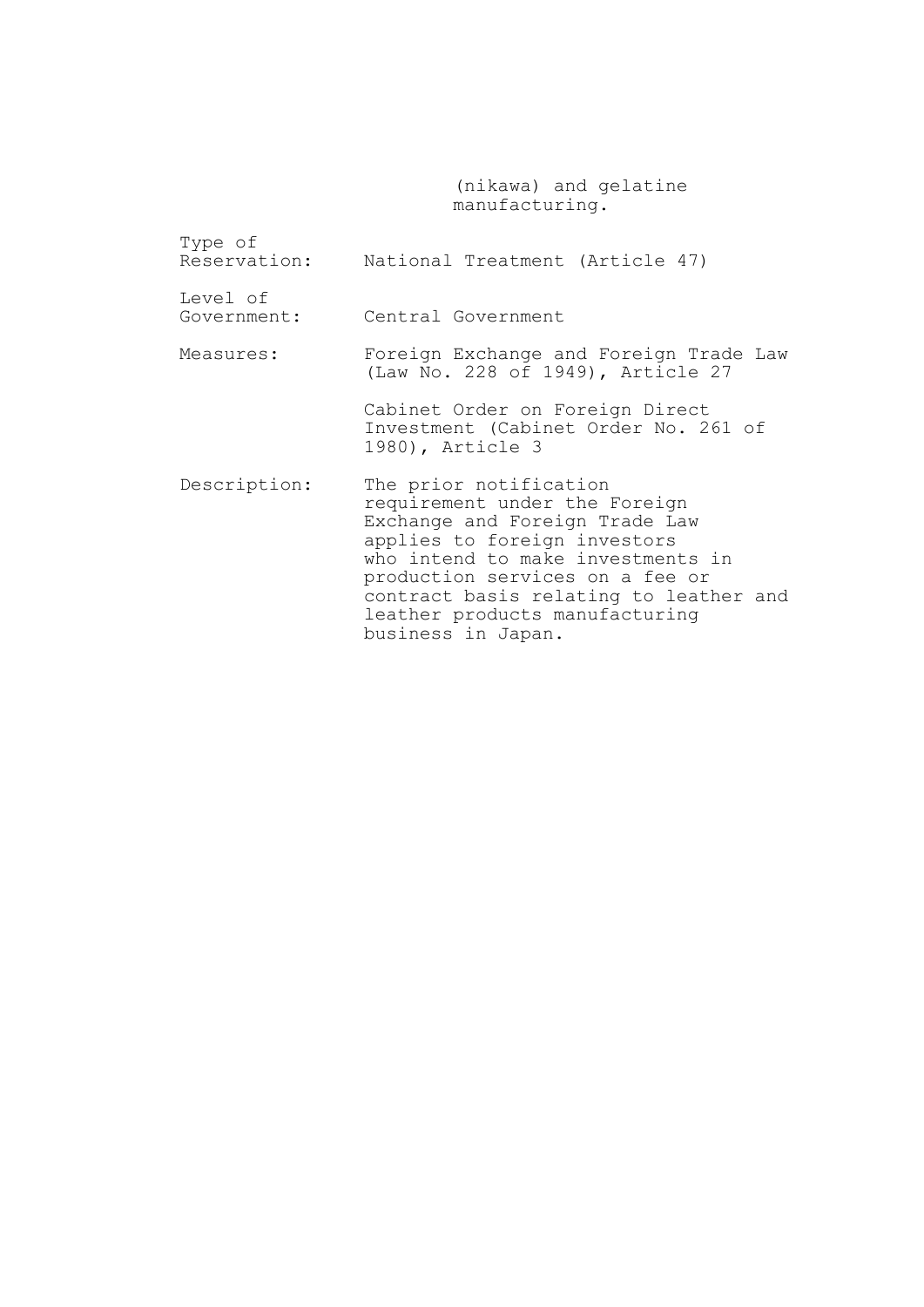17 Sector: Sub-Sector: Industry Classification: Type of Reservation: Level of Government: Measures: Description: Matters Related to the Nationality of a Ship Market Access (Article 46) National Treatment (Article 47) Central Government Ship Law (Law No. 46 of 1899), Article 1 Nationality requirement applies to the supply of international maritime transport services (including services of passenger transportation and freight transportation) through establishment of a registered company operating a fleet flying the flag of Japan. "Nationality requirement" means that the ship must be owned by a Japanese national, or a company established under the law of Japan, of which all the representatives and not less than two-thirds of the executives administering the affairs are Japanese

nationals.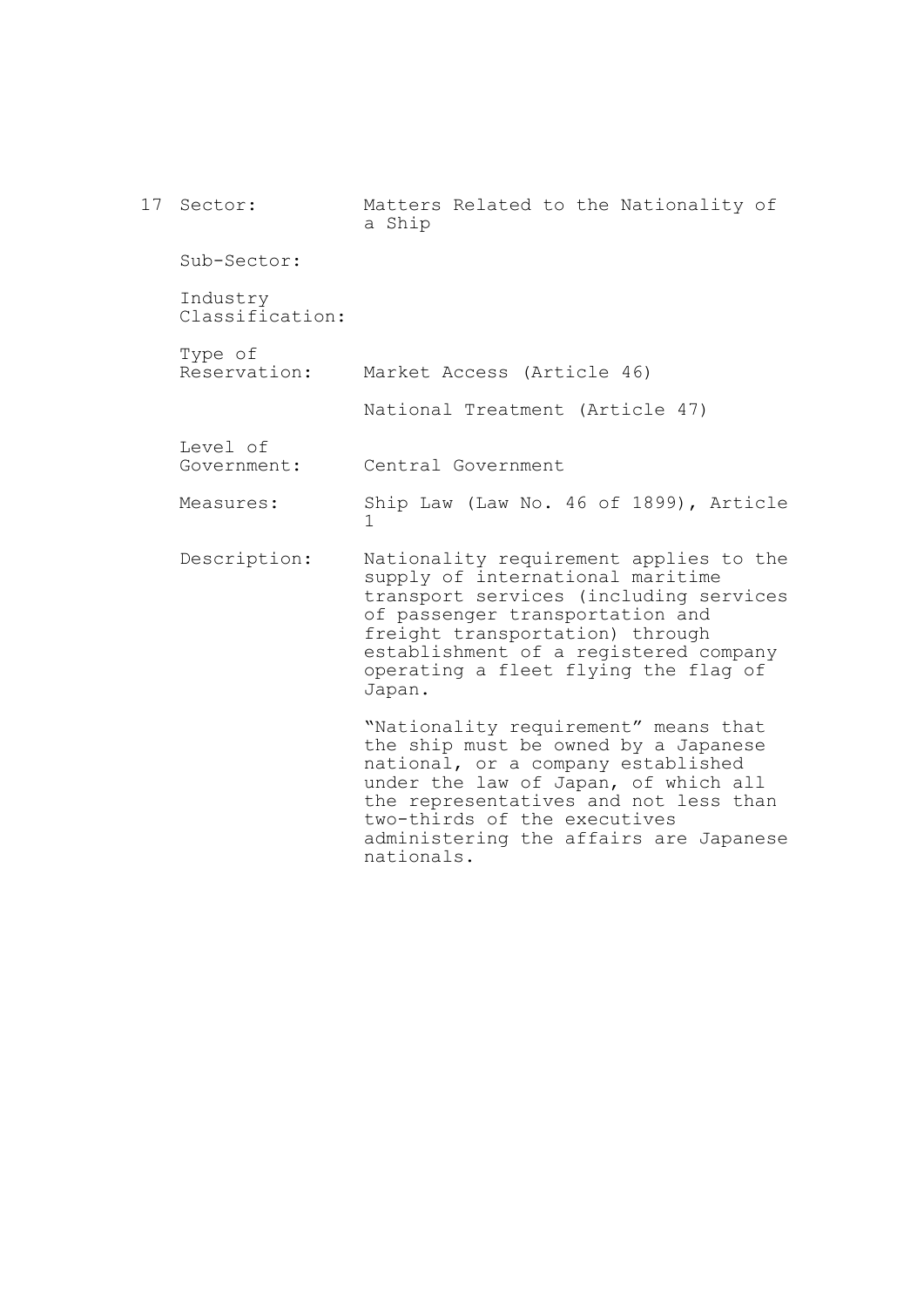|  | 18 Sector:              | Measuring Services                                                                                                                                                                                                                                                                                                                                                                                                                                                                                                                                                                          |
|--|-------------------------|---------------------------------------------------------------------------------------------------------------------------------------------------------------------------------------------------------------------------------------------------------------------------------------------------------------------------------------------------------------------------------------------------------------------------------------------------------------------------------------------------------------------------------------------------------------------------------------------|
|  | Sub-Sector:             |                                                                                                                                                                                                                                                                                                                                                                                                                                                                                                                                                                                             |
|  | Industry                | Classification: JSIC 7441 Commodity inspection<br>services                                                                                                                                                                                                                                                                                                                                                                                                                                                                                                                                  |
|  |                         | JSIC 745 Surveyor certification                                                                                                                                                                                                                                                                                                                                                                                                                                                                                                                                                             |
|  | Type of<br>Reservation: | Market Access (Article 46)                                                                                                                                                                                                                                                                                                                                                                                                                                                                                                                                                                  |
|  | Level of<br>Government: | Central Government                                                                                                                                                                                                                                                                                                                                                                                                                                                                                                                                                                          |
|  | Measures:               | Measurement Law (Law No. 51 of 1992),<br>Chapters $3, 5, 6$ and 8                                                                                                                                                                                                                                                                                                                                                                                                                                                                                                                           |
|  |                         | Regulations on Measurement<br>Law (Ministerial Ordinance of the<br>Ministry of International Trade and<br>Industry No. 69 of 1993)                                                                                                                                                                                                                                                                                                                                                                                                                                                          |
|  |                         | Ministerial Ordinance for Designated<br>Inspection Body, Designated<br>Verification Body, Designated<br>Measurement Certification Inspection<br>Body and Specified Measurement<br>Certification Accreditation Body<br>(Ministerial Ordinance of the<br>Ministry of International Trade and<br>Industry No. 72 of 1993)                                                                                                                                                                                                                                                                      |
|  | Description:            | 1. A person who intends to supply<br>services of conducting the periodic<br>inspection of specified measuring<br>instruments is required to establish<br>a legal person in Japan and to be<br>designated by the prefectural governor<br>having jurisdiction over the district<br>where the person intends to conduct<br>such inspection, or by the mayor of a<br>designated city or the chief of a<br>designated ward or village in case the<br>place where the person intends to<br>conduct such inspection is located<br>within the district of such designated<br>city, ward or village. |
|  |                         | 2. A person who intends to supply<br>services of conducting the<br>verification of specified measuring                                                                                                                                                                                                                                                                                                                                                                                                                                                                                      |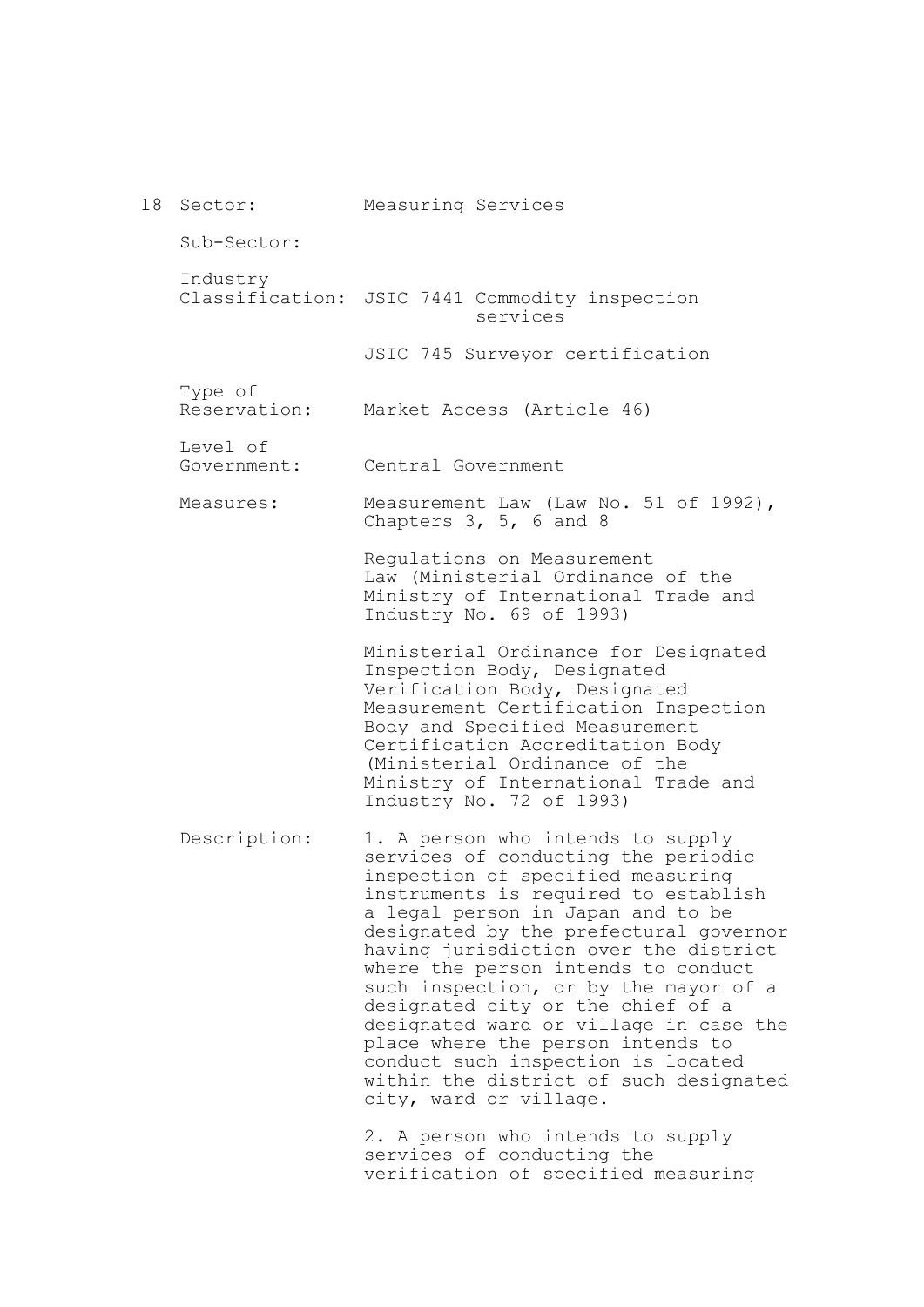instruments is required to establish a legal person in Japan and to be designated by the Minister of Economy, Trade and Industry.

3. A person who intends to conduct measurement certification business, including specified measurement certification business, is required to have an establishment in Japan and to be registered with the prefectural governor having jurisdiction over the district where the establishment is located.

4. A person who intends to supply services of conducting the inspection of specified measuring instruments used for the measurement certification is required to establish a legal person in Japan and to be designated by the prefectural governor having jurisdiction over the district where the person intends to conduct such inspection.

5. A person who intends to supply services of conducting the accreditation for a person engaged in specified measurement certification business is required to establish a legal person in Japan and to be designated by the Minister of Economy, Trade and Industry.

6. A person who intends to supply services of conducting the calibration of measuring instruments is required to establish a legal person in Japan and to be designated by the Minister of Economy, Trade and Industry.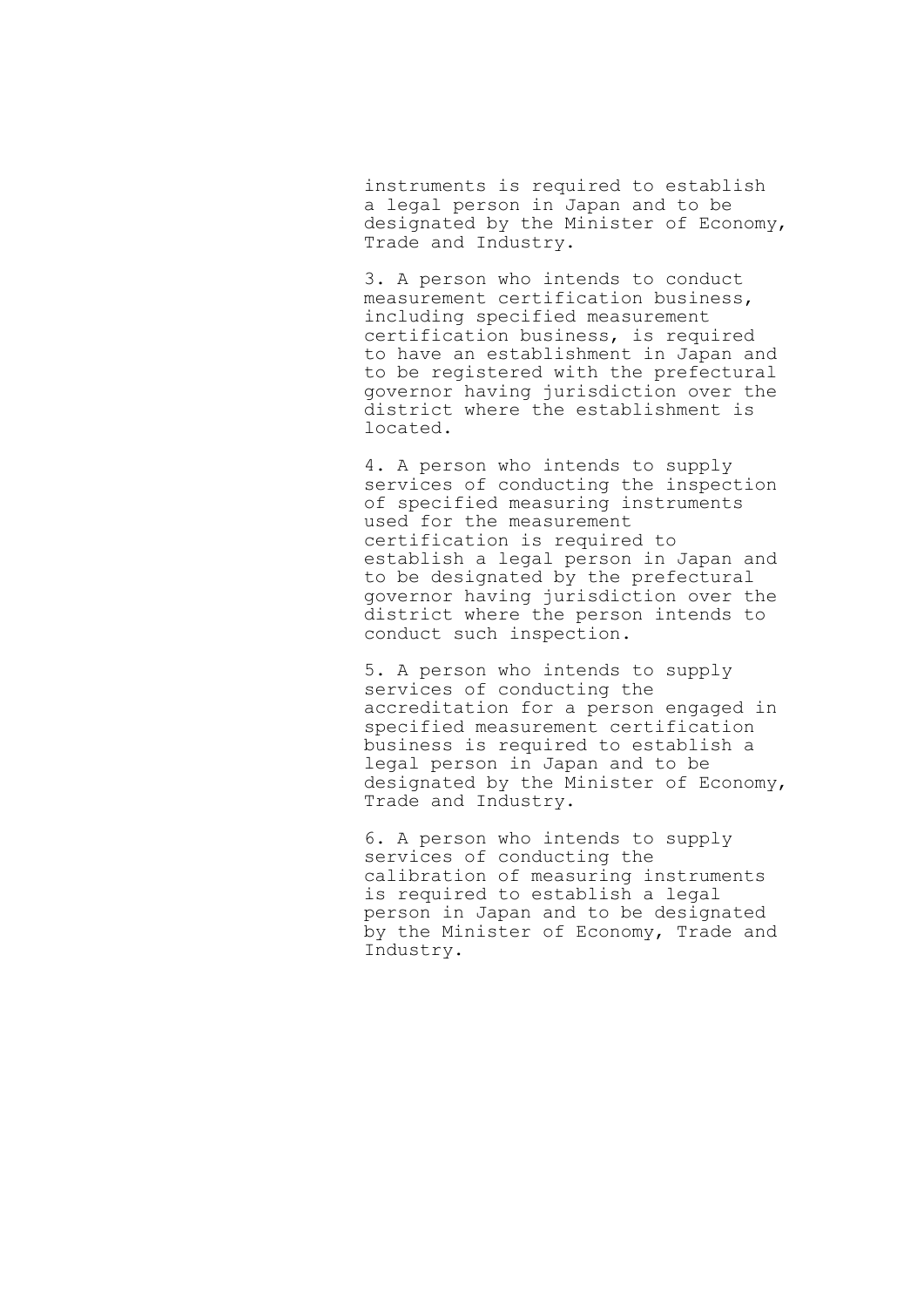19 Sector: Sub-Sector: Industry Classification: JSIC 8599 Miscellaneous social Type of reservation: Level of Government: Measures: Description: Medical, Health Care and Welfare insurance, social welfare and care services Market Access (Article 46) Central Government Law Concerning Collection of Labour Insurance Premium (Law No. 84 of 1969), Chapter 4 Enforcement Regulations for the Law Concerning Collection of Labour Insurance Premium (Ministerial Ordinance of the Ministry of Labour No. 8 of 1972) Only an association of business proprietors or a federation of such associations approved by the Minister of Health, Labour and Welfare under the laws and regulations of Japan may conduct labour insurance businesses entrusted by business proprietors. An association which intends to conduct such labour insurance businesses under the laws and regulations of Japan is required to establish an office in Japan and to obtain the approval of the Minister of Health, Labour and Welfare.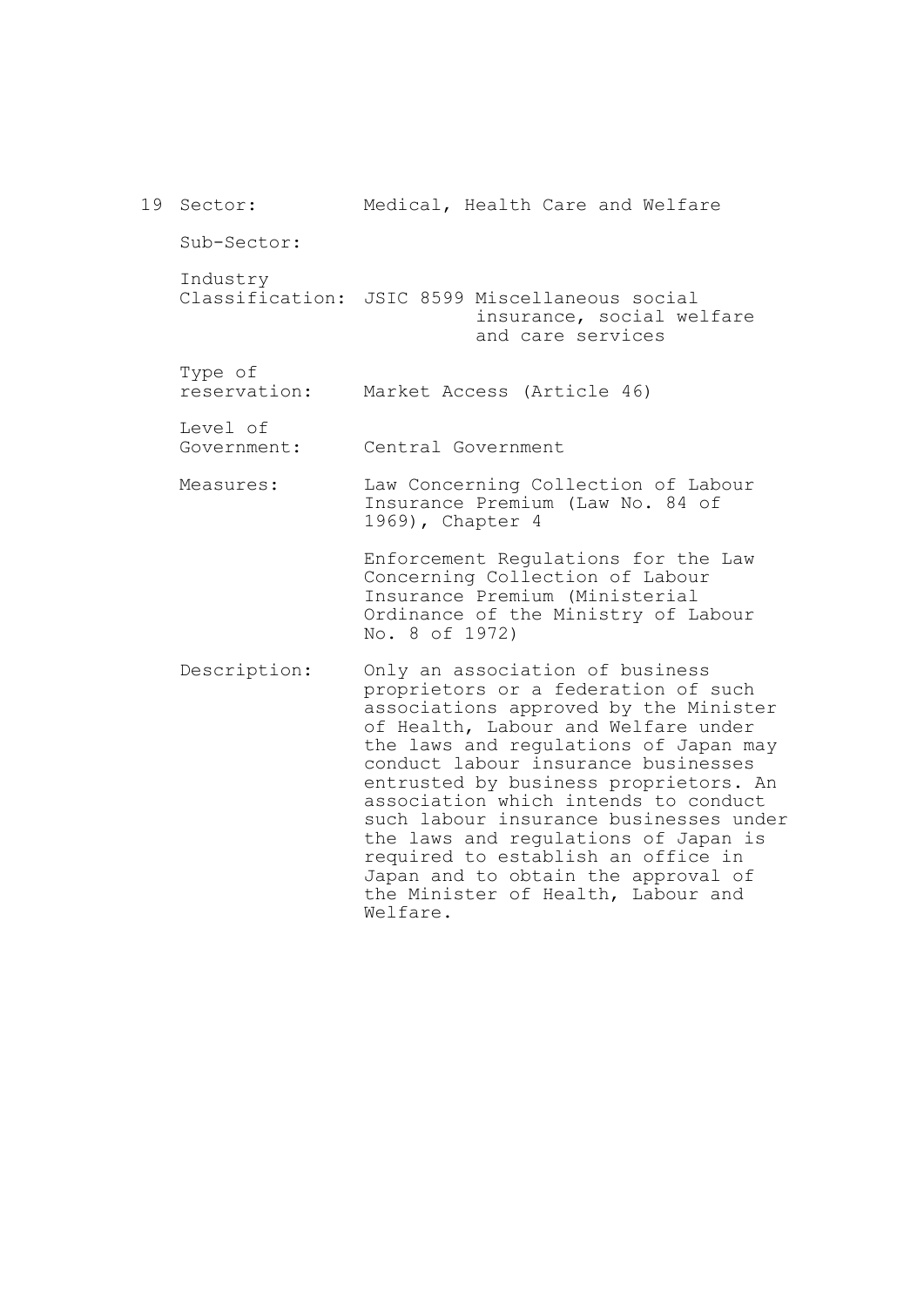20 Sector: Sub-Sector: Industry Classification: JSIC 05 Mining and quarrying of stone Type of Reservation: Level of Government: Measures: Description: Mining Services Incidental to Mining and gravel Market Access (Article 46) National Treatment (Article 47) Central Government Mining Law (Law No. 289 of 1950), Chapters 2 and 3 Foreign Exchange and Foreign Trade Law (Law No. 228 of 1949), Articles 27 and 30 Cabinet Order on Foreign Direct Investment (Cabinet Order No. 261 of 1980), Articles 3 and 5 Only a Japanese national or a juridical person established under the law of Japan may have mining rights or mining lease rights. The prior notification requirement under the Foreign Exchange and Foreign Trade Law applies to foreign investors who intend to make investments in services incidental to mining business in Japan.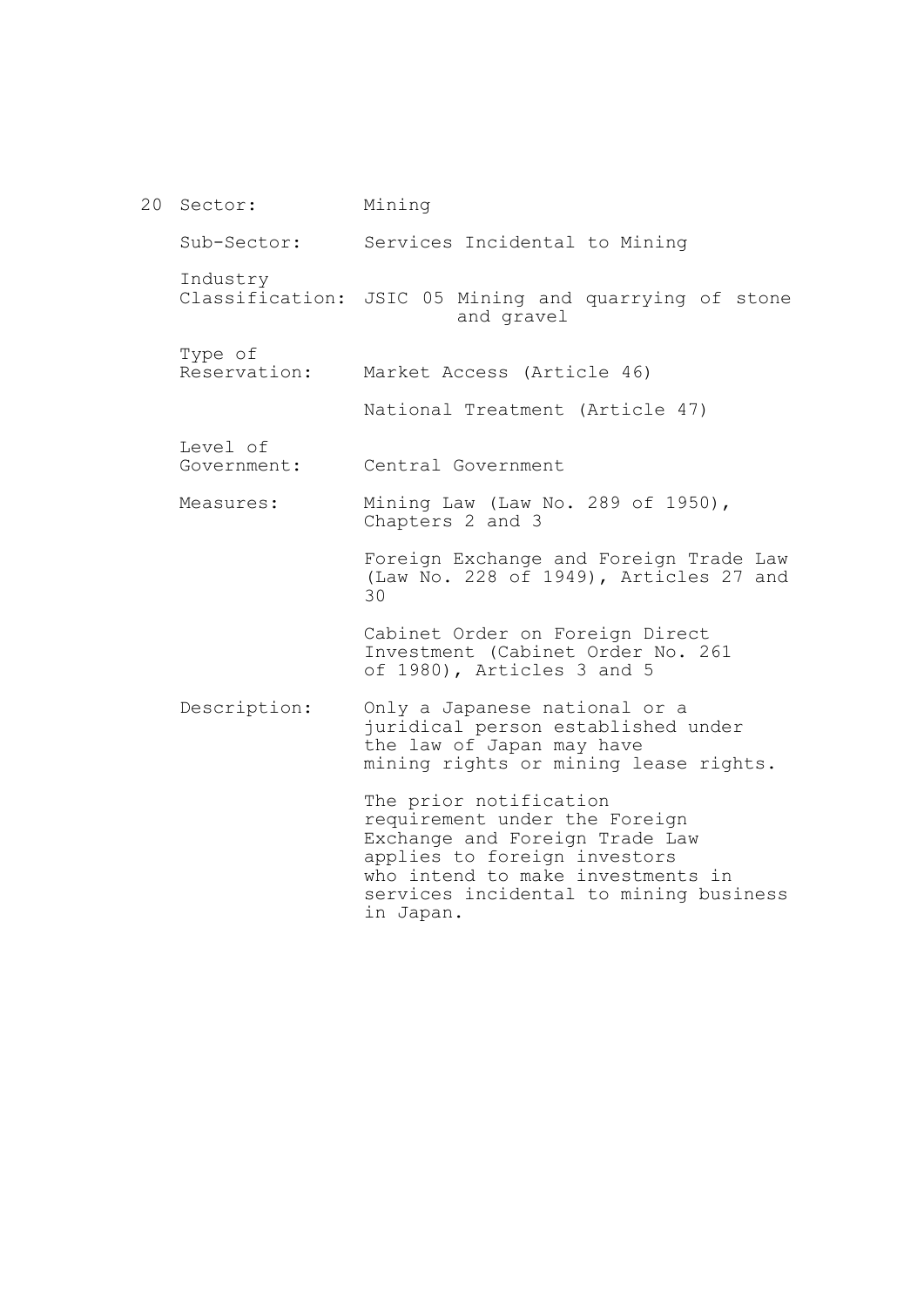| 21 Sector:              | Oil Industry                                                                                                                                                    |
|-------------------------|-----------------------------------------------------------------------------------------------------------------------------------------------------------------|
| Sub-Sector:             | Storage and Warehouse Services<br>Relating to Petroleum and Petroleum<br>Products<br>Distribution Services Related to<br>Petroleum and Petroleum Products       |
| Industry                |                                                                                                                                                                 |
| Classification:         | JSIC 4711 Ordinary warehousing                                                                                                                                  |
|                         | JSIC 4721 Refrigerated warehousing                                                                                                                              |
|                         | JSIC 5331 Petroleum                                                                                                                                             |
|                         | JSIC 6051 Petrol stations<br>(gasoline service stations)                                                                                                        |
|                         | JSIC 6052 Fuel stores, except<br>gasoline service stations                                                                                                      |
|                         | JSIC 9299 Miscellaneous business<br>services, n.e.c.                                                                                                            |
|                         | Note 1: The activities covered by the<br>reservation under JSIC 4711,<br>4721 or 6052 are limited to<br>the activities related to oil<br>industry.              |
|                         | Note 2: The activities covered by the<br>reservation under JSIC 9299<br>are limited to the activities<br>related to liquefied<br>petroleum gas industry.        |
| Type of<br>Reservation: | National Treatment (Article 47)                                                                                                                                 |
| Level of<br>Government: | Central Government                                                                                                                                              |
| Measures:               | Foreign Exchange and Foreign Trade<br>Law (Law No. 228 of 1949), Article 27                                                                                     |
|                         | Cabinet Order on Foreign Direct<br>Investment (Cabinet Order No. 261<br>of 1980), Article 3                                                                     |
| Description:            | The prior notification requirement<br>under the Foreign Exchange and Foreign<br>Trade Law applies to foreign investors<br>who intend to make investments in oil |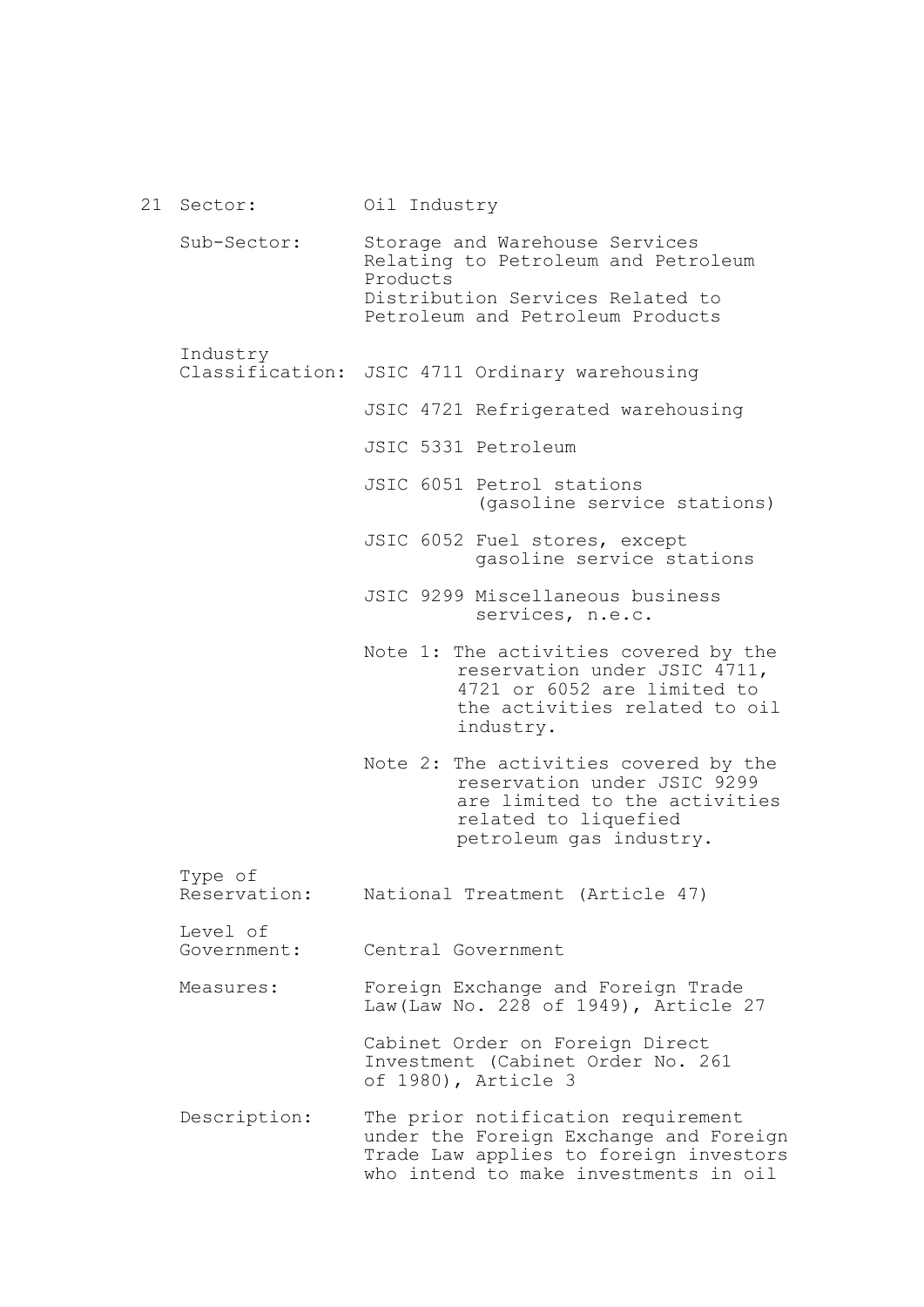industry in Japan. All organic chemicals such as ethylene, ethylene glycol and polycarbonates are outside the scope of the oil industry.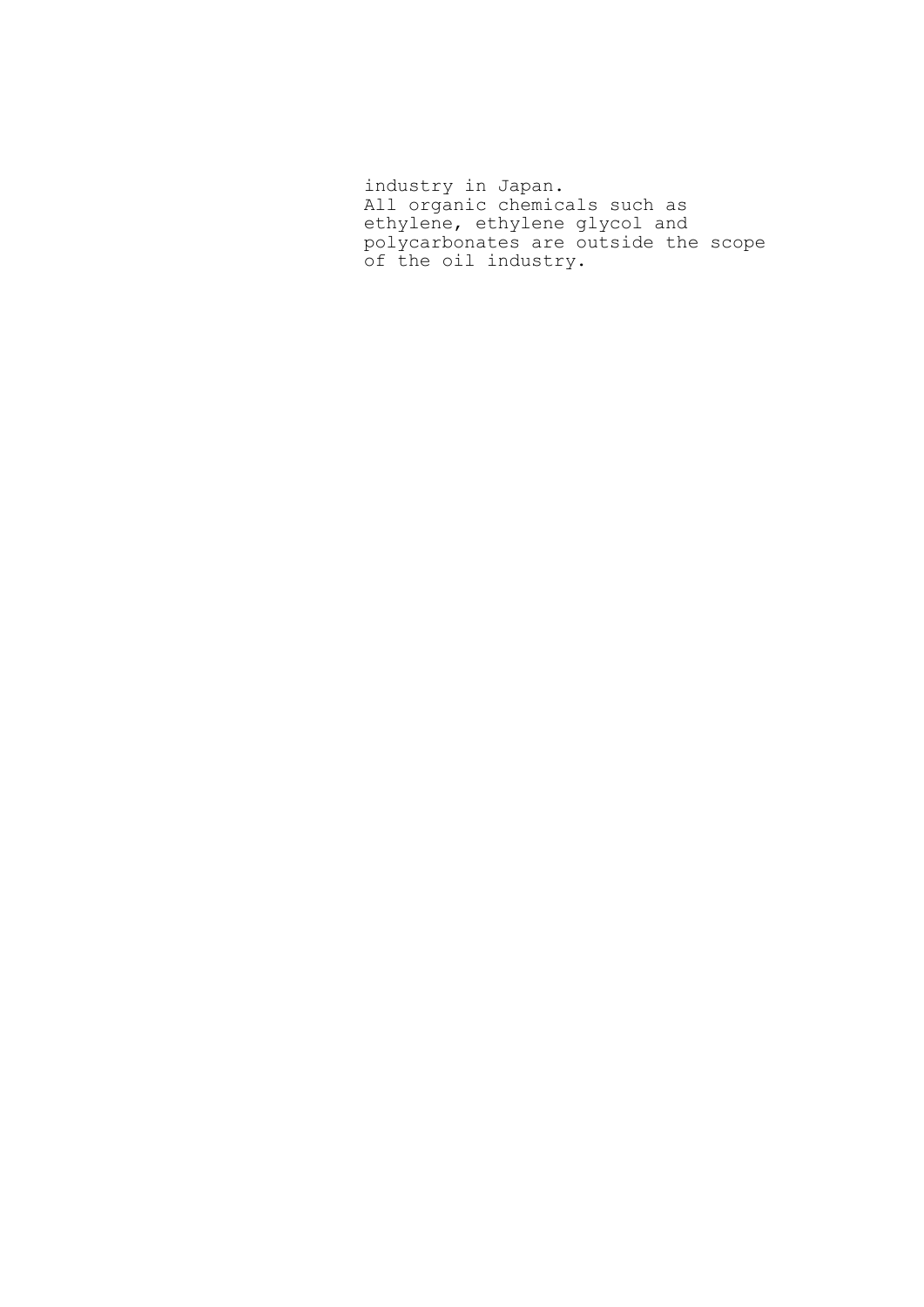| 22 Sector:              | Professional Services                                                                                                                                                                                                                                                                              |
|-------------------------|----------------------------------------------------------------------------------------------------------------------------------------------------------------------------------------------------------------------------------------------------------------------------------------------------|
| Sub-Sector:             |                                                                                                                                                                                                                                                                                                    |
| Industry                | Classification: JSIC 7211 Lawyers' offices                                                                                                                                                                                                                                                         |
| Type of<br>Reservation: | Market Access (Article 46)                                                                                                                                                                                                                                                                         |
| Level of<br>Government: | Central Government                                                                                                                                                                                                                                                                                 |
| Measures:               | Lawyers Law (Law No. 205 of 1949),<br>Chapters $3, 4, 4-2, 5$ and 9                                                                                                                                                                                                                                |
| Description:            | A natural person who intends to<br>supply legal services is required to<br>be qualified as an attorney at law<br>under the laws and regulations of<br>Japan ("Bengoshi") and to establish<br>an office within the district of the<br>local bar association to which the<br>natural person belongs. |
|                         | An enterprise which intends to supply<br>legal services is required to<br>establish a law firm under the laws                                                                                                                                                                                      |

Hojin").

and regulations of Japan ("Bengoshi-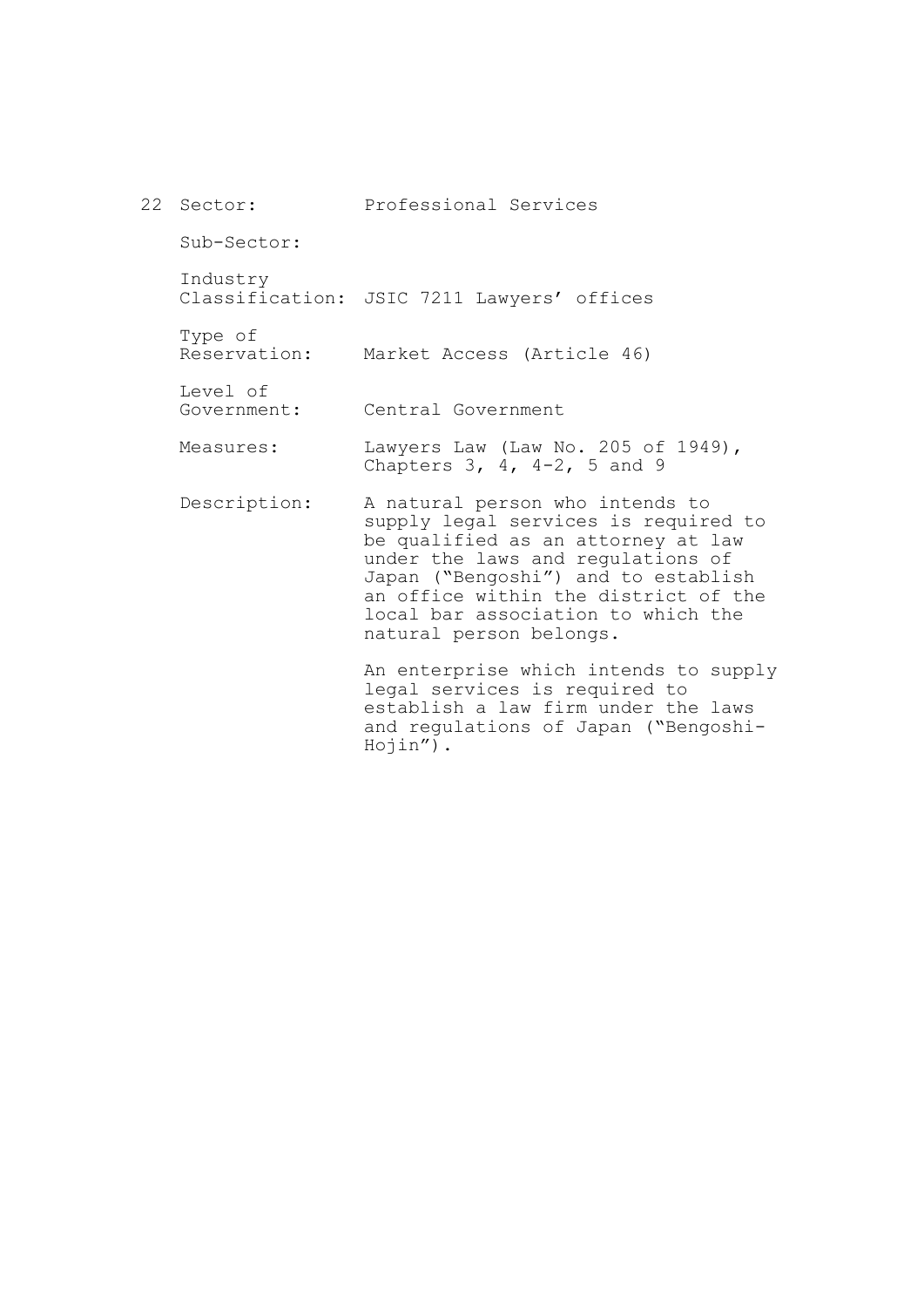|  | 23 Sector:              | Professional Services                                                                                                                                                                                                                                                                                                                            |
|--|-------------------------|--------------------------------------------------------------------------------------------------------------------------------------------------------------------------------------------------------------------------------------------------------------------------------------------------------------------------------------------------|
|  | Sub-Sector:             |                                                                                                                                                                                                                                                                                                                                                  |
|  | Industry                | Classification: JSIC 7211 Lawyers' offices                                                                                                                                                                                                                                                                                                       |
|  | Type of<br>Reservation: | Market Access (Article 46)                                                                                                                                                                                                                                                                                                                       |
|  | Level of<br>Government: | Central Government                                                                                                                                                                                                                                                                                                                               |
|  | Measures:               | Law on Special Measures Concerning<br>the Handling of the Legal Business by<br>Foreign Legal Consultant (Law No. 66<br>of 1986), Chapters 2 and 4                                                                                                                                                                                                |
|  | Description:            | A natural person who intends to<br>supply foreign legal consultant<br>services is required to be qualified<br>as a foreign legal consultant under<br>the laws and regulations of Japan<br>("Gaikoku-Ho-Jimu-Bengoshi") and to<br>establish an office within the<br>district of the local bar association<br>to which the natural person belongs. |
|  |                         | A foreign legal consultant under the<br>laws and regulations of Japan is<br>required to stay in Japan for not less                                                                                                                                                                                                                               |

than 180 days per year.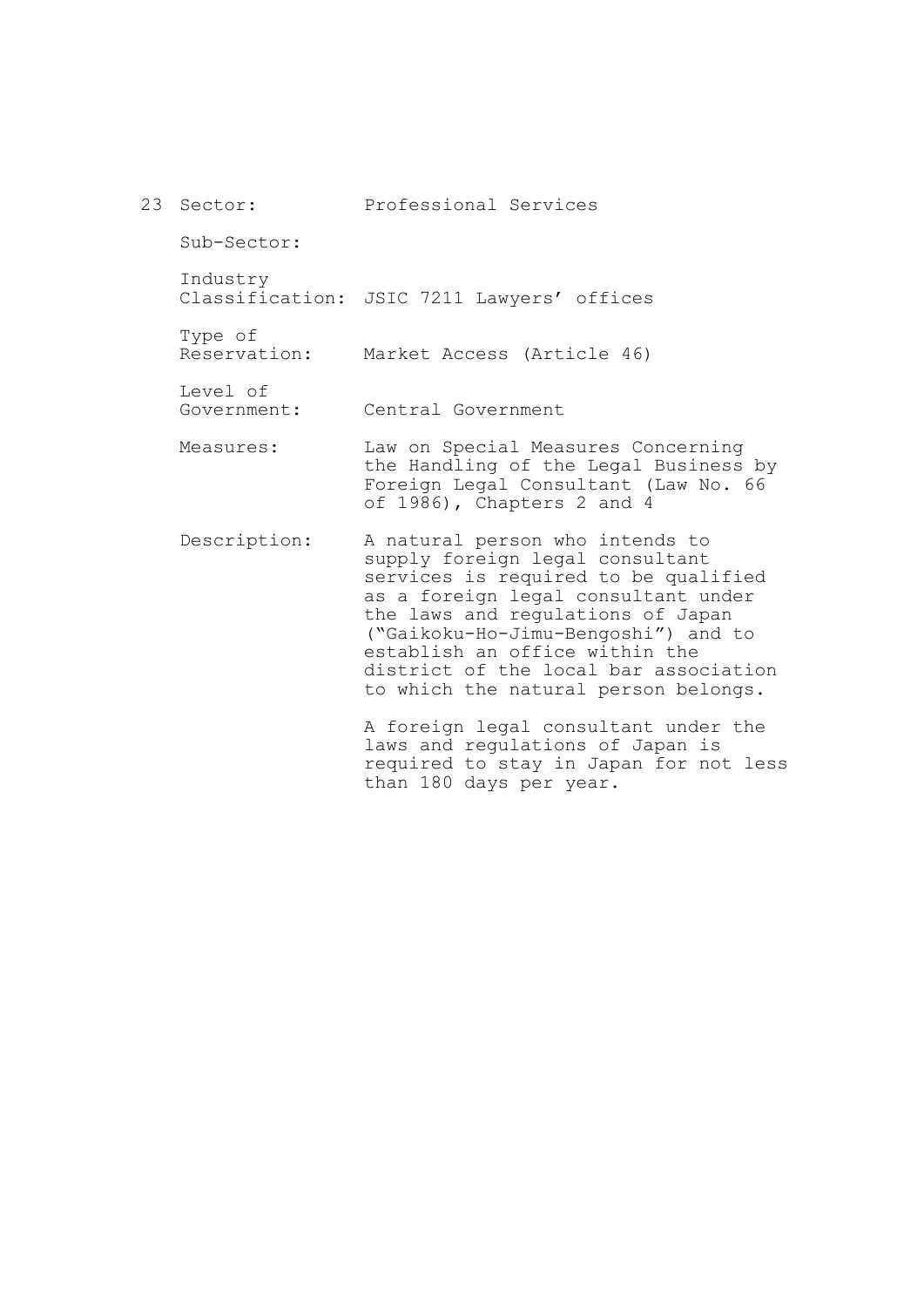| 24 Sector:              | Professional Services                                                                                                                                                                                     |
|-------------------------|-----------------------------------------------------------------------------------------------------------------------------------------------------------------------------------------------------------|
| Sub-Sector:             |                                                                                                                                                                                                           |
| Industry                | Classification: JSIC 7212 Patent attorneys' offices                                                                                                                                                       |
| Type of<br>Reservation: | Market Access (Article 46)                                                                                                                                                                                |
| Level of<br>Government: | Central Government                                                                                                                                                                                        |
| Measures:               | Patent Attorney Law (Law No. 49 of<br>2000), Chapters 3, 6 and 8                                                                                                                                          |
| Description:            | A natural person who intends to supply<br>patent attorney services is required<br>to be qualified as a patent attorney<br>under the laws and regulations of<br>Japan ("Benrishi").                        |
|                         | An enterprise which intends to supply<br>patent attorney services is required<br>to establish a patent business<br>corporation under the laws and<br>regulations of Japan ("Tokkyo-Gyoumu-<br>$Hojin'$ ). |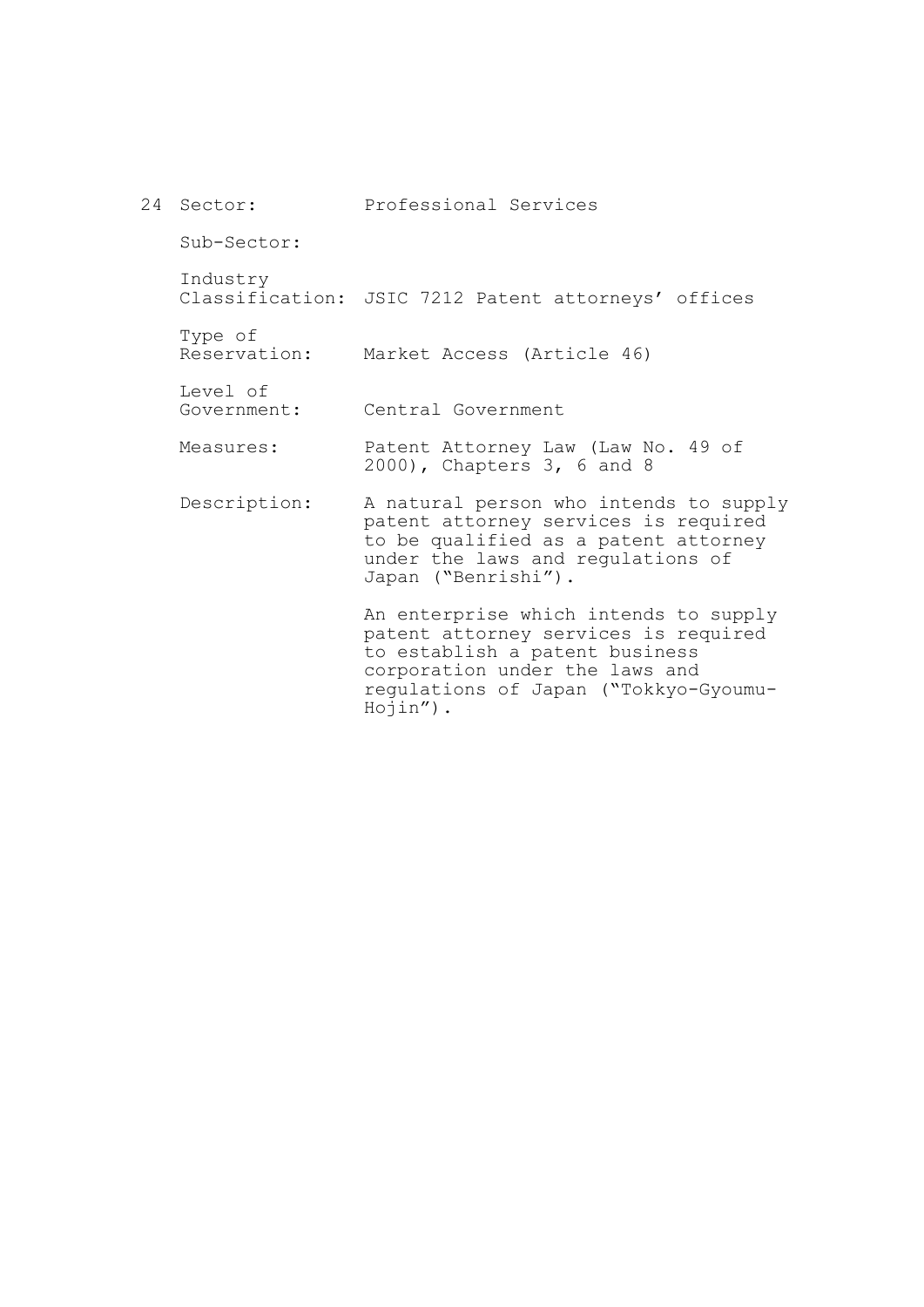| 25 Sector:              | Professional Services                                                                                   |
|-------------------------|---------------------------------------------------------------------------------------------------------|
| Sub-Sector:             |                                                                                                         |
| Industry                | Classification: JSIC 7221 Notaries public's and<br>judicial scriveners'<br>offices                      |
| Type of<br>Reservation: | Market Access (Article 46)                                                                              |
|                         | National Treatment (Article 47)                                                                         |
| Level of<br>Government: | Central Government                                                                                      |
| Measures:               | Notary Law (Law No. 53 of 1908),<br>Chapters 2 and 3                                                    |
| Description:            | Only a Japanese national may be<br>appointed as a notary in Japan.                                      |
|                         | The notary is required to establish<br>an office in the place designated by<br>the Minister of Justice. |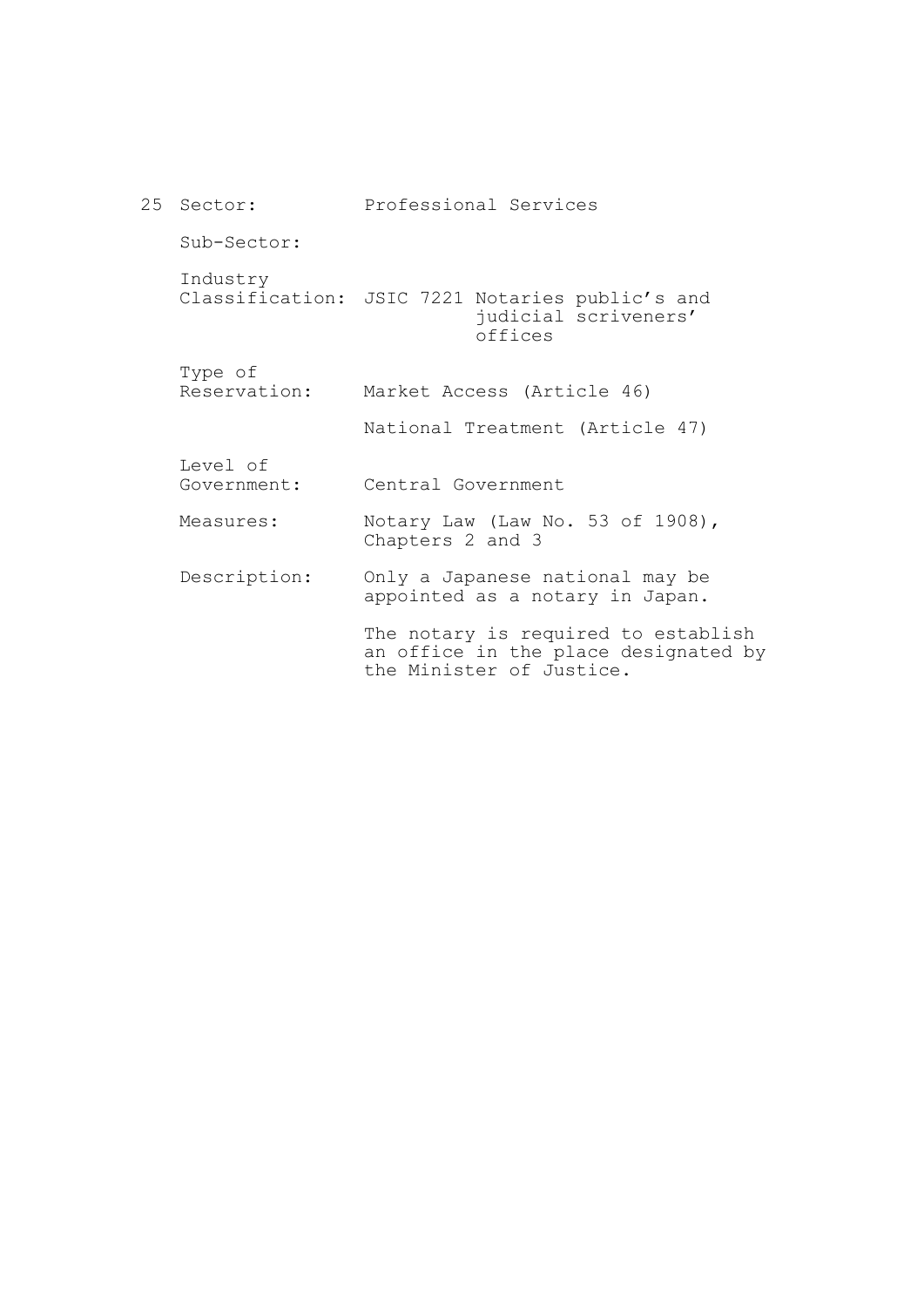| 26 Sector:              | Professional Services                                                                                                                                                                                                                                                                                                              |
|-------------------------|------------------------------------------------------------------------------------------------------------------------------------------------------------------------------------------------------------------------------------------------------------------------------------------------------------------------------------|
| Sub-Sector:             |                                                                                                                                                                                                                                                                                                                                    |
| Industry                | Classification: JSIC 7221 Notaries public's and<br>judicial scriveners'<br>offices                                                                                                                                                                                                                                                 |
| Type of<br>Reservation: | Market Access (Article 46)                                                                                                                                                                                                                                                                                                         |
| Level of<br>Government: | Central Government                                                                                                                                                                                                                                                                                                                 |
| Measures:               | Judicial Scrivener Law (Law No. 197<br>of 1950), Chapters 3, 4, 5, 7<br>and 10                                                                                                                                                                                                                                                     |
| Description:            | A natural person who intends to<br>supply judicial scrivener services is<br>required to be qualified as a judicial<br>scrivener under the laws and<br>regulations of Japan ("Shiho-<br>Shoshi") and to establish an office<br>within the district of the judicial<br>scrivener association to which the<br>natural person belongs. |
|                         | An enterprise which intends to supply<br>judicial scrivener services is<br>required to establish a judicial<br>scrivener corporation under the laws<br>and regulations of Japan ("Shiho-                                                                                                                                           |

Shoshi-Hojin").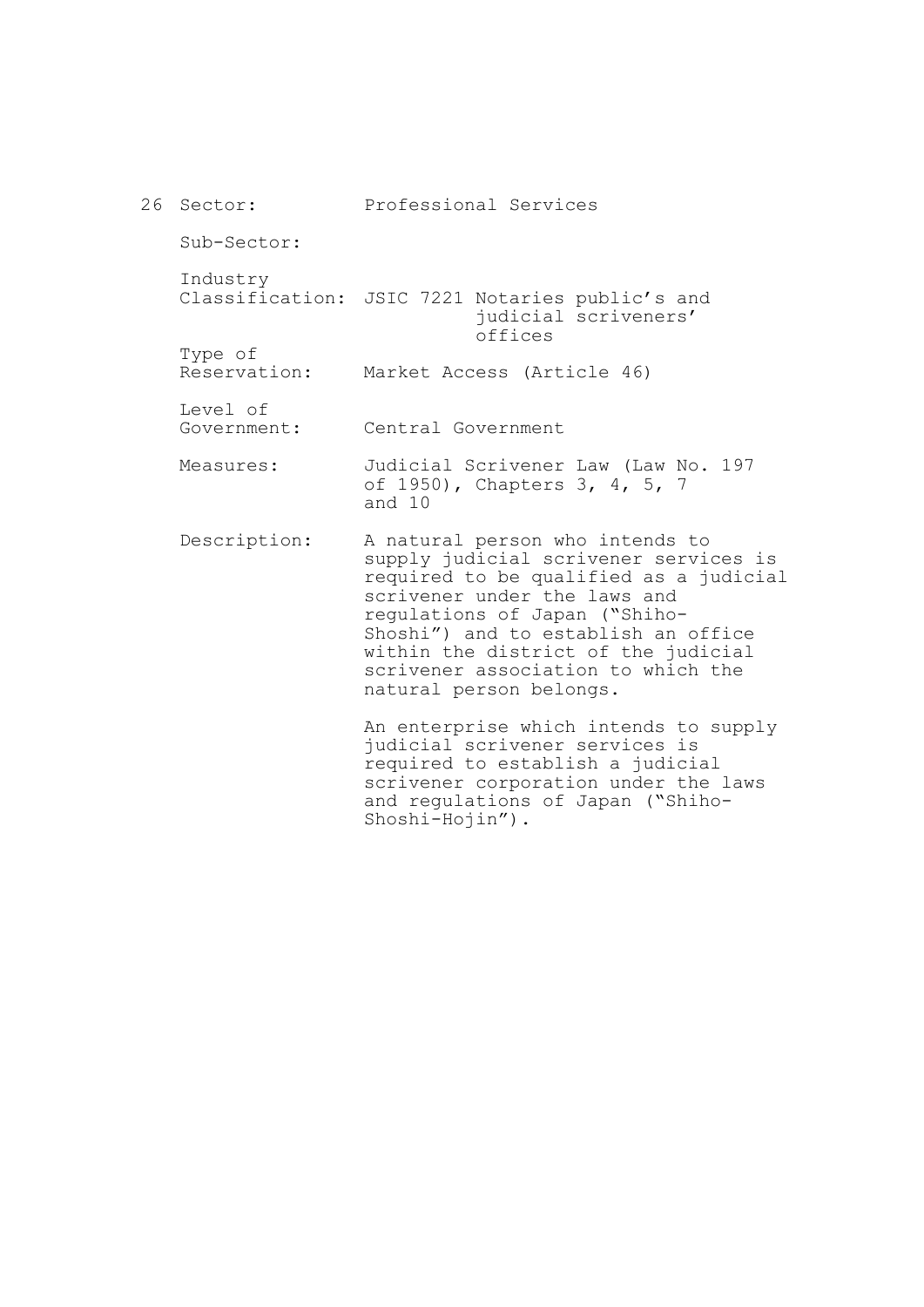27 Sector: Sub-Sector: Industry Classification: JSIC 7241 Certified public Type of Reservation: Level of Government: Measures: Description: Professional Services accountants' offices Market Access (Article 46) Central Government Certified Public Accountant Law (Law No. 103 of 1948), Chapters 3, 5-2 and 7 A natural person who intends to supply certified public accountants services is required to be qualified as a certified public accountant under the laws and regulations of Japan ("Koninkaikeishi"). An enterprise which intends to supply certified public accountants services is required to establish an audit corporation under the laws and regulations of Japan("Kansa-Hojin").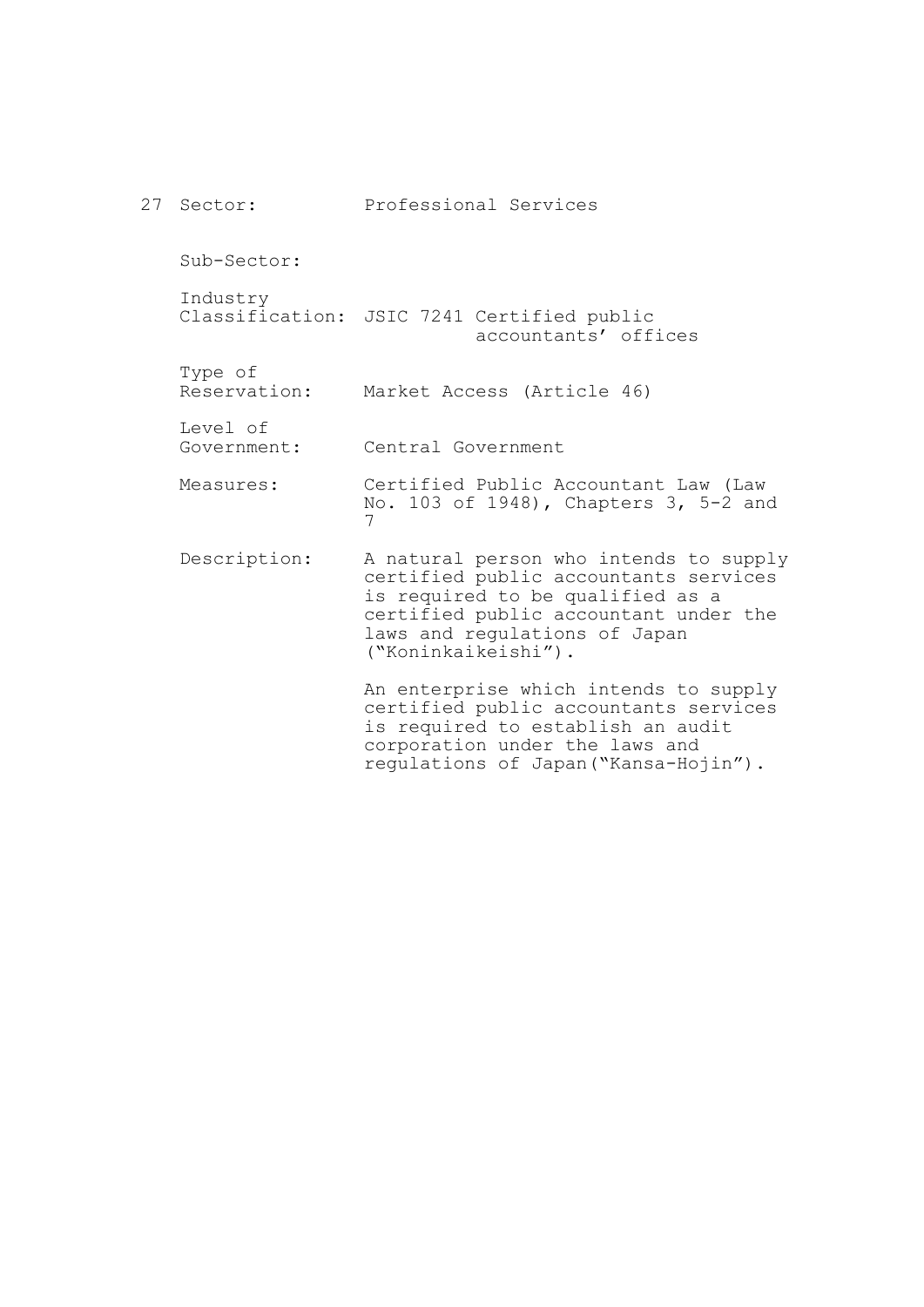| 28 Sector:              | Professional Services                                                                                                                                                                                                                                                                                                                                               |
|-------------------------|---------------------------------------------------------------------------------------------------------------------------------------------------------------------------------------------------------------------------------------------------------------------------------------------------------------------------------------------------------------------|
| Sub-Sector:             |                                                                                                                                                                                                                                                                                                                                                                     |
| Industry                | Classification: JSIC 7242 Auditors' offices                                                                                                                                                                                                                                                                                                                         |
| Type of<br>Reservation: | Market Access (Article 46)                                                                                                                                                                                                                                                                                                                                          |
| Level of<br>Government: | Central Government                                                                                                                                                                                                                                                                                                                                                  |
| Measures:               | Certified Public Tax Accountant Law<br>(Law No. 237 of 1951), Chapters 3, 4,<br>$5-2$ , 6 and 7                                                                                                                                                                                                                                                                     |
|                         | Enforcement Regulation on Certified<br>Public Tax Accountant Law<br>(Ministerial Ordinance of the<br>Ministry of Finance No. 55 of 1951)                                                                                                                                                                                                                            |
| Description:            | A natural person who intends to<br>supply certified public tax<br>accountant services is required to be<br>qualified as a certified public tax<br>accountant under the laws and<br>regulations of Japan ("Zeirishi")<br>and to establish an office within the<br>district of certified public tax<br>accountant association to which the<br>natural person belongs. |
|                         | An enterprise which intends to supply<br>certified public tax accountant<br>services is required to establish a<br>certified public tax accountant<br>corporation under the laws and<br>regulations of Japan ("Zeirishi-<br>$Hojin'$ ).                                                                                                                             |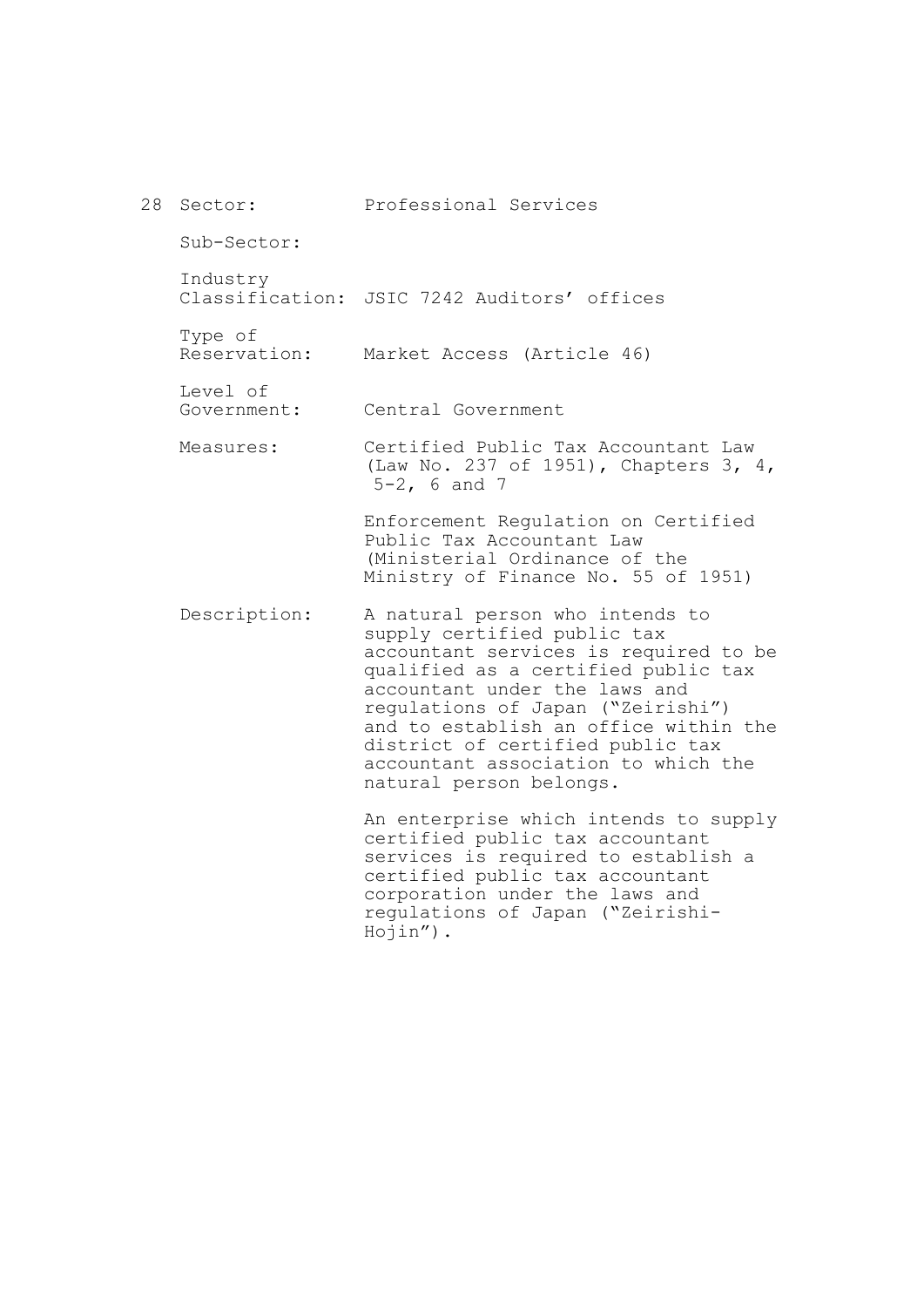29 Sector: Sub-Sector: Industry Classification: JSIC 7231 Administrative Type of Reservation: Level of Government: Measures: Description: Professional Services scriveners' offices JSIC 7294 Certified real estate appraisers JSIC 7299 Professional services, n.e.c. JSIC 7421 Architectural design services Market Access (Article 46) Central Government Architect and/or Building Engineer Law (Law No. 202 of 1950), Chapters 1, 2 and 6 An architect and/or building engineer, qualified as such under the laws and regulations of Japan ("Kenchikushi"), or a person employing such an architect and/or building engineer, who intends to conduct business of design, superintendence of construction work, administrative work related to construction work contracts, supervision of building construction work, survey and evaluation of buildings, and representation in procedure under the laws and regulations concerning construction, upon request from others for remuneration, is required to establish an office in Japan.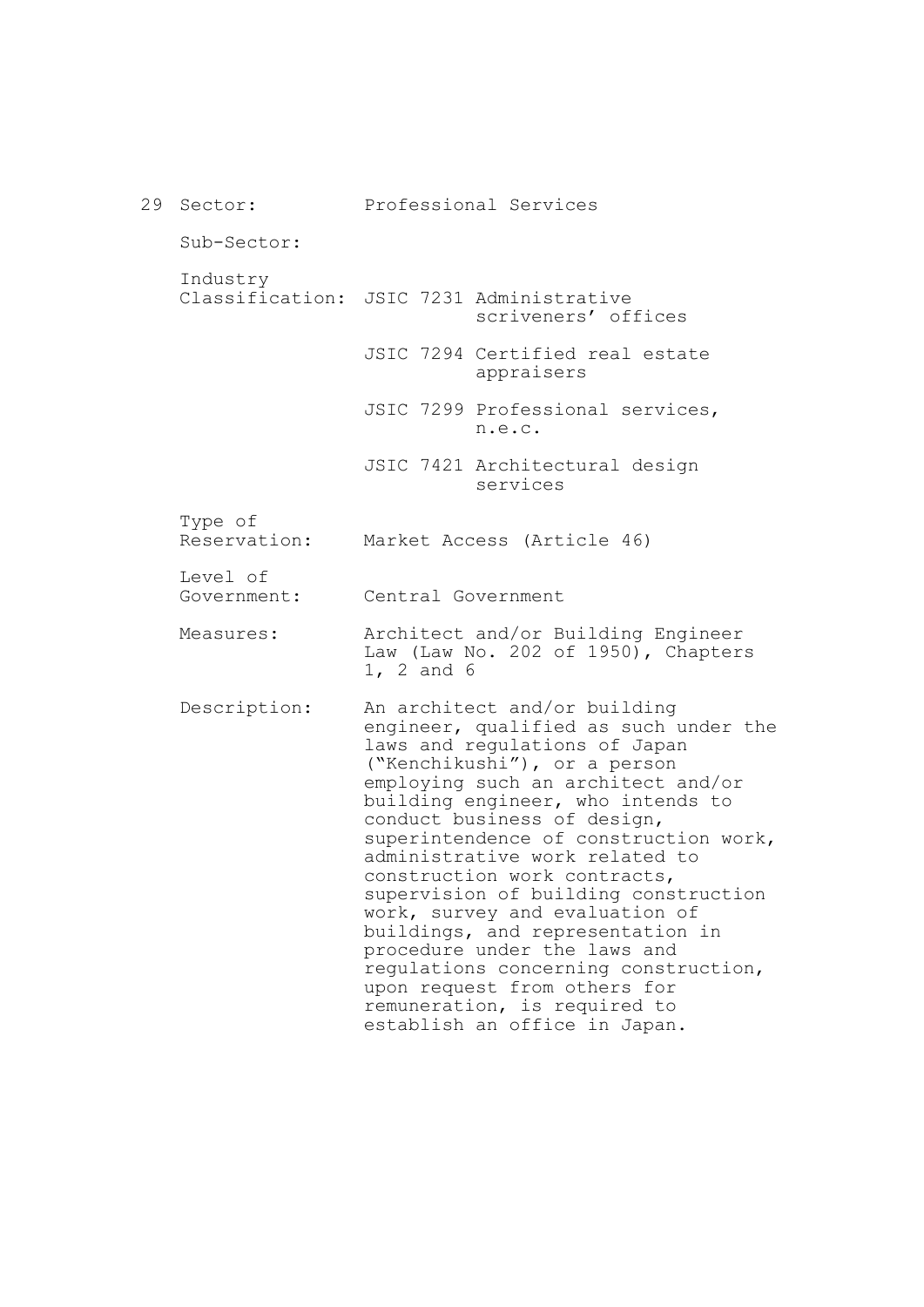30 Sector: Sub-Sector: Industry Classification: JSIC 7251 Certified social Type of Reservation: Level of Government: Measures: Description: Professional Services insurance and labour consultants' offices Market Access (Article 46) Central Government Certified Social Insurance and Labour Consultant Law (Law No. 89 of 1968), Chapters 2-2, 4-2, 4-3 and 5 A natural person who intends to supply social insurance and labour consultant services is required to be qualified as a certified social insurance and labour consultant under the laws and regulations of Japan ("Shakai-Hoken-Romushi") and to establish an office in Japan. An enterprise which intends to supply social insurance and labour consultant services is required to establish a certified social insurance and labour consultant corporation under the laws and regulations of Japan ("Shakai-

Hoken-Romushi-Hojin").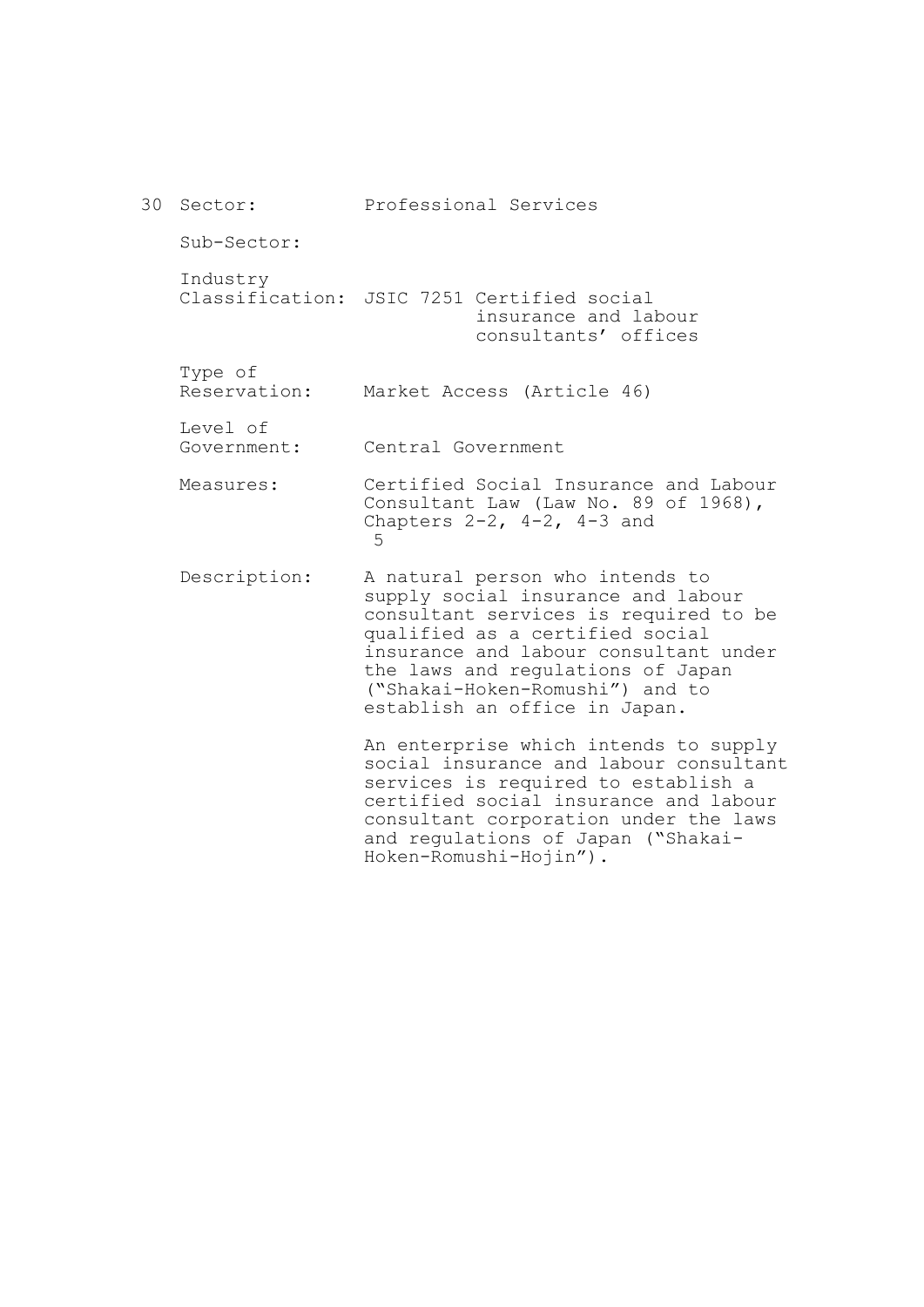|  | 31 Sector:              | Professional Services                                                                                                                                                                                                                                                                                                                                  |
|--|-------------------------|--------------------------------------------------------------------------------------------------------------------------------------------------------------------------------------------------------------------------------------------------------------------------------------------------------------------------------------------------------|
|  | Sub-Sector:             |                                                                                                                                                                                                                                                                                                                                                        |
|  | Industry                | Classification: JSIC 7231 Administrative scriveners'<br>offices                                                                                                                                                                                                                                                                                        |
|  | Type of<br>Reservation: | Market Access (Article 46)                                                                                                                                                                                                                                                                                                                             |
|  | Level of<br>Government: | Central Government                                                                                                                                                                                                                                                                                                                                     |
|  | Measures:               | Administrative Scrivener Law<br>(Law No. 4 of 1951), Chapters 3,<br>4, 5 and 8                                                                                                                                                                                                                                                                         |
|  | Description:            | A natural person who intends to<br>supply administrative scrivener<br>services is required to be qualified<br>as an administrative scrivener under<br>the laws and regulations of Japan<br>("Gyousei-Shoshi") and to establish<br>an office within the district of the<br>administrative scrivener association<br>to which the natural person belongs. |
|  |                         | An enterprise which intends to supply<br>administrative scrivener services is<br>required to establish an<br>administrative scrivener corporation<br>under the laws and regulations of<br>Japan ("Gyousei-Shoshi-Hojin").                                                                                                                              |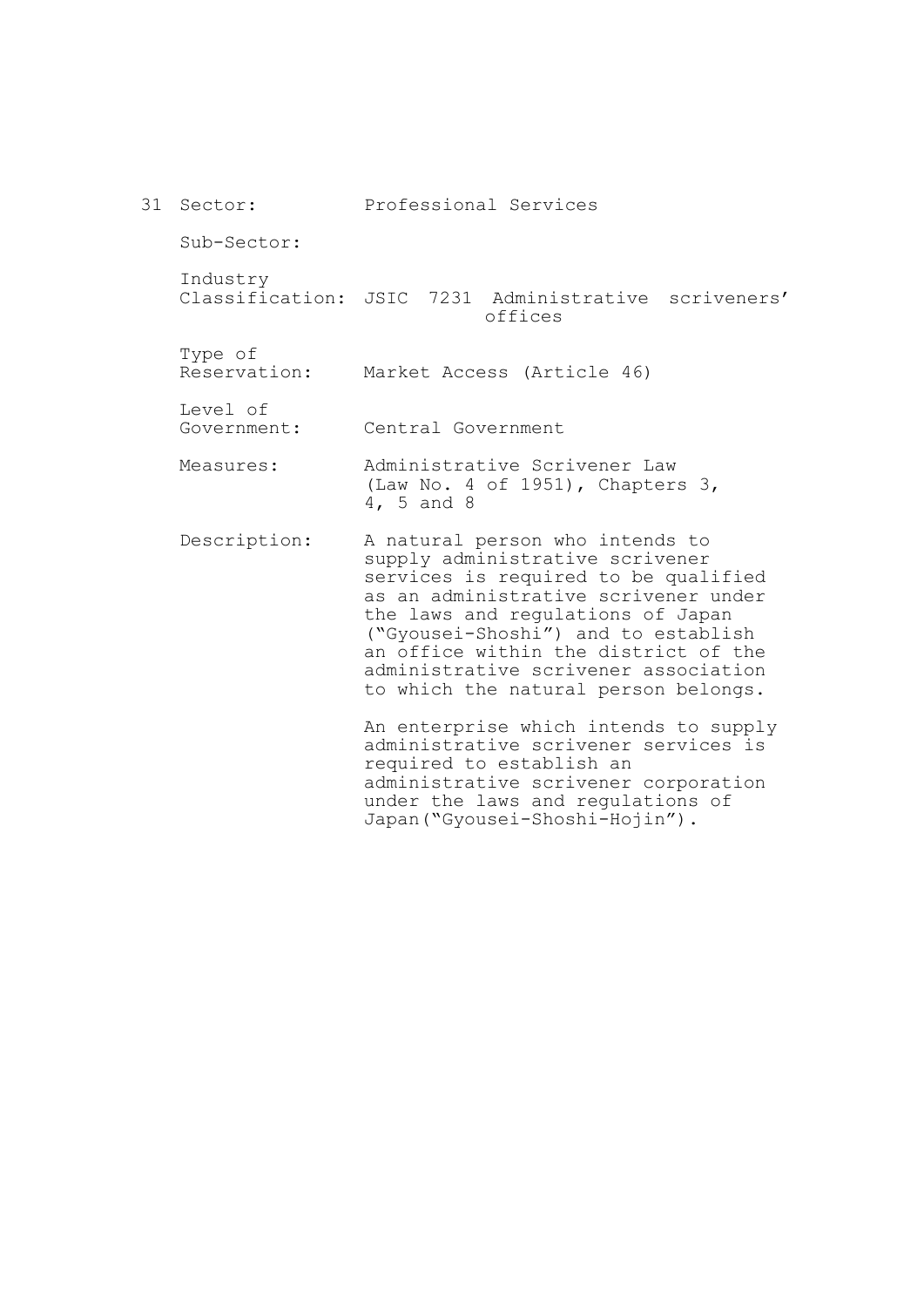| 32 | Sector:                 | Professional Services                                                                                                                                                                        |
|----|-------------------------|----------------------------------------------------------------------------------------------------------------------------------------------------------------------------------------------|
|    | Sub-Sector:             |                                                                                                                                                                                              |
|    | Industry                | Classification: JSIC 7299 Professional services,<br>n.e.c.                                                                                                                                   |
|    | Type of<br>Reservation: | Market Access (Article 46)                                                                                                                                                                   |
|    | Level of<br>Government: | Central Government                                                                                                                                                                           |
|    | Measures:               | Maritime Procedure Agents Law (Law No.<br>32 of 1951), Article 17                                                                                                                            |
|    | Description:            | Maritime procedure agent services must<br>be supplied by a natural person who is<br>qualified as a maritime procedure<br>agent under the laws and regulations<br>of Japan ("Kaijidairishi"). |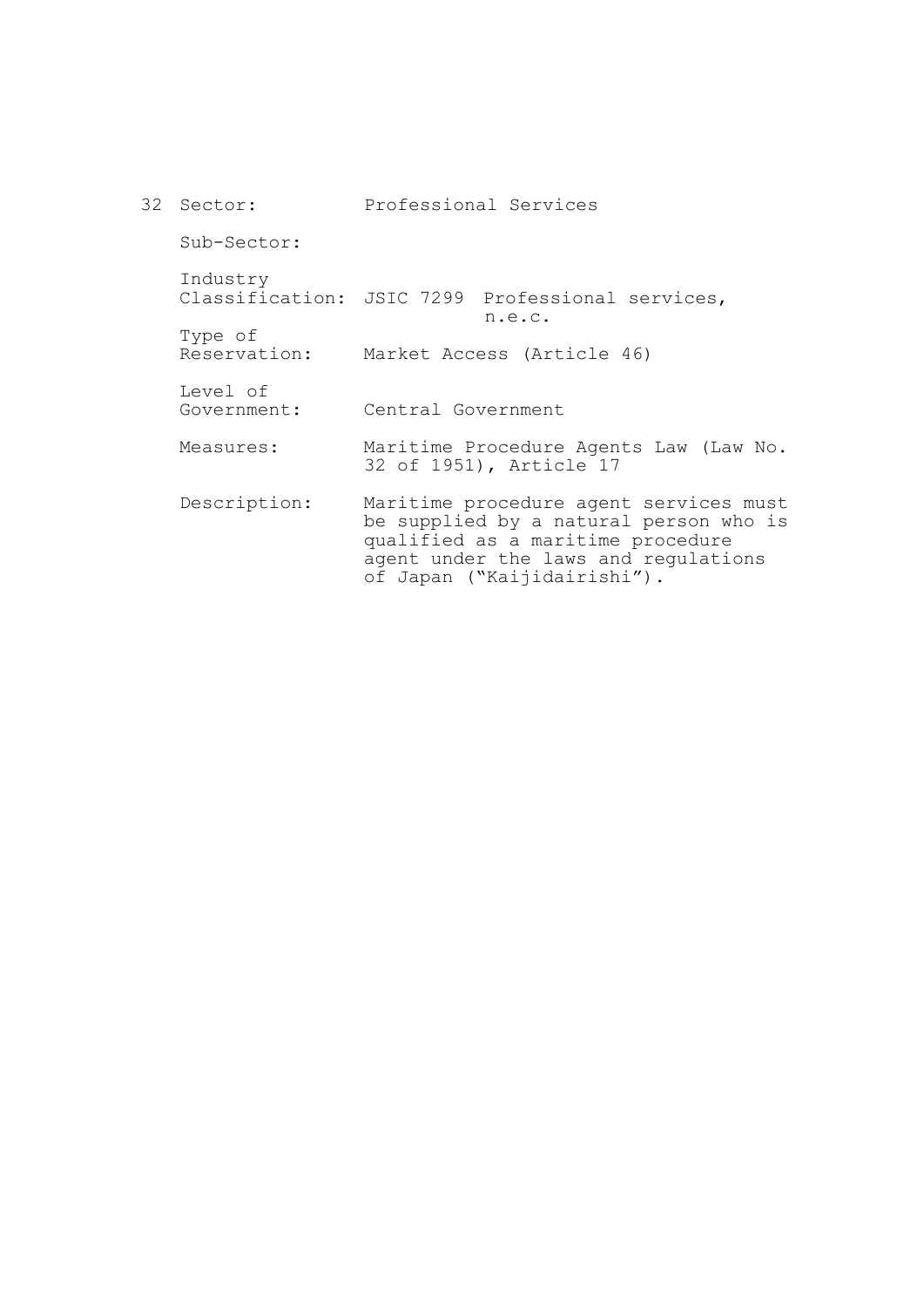| 33 Sector:              | Professional Services                                                                                                                                                                                                                                                                                                                                       |
|-------------------------|-------------------------------------------------------------------------------------------------------------------------------------------------------------------------------------------------------------------------------------------------------------------------------------------------------------------------------------------------------------|
| Sub-Sector:             |                                                                                                                                                                                                                                                                                                                                                             |
| Industry                | Classification: JSIC 7222 Land and house surveyors'<br>offices                                                                                                                                                                                                                                                                                              |
| Type of<br>Reservation: | Market Access (Article 46)                                                                                                                                                                                                                                                                                                                                  |
| Level of<br>Government: | Central Government                                                                                                                                                                                                                                                                                                                                          |
| Measures:               | Land and House Surveyor Law (Law<br>No. 228 of 1950), Chapters 3, 4,<br>5, 7 and 10                                                                                                                                                                                                                                                                         |
| Description:            | A natural person who intends to<br>supply land and house surveyor<br>services is required to be qualified<br>as a land and house surveyor under the<br>laws and regulations of Japan<br>("Tochi-Kaoku-Chosashi") and to<br>establish an office within the<br>district of the land and house<br>surveyor association to which the<br>natural person belongs. |
|                         | An enterprise which intends to supply<br>land and house surveyor services is<br>required to establish a land and<br>house surveyor corporation under the<br>laws and regulations of Japan                                                                                                                                                                   |

("Tochi-Kaoku-Chosashi-Hojin").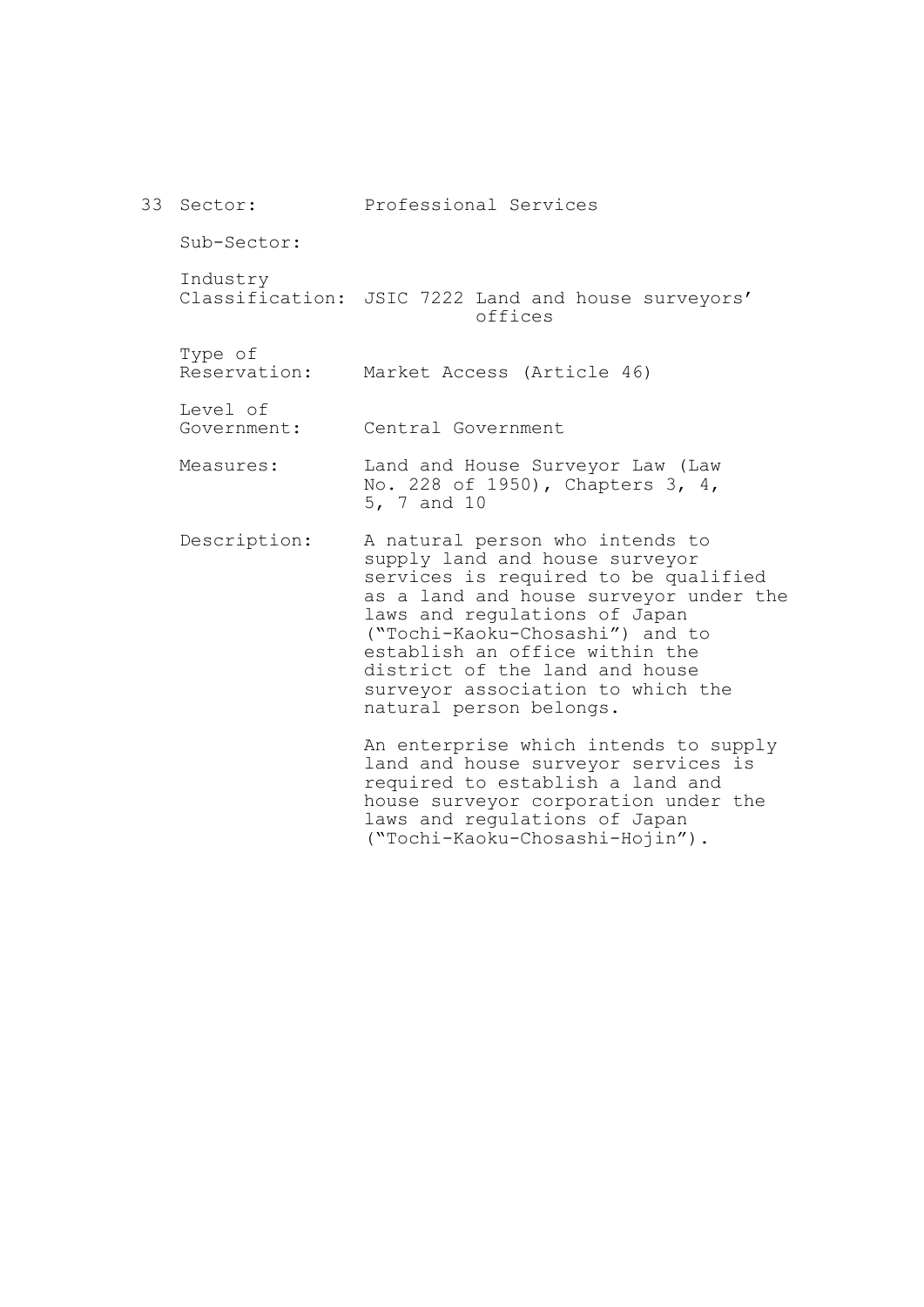34 Sector: Sub-Sector: Industry Classification: JSIC 6811 Sales agents of buildings Type of Reservation: Level of Government: Measures: Description: Real Estate and houses JSIC 6812 Land subdividers and developers JSIC 6821 Real estate agents and brokers JSIC 6941 Real estate managers Market Access (Article 46) Central Government Building Lots and Buildings Transaction Business Law (Law No. 176 of 1952), Chapter 2 Real Estate Syndication Law (Law No. 77 of 1994), Chapter 2 Law Concerning Improving Management of Condominiums (Law No. 149 of 2000), Chapter 3 1. A person who intends to conduct building lots and buildings transaction business is required to establish an office in Japan and to obtain licence from the Minister of Land, Infrastructure, Transport and Tourism or from the prefectural governor having jurisdiction over the district where the office is located. 2. A person who intends to conduct real estate syndication business is required to establish an office in Japan and to obtain permission from the competent Minister or from the prefectural governor having jurisdiction over the district where the office is located. 3. A person who intends to conduct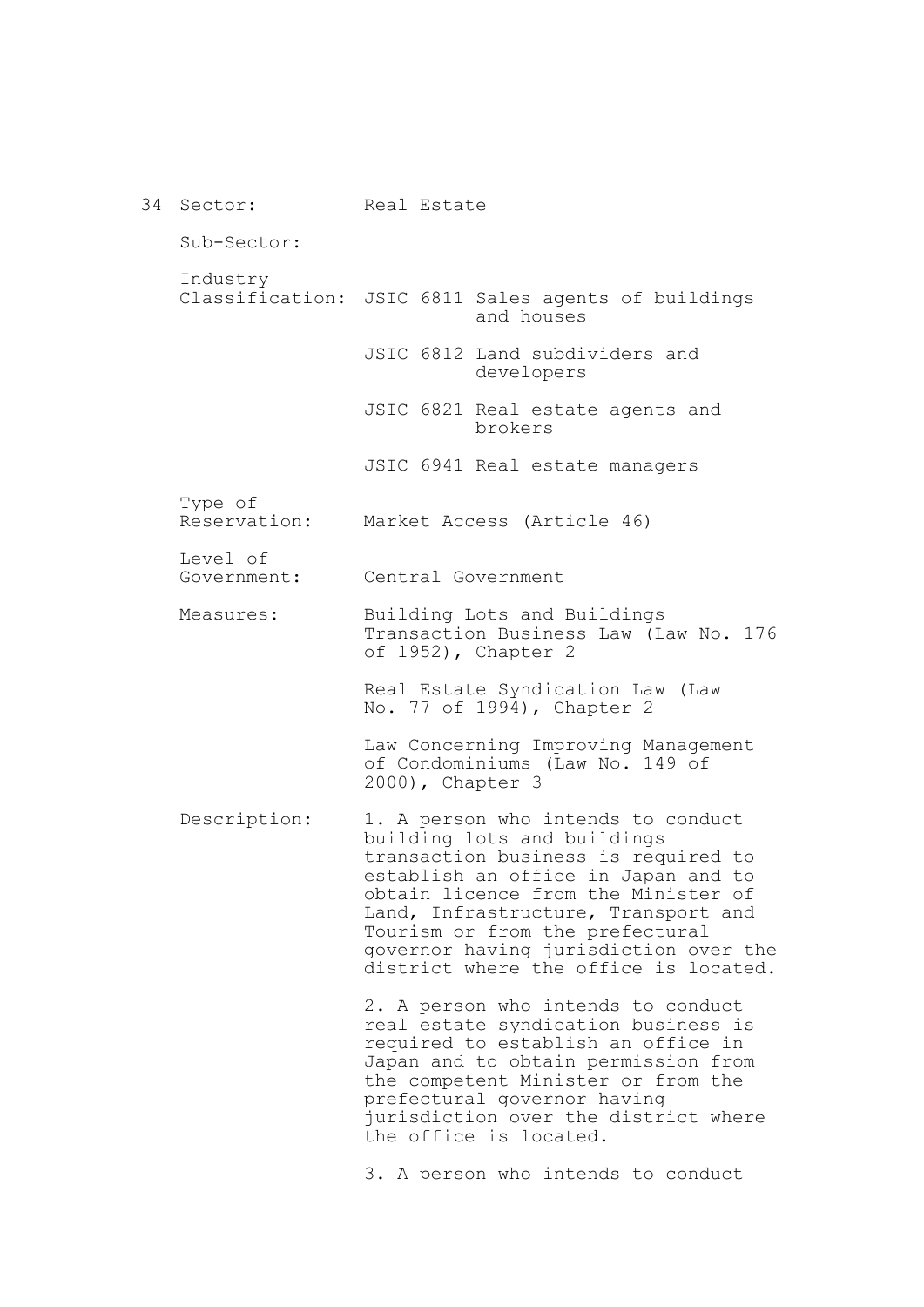condominiums management business is required to establish an office in Japan, and to be registered in the list maintained by the Ministry of Land, Infrastructure, Transport and Tourism.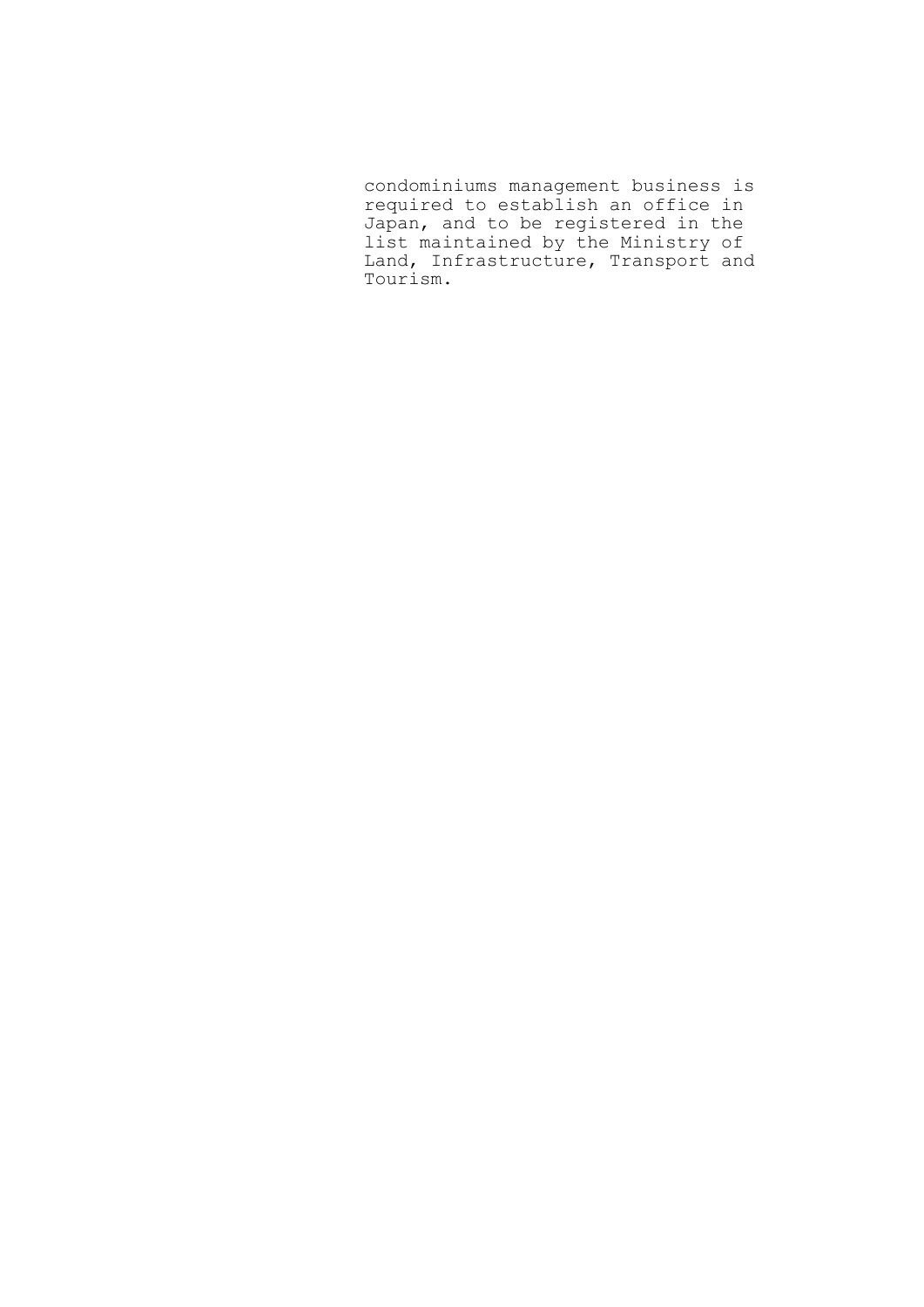| 35 Sector:              | Real Estate Appraisal Services                                                                                                                                                                                                                                                                                                    |
|-------------------------|-----------------------------------------------------------------------------------------------------------------------------------------------------------------------------------------------------------------------------------------------------------------------------------------------------------------------------------|
| Sub-Sector:             |                                                                                                                                                                                                                                                                                                                                   |
| Industry                | Classification: JSIC 7294 Certified real estate<br>appraisers                                                                                                                                                                                                                                                                     |
| Type of<br>Reservation: | Market Access (Article 46)                                                                                                                                                                                                                                                                                                        |
| Level of<br>Government: | Central Government                                                                                                                                                                                                                                                                                                                |
| Measures:               | Law Concerning the Appraisal of Real<br>Estate (Law No. 152 of 1963), Chapter<br>3                                                                                                                                                                                                                                                |
| Description:            | A person who intends to supply real<br>estate appraisal services is required<br>to establish an office in Japan and to<br>be registered in the list maintained<br>by the Ministry of Land,<br>Infrastructure, Transport and Tourism<br>or the prefecture having jurisdiction<br>over the district where the office is<br>located. |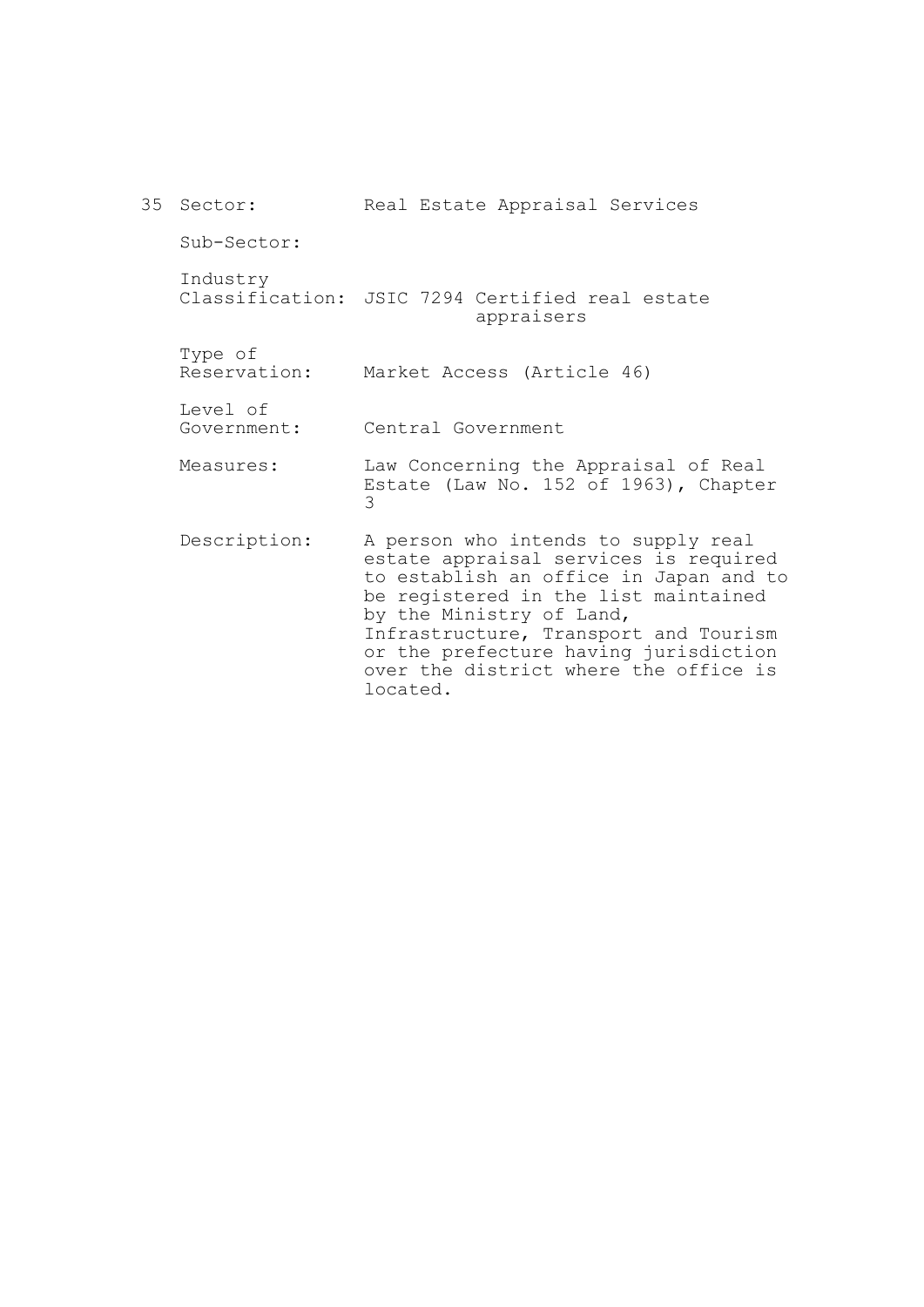| 36 Sector:              | Seafarers                                                                                                                                                                                           |
|-------------------------|-----------------------------------------------------------------------------------------------------------------------------------------------------------------------------------------------------|
| Sub-Sector:             |                                                                                                                                                                                                     |
| Industry                | Classification: JSIC 031 Marine fisheries                                                                                                                                                           |
|                         | JSIC 451 Oceangoing transport                                                                                                                                                                       |
|                         | JSIC 452 Coastwise transport                                                                                                                                                                        |
| Type of<br>Reservation: | Market Access (Article 46)                                                                                                                                                                          |
|                         | National Treatment (Article 47)                                                                                                                                                                     |
| Level of<br>Government: | Central Government                                                                                                                                                                                  |
| Measures:               | Mariners Law (Law No. 100 of 1947),<br>Chapter 4                                                                                                                                                    |
|                         | The 9 <sup>th</sup> Basic Plan for Employment<br>Measures (Cabinet Decision,<br>August 13, 1999)                                                                                                    |
|                         | Official Notification of the Director<br>General of Seafarers Department,<br>Maritime Technology and Safety Bureau<br>of the Ministry of Transport,<br>No. 115, 1990                                |
|                         | Official Notification of the Director<br>General of Seafarers Department,<br>Maritime Technology and Safety Bureau<br>of the Ministry of Transport,<br>No. 327, 1990                                |
|                         | Official Notification of the Director<br>General of Maritime Bureau of the<br>Ministry of Land, Infrastructure and<br>Transport, No. 153, 2004                                                      |
| Description:            | Foreign nationals employed by<br>Japanese enterprises except for the<br>seafarers referred to in the relevant<br>official notifications may not work<br>on the vessels flying the Japanese<br>flag. |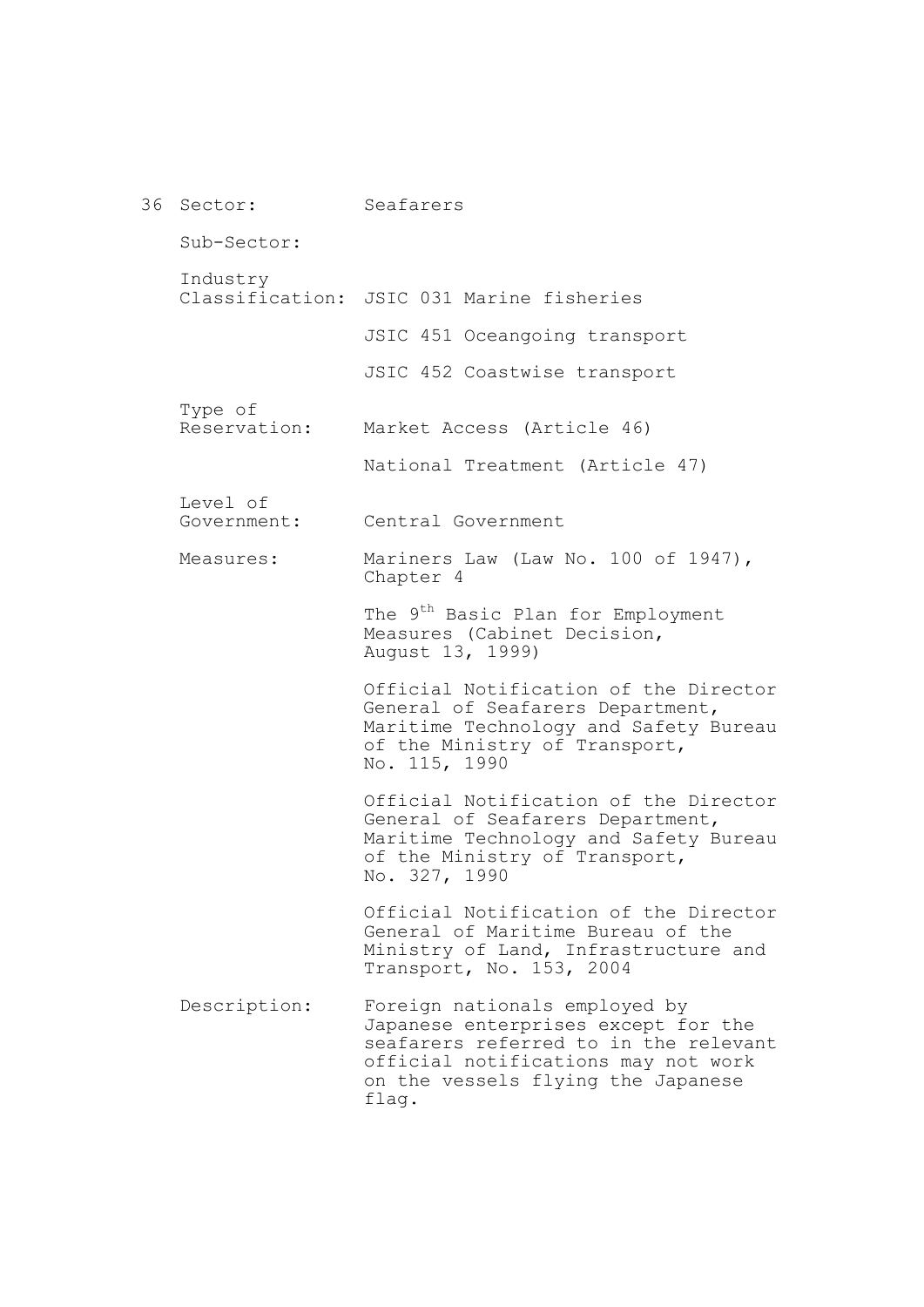37 Sector: Sub-Sector: Industry Classification: JSIC 7299 Professional services, Type of Reservation: Level of Government: Measures: Description: Services Related to Occupational Safety and Health n.e.c. JSIC 7441 Commodity inspection services JSIC 7452 Environmental surveying certification JSIC 8222 Vocational guidance centers Market Access (Article 46) Central Government Industrial Safety and Health Law (Law No. 57 of 1972), Chapters 5 and 8 Regulation Concerning Registered Inspection Agency and Other Related Agencies (Ministerial Ordinance of the Ministry of Labour No. 44 of 1972) Working Environment Measurement Law (Law No. 28 of 1975), Chapters 2 and 3 Enforcement Regulation of the Working Environment Measurement Law (Ministerial Ordinance of the Ministry of Labour No. 20 of 1975) A person who intends to supply inspection or verification services for working machines, skill training course and other related services in connection with occupational safety and health, or working environment measurement services is required to be resident or to establish an office in Japan and to be registered with the Minister of Health, Labour and Welfare or Director-General of the Prefectural Labour Bureau.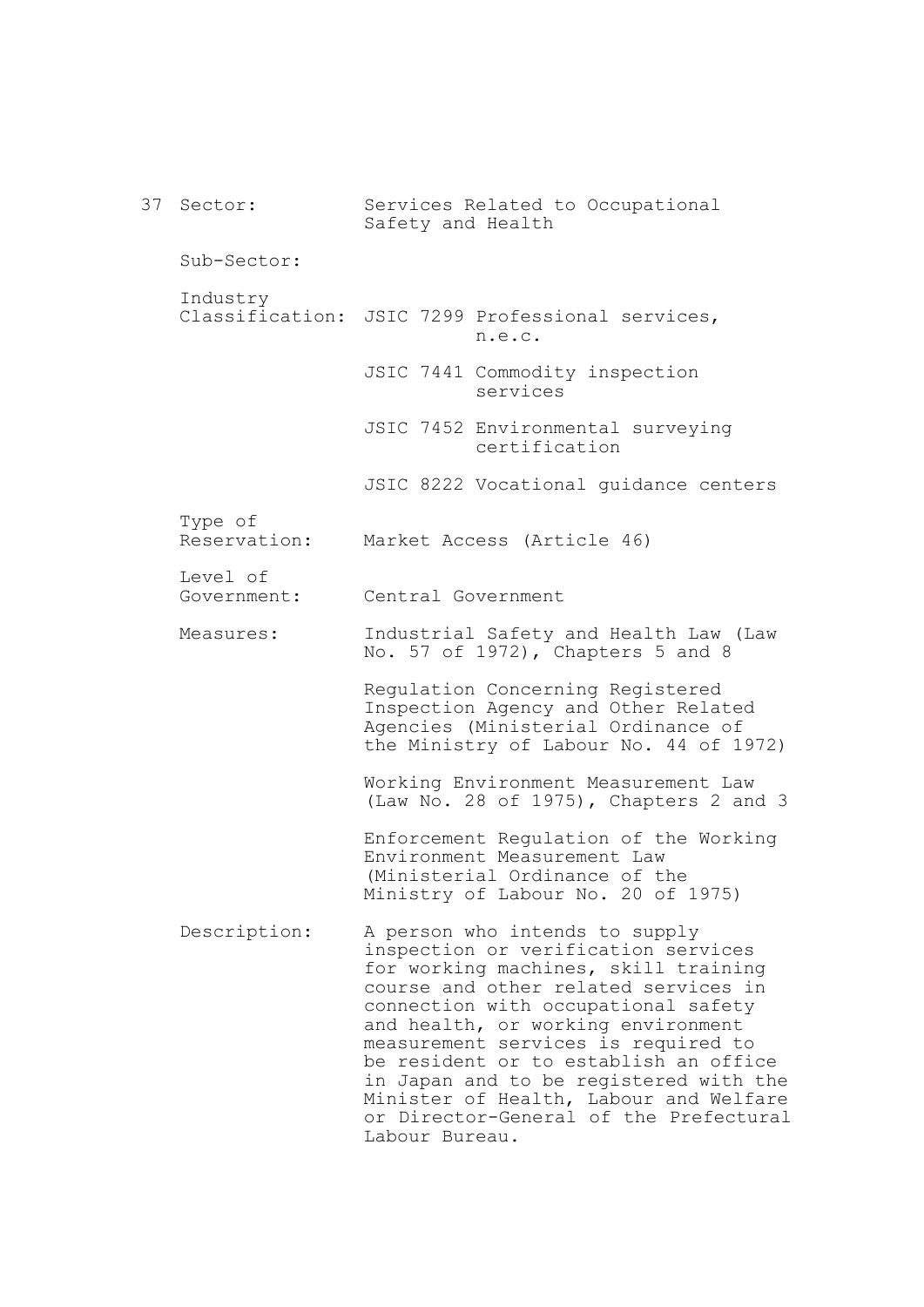| 38 Sector:              | Surveying Services                                                                                                                                                                                            |
|-------------------------|---------------------------------------------------------------------------------------------------------------------------------------------------------------------------------------------------------------|
| Sub-Sector:             |                                                                                                                                                                                                               |
| Industry                | Classification: JSIC 7422 Surveying services                                                                                                                                                                  |
| Type of<br>Reservation: | Market Access (Article 46)                                                                                                                                                                                    |
| Level of<br>Government: | Central Government                                                                                                                                                                                            |
| Measures:               | Survey Law (Law No. 188 of 1949),<br>Chapter 6                                                                                                                                                                |
| Description:            | A person who intends to supply<br>surveying services is required to<br>establish a place of business in Japan<br>and to be registered with the Minister<br>of Land, Infrastructure, Transport and<br>Tourism. |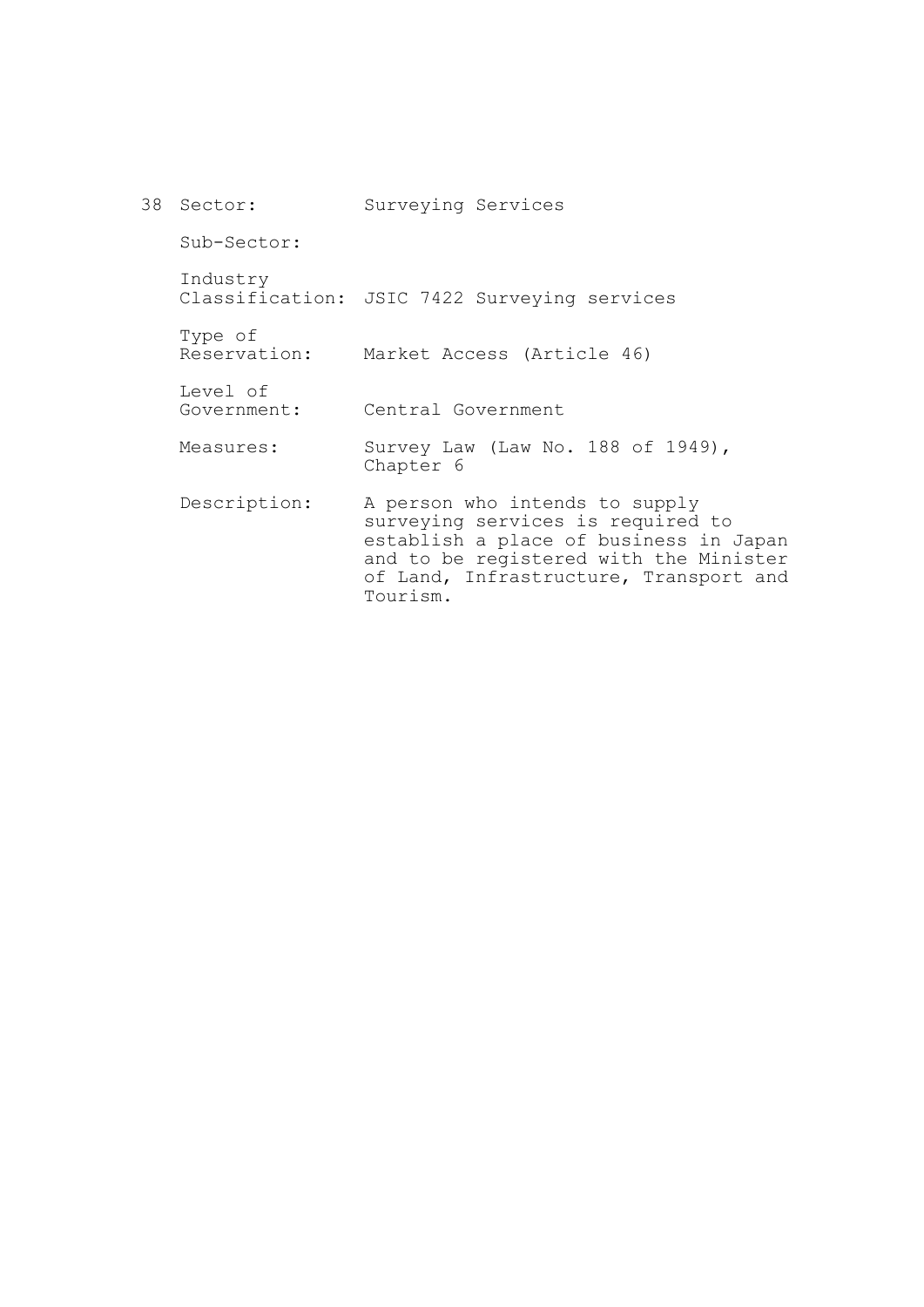39 Sector: Sub-Sector: Industry Classification: JSIC 4600 Head offices primarily Type of Reservation: Level of Government: Measures: Description: Transport Air Transport engaged in managerial operations JSIC 4621 Aircraft service, except air transport Market Access (Article 46) National Treatment (Article 47) Central Government Foreign Exchange and Foreign Trade Law (Law No. 228 of 1949), Article 27 Cabinet Order on Foreign Direct Investment (Cabinet Order No. 261 of 1980), Article 3 Civil Aeronautics Law (Law No. 231 of 1952), Chapters 7 and 8 1. The prior notification requirement under the Foreign Exchange and Foreign Trade Law applies to foreign investors who intend to make investments in aerial work business in Japan. 2. Permission of the Minister of Land, Infrastructure, Transport and Tourism for conducting aerial work business is not granted to the following natural persons or entities applying for the permission: (a) a natural person who does not have Japanese nationality; (b) a foreign country, or a foreign public entity or its equivalent; (c) a legal person or other entity constituted under the laws of any foreign country; and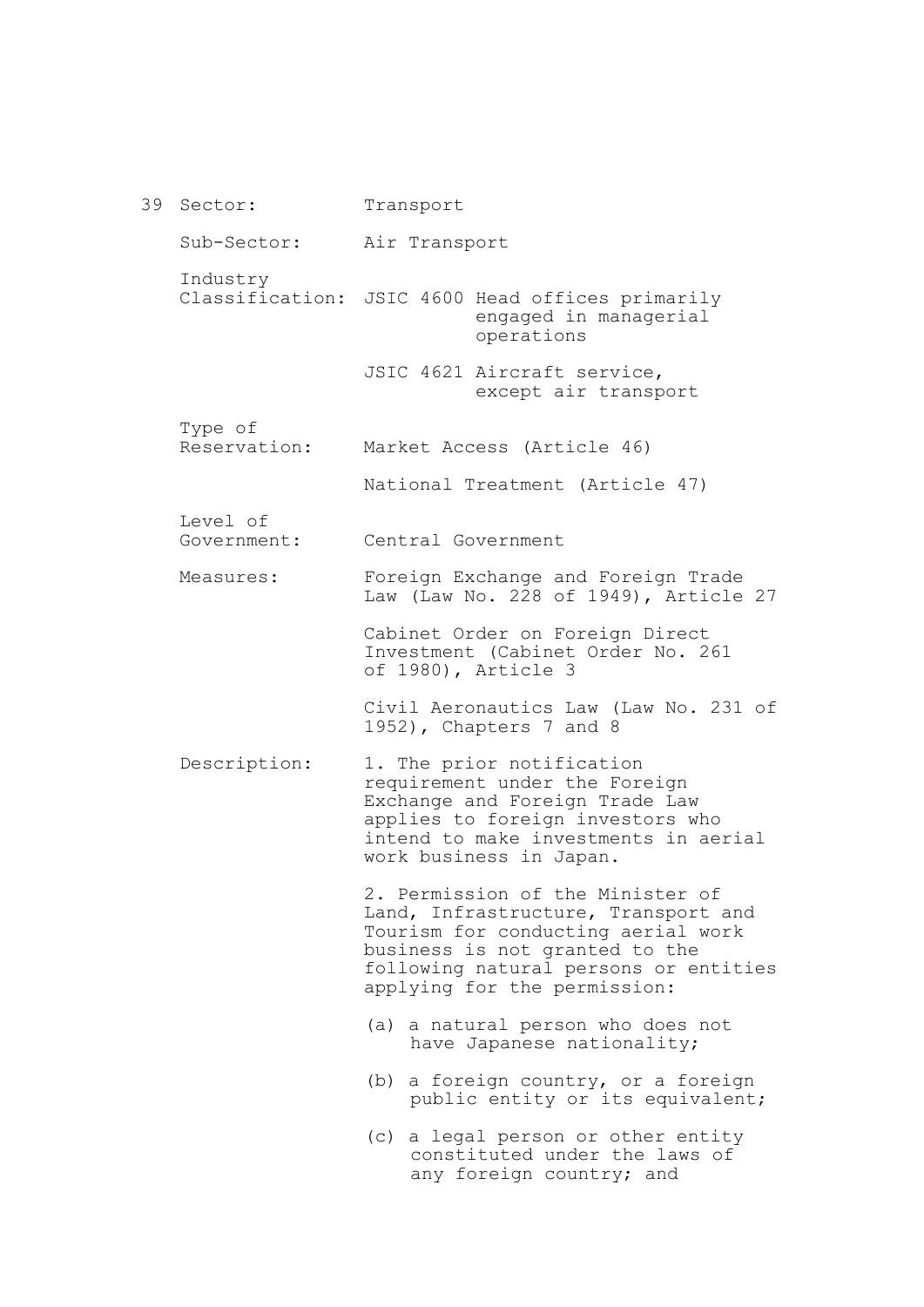(d) a legal person represented by the natural persons or entities referred to in subparagraph (a), (b) or (c); a legal person of which more than one third of the members of the board of directors are composed of the natural persons or entities referred to in subparagraph (a), (b) or (c); or a legal person of which more than one third of the voting rights are held by the natural persons or entities referred to in subparagraph (a), (b) or (c).

In the event a person conducting aerial work business falls into a natural person or an entity referred to in subparagraphs (a) through (d), the permission will lose its effect. The conditions for the permission also apply to companies, such as holding companies, which have substantial control over the person conducting aerial work business.

3. A foreign aircraft may not be used for a flight between points within Japan.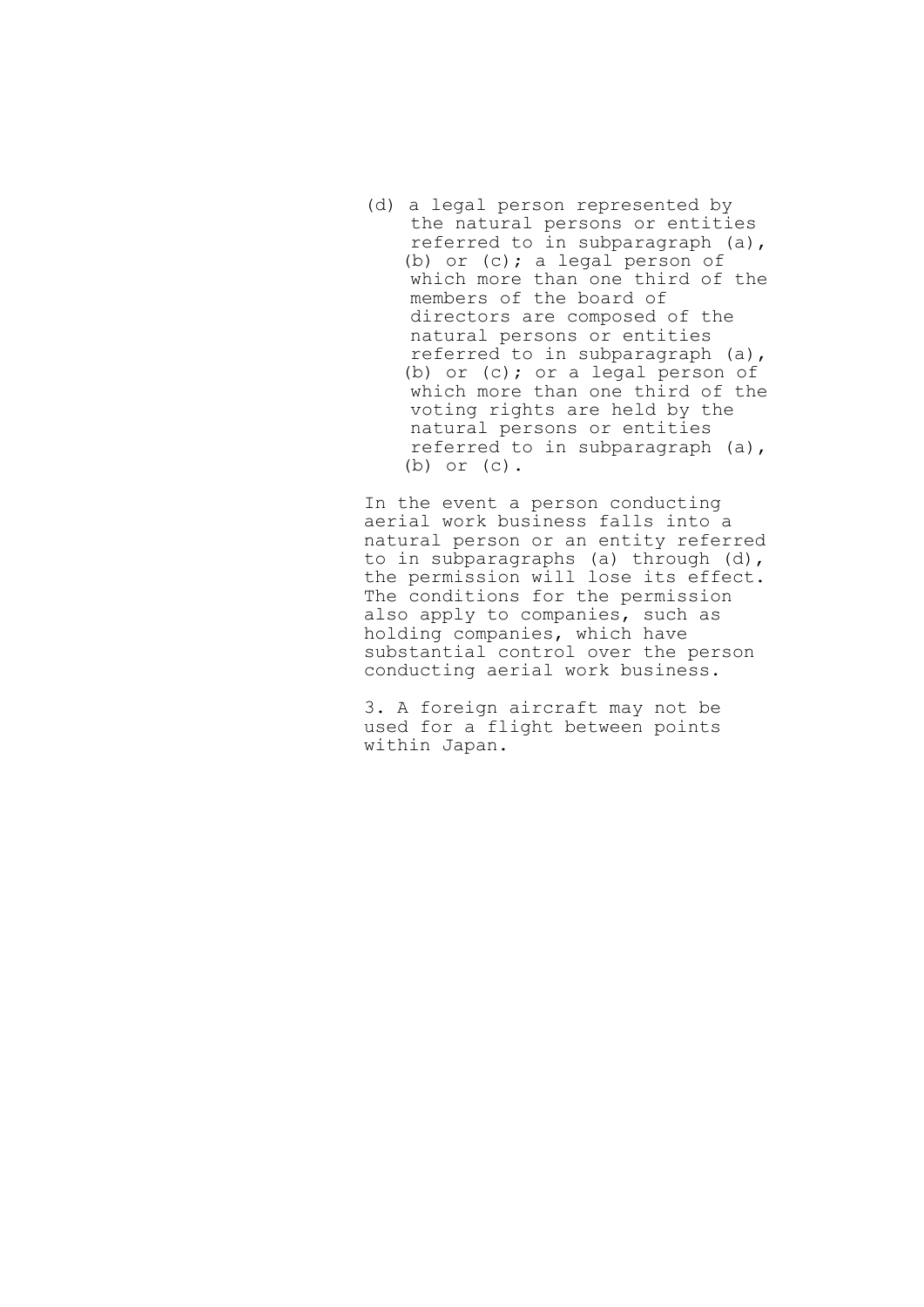| 40 | Sector:                     | Transport                                                                                                                                                                                                                                                                                                                                                                                                                                                                                                             |
|----|-----------------------------|-----------------------------------------------------------------------------------------------------------------------------------------------------------------------------------------------------------------------------------------------------------------------------------------------------------------------------------------------------------------------------------------------------------------------------------------------------------------------------------------------------------------------|
|    | Sub-Sector:                 | Air Transport (Registration of<br>Aircraft in the National Register)                                                                                                                                                                                                                                                                                                                                                                                                                                                  |
|    | Industry<br>Classification: |                                                                                                                                                                                                                                                                                                                                                                                                                                                                                                                       |
|    | Type of<br>Reservation:     | Market Access (Article 46)                                                                                                                                                                                                                                                                                                                                                                                                                                                                                            |
|    |                             | National Treatment (Article 47)                                                                                                                                                                                                                                                                                                                                                                                                                                                                                       |
|    | Level of<br>Government:     | Central Government                                                                                                                                                                                                                                                                                                                                                                                                                                                                                                    |
|    | Measures:                   | Civil Aeronautics Law (Law No. 231 of<br>1952), Chapter 2                                                                                                                                                                                                                                                                                                                                                                                                                                                             |
|    | Description:                | 1. An aircraft owned by any of the<br>following natural persons or entities<br>may not be registered in the national<br>register:                                                                                                                                                                                                                                                                                                                                                                                     |
|    |                             | (a) a natural person who does not<br>have Japanese nationality;                                                                                                                                                                                                                                                                                                                                                                                                                                                       |
|    |                             | a foreign country, or a foreign<br>(b)<br>public entity or its equivalent;                                                                                                                                                                                                                                                                                                                                                                                                                                            |
|    |                             | a legal person or other entity<br>(C)<br>constituted under the laws of<br>any foreign country; and                                                                                                                                                                                                                                                                                                                                                                                                                    |
|    |                             | a legal person represented by<br>(d)<br>the natural persons or entities<br>referred to in subparagraph (a),<br>(b) or $(c)$ ; a legal person of<br>which more than one third of the<br>members of the board of<br>directors are composed of the<br>natural persons or entities<br>referred to in subparagraph (a),<br>(b) or $(c)$ ; or a legal person of<br>which more than one third of the<br>voting rights are held by the<br>natural persons or entities<br>referred to in subparagraph (a),<br>$(b)$ or $(c)$ . |
|    |                             |                                                                                                                                                                                                                                                                                                                                                                                                                                                                                                                       |

2. A foreign aircraft may not be registered in the national register.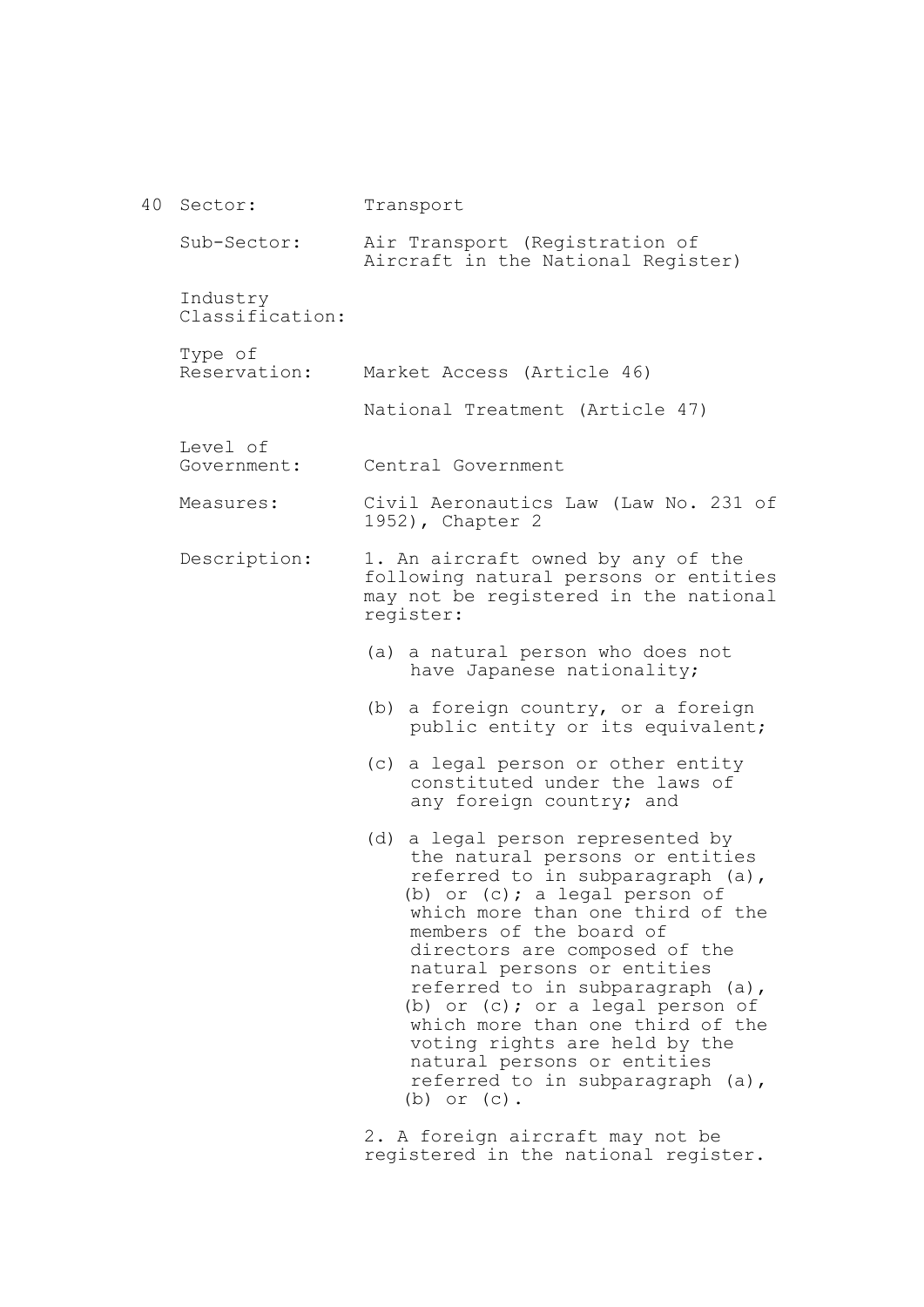41 Sector: Sub-Sector: Industry Classification: JSIC 4899 Services incidental to Type of Reservation: Level of Government: Measures: Description: Transport Customs Brokerage transport, n.e.c. Market Access (Article 46) Central Government Customs Brokerage Law (Law No. 122 of 1967), Chapter 2 A person who intends to conduct customs brokerage business is required to have a place of business in Japan and to obtain permission of the Director-General of Customs having jurisdiction over the district where the person intends to conduct

customs brokerage business.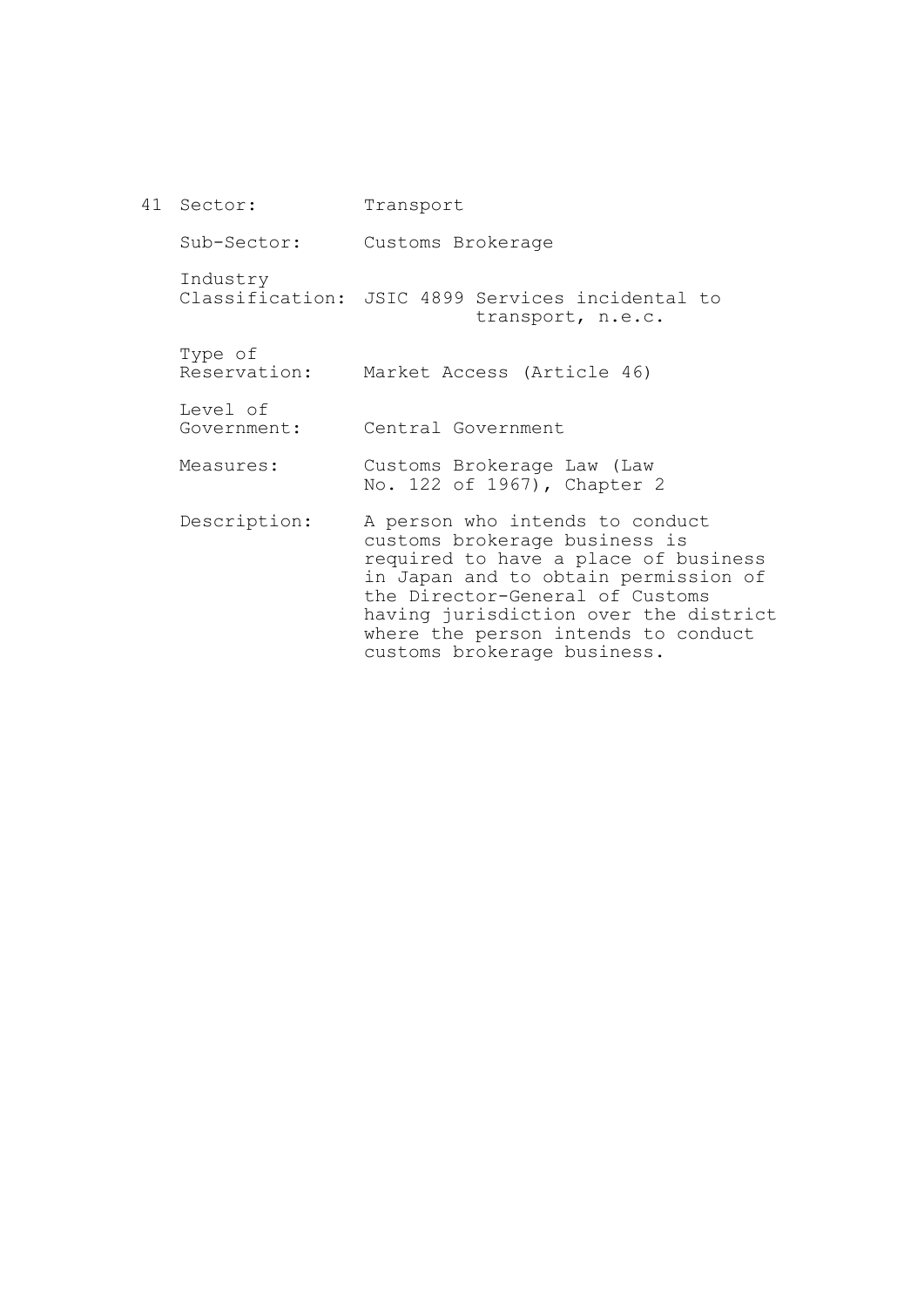42 Sector: Sub-Sector: Industry Classification: Type of Reservation: Level of Government: Measures: Description: Transport Freight Forwarding Business (excluding freight forwarding business using air transportation) JSIC 4441 Collect-and-deliver freight transport JSIC 4821 Deliver freight transport, except collect-and-deliver freight transport Most-Favoured-Nation Treatment (Article 45) Market Access(Article 46) National Treatment (Article 47) Central Government Freight Forwarding Business Law (Law No. 82 of 1989), Chapters 2, 3 and 4 Enforcement Regulation of Freight Forwarding Business Law (Ministerial Ordinance of the Ministry of Transport No. 20 of 1990) 1. The following natural persons or entities are required to be registered with, or to obtain permission or approval of, the Minister of Land, Infrastructure, Transport and Tourism for conducting freight forwarding business using international shipping. Such registration shall be made, or such permission or approval shall be granted, on the basis of reciprocity: (a) a natural person who does not have Japanese nationality; (b) a foreign country, or a foreign public entity or its equivalent; (c) a legal person or other entity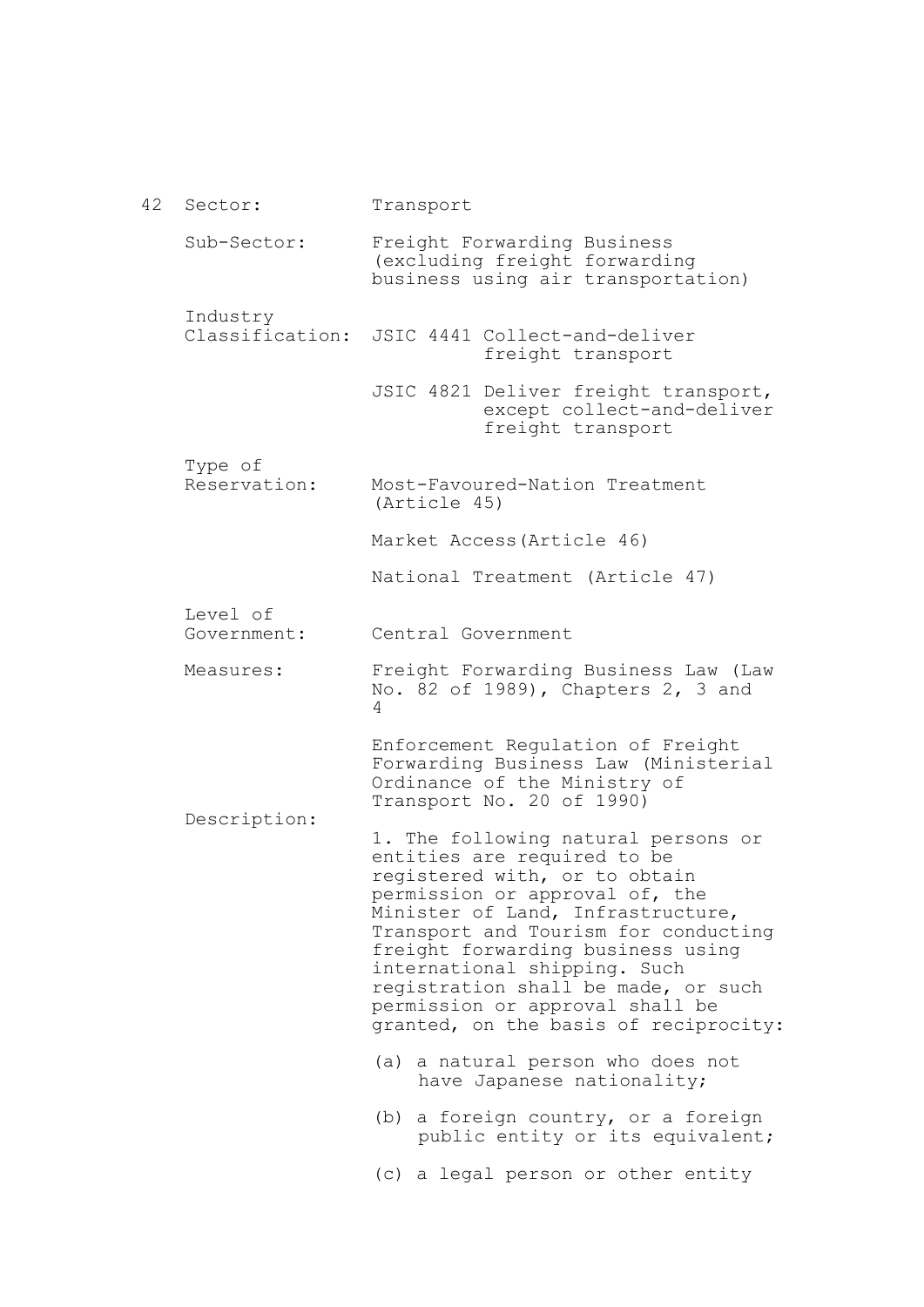constituted under the laws of any foreign country; and

(d) a legal person represented by the natural persons or entities referred to in subparagraph (a), (b) or (c); a legal person of which more than one third of the members of the board of directors are composed of the natural persons or entities referred to in subparagraph (a), (b) or (c); or a legal person of which more than one third of the voting rights are held by the natural persons or entities referred to in subparagraph (a), (b) or (c).

2. A person who intends to conduct freight forwarding business is required to establish an office in Japan, and to be registered with, or to obtain permission or approval of, the Minister of Land, Infrastructure, Transport and Tourism.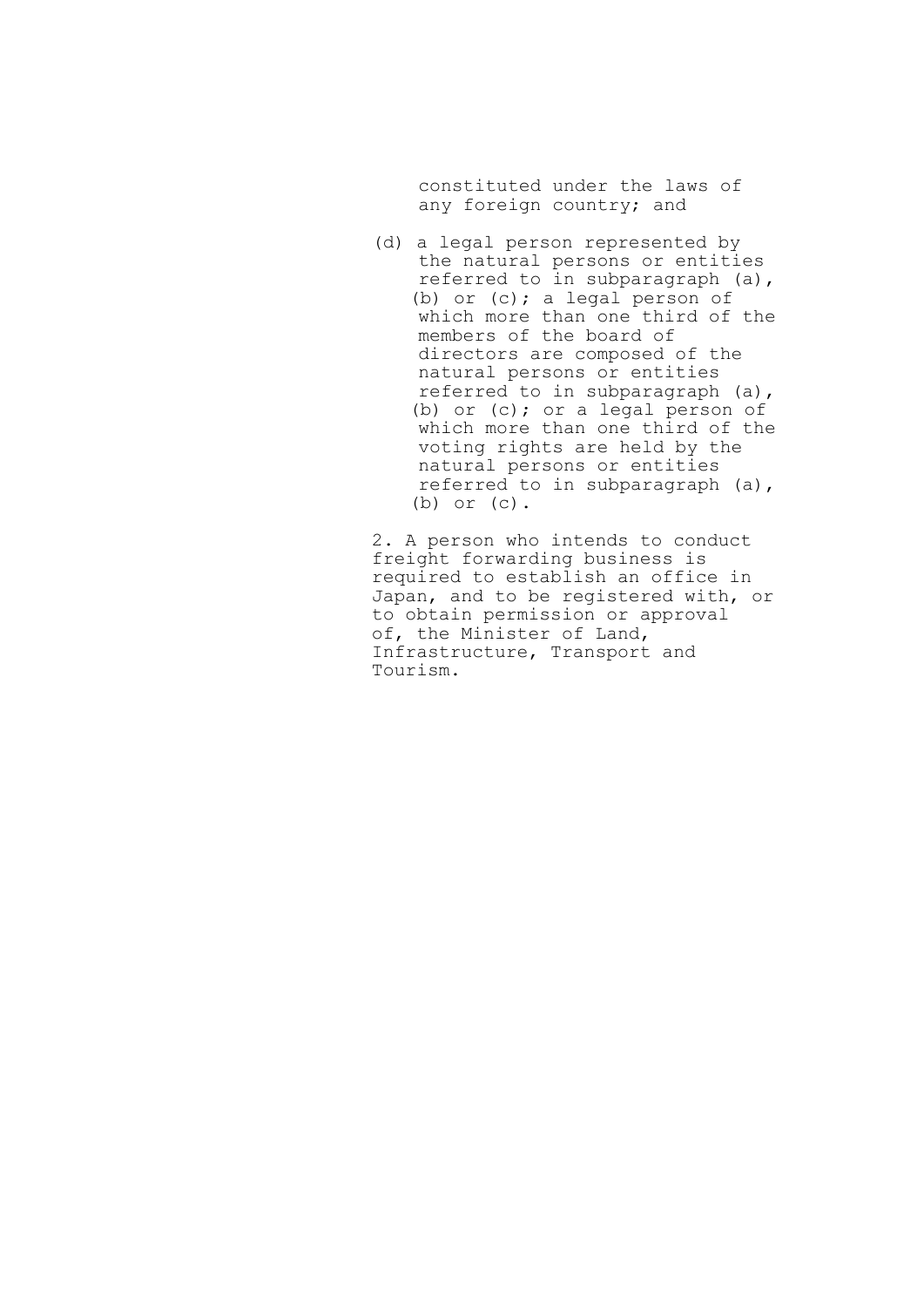43 Sector: Sub-Sector: Industry Classification: JSIC 421 Railway transport Type of Reservation: Level of Government: Measures: Description: Transport Railway Transport JSIC 4851 Railway facilities services National Treatment (Article 47) Central Government Foreign Exchange and Foreign Trade Law (Law No. 228 of 1949), Article 27 Cabinet Order on Foreign Direct Investment (Cabinet Order No. 261 of 1980), Article 3 The prior notification requirement under the Foreign Exchange and Foreign Trade Law applies to foreign investors who intend to make investments in railway transport industry in Japan. The manufacture of vehicles, parts and components for the railway transport industry is not included in railway transport industry.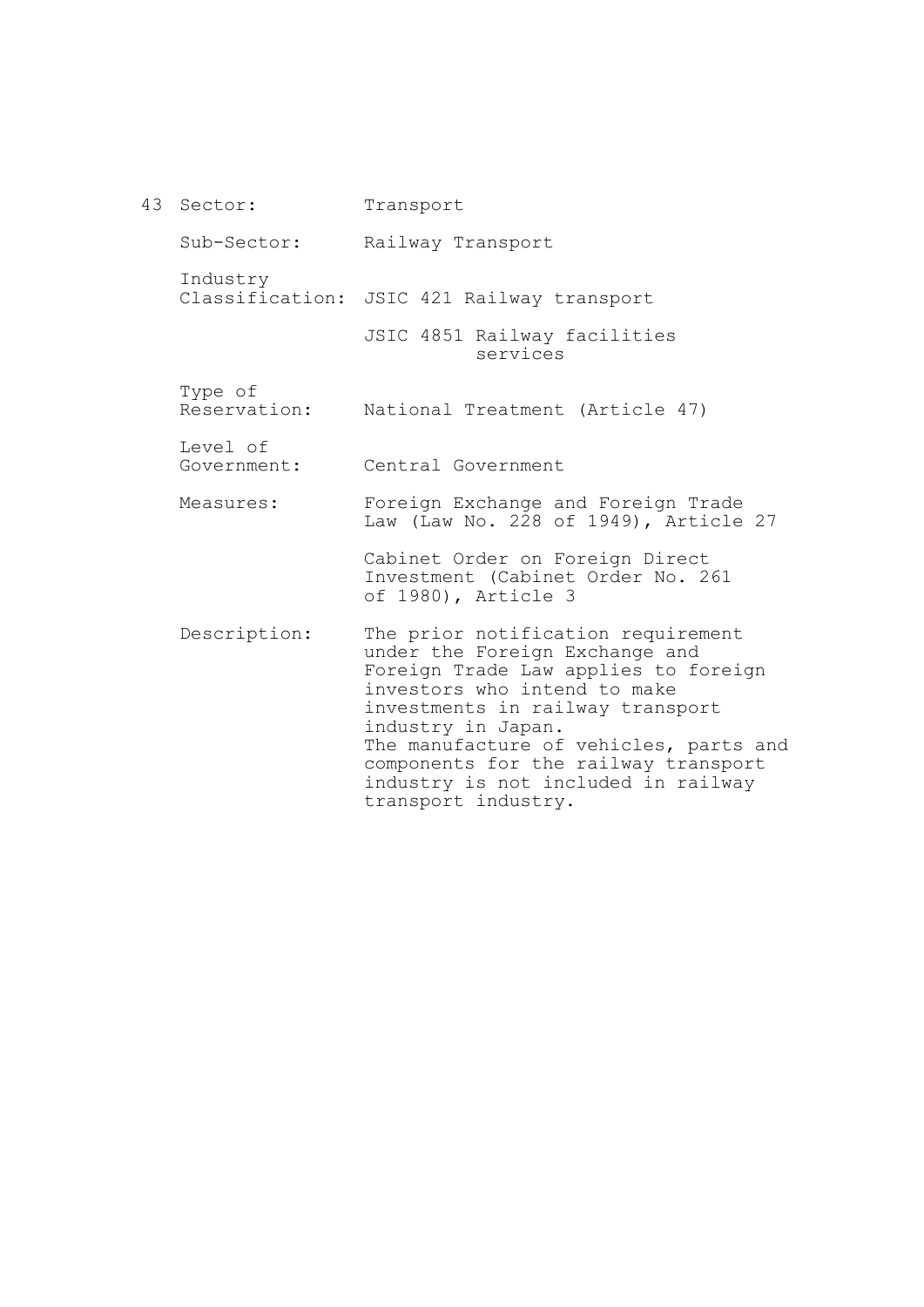44 Sector: Sub-Sector: Industry Classification: JSIC 4311 Common omnibus operators Type of Reservation: National Treatment (Article 47) Level of Government: Measures: Description: Transport Road Passenger Transport Central Government Foreign Exchange and Foreign Trade Law (Law No. 228 of 1949), Article 27 Cabinet Order on Foreign Direct Investment (Cabinet Order No. 261 of 1980), Article 3 The prior notification requirement under the Foreign Exchange and Foreign Trade Law applies to foreign investors who intend to make investments in omnibus industry in Japan. The manufacture of vehicles, parts and components for omnibus industry is not included in omnibus

industry.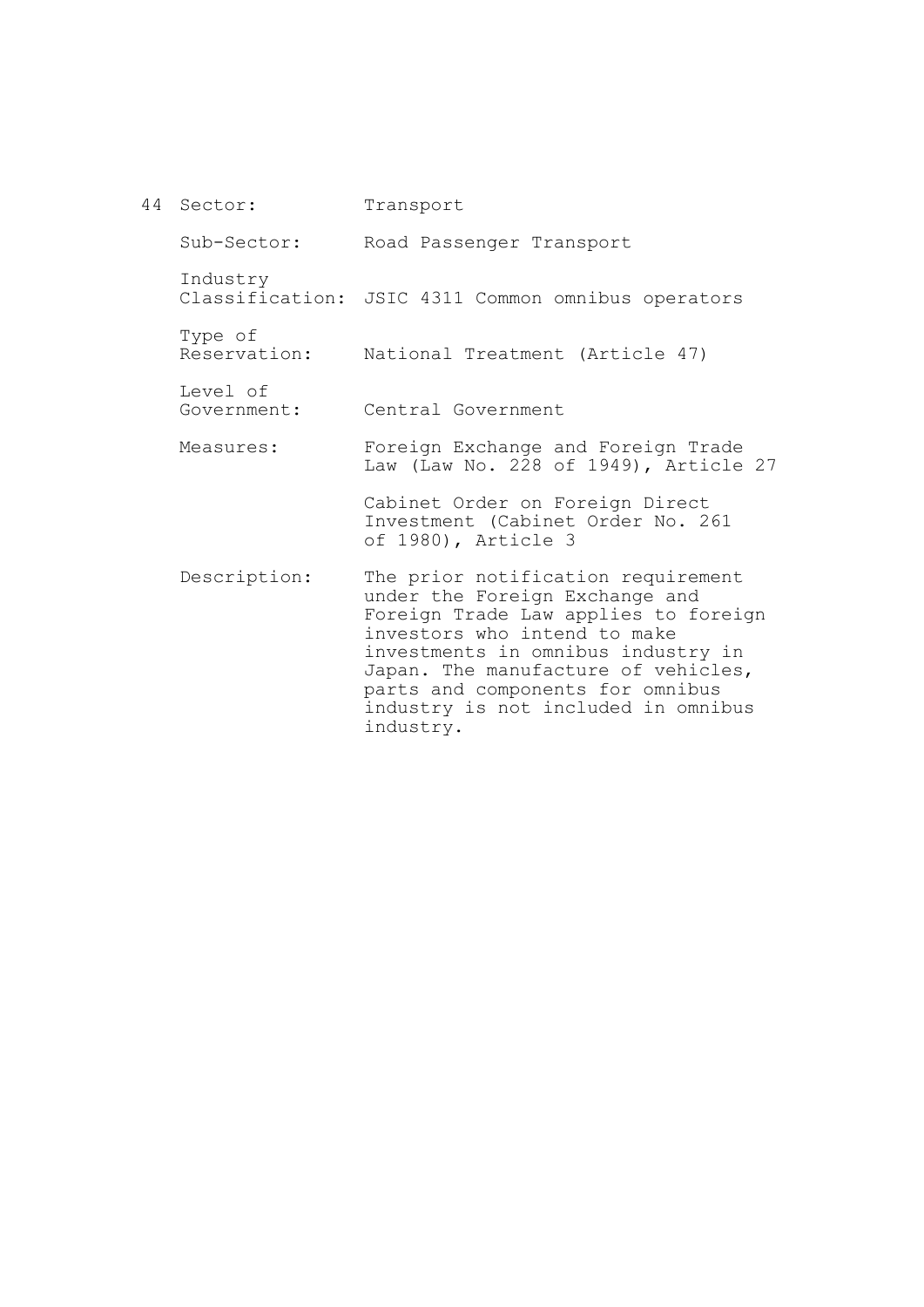45 Sector: Sub-Sector: Industry Classification: JSIC 431 Common omnibus operators Type of Reservation: Level of Government: Measures: Description: Transport Road transport JSIC 432 Common taxicab operators JSIC 433 Contracted omnibus operators JSIC 4391 Motor passenger transport (particularly-contracted) JSIC 441 Common motor trucking JSIC 442 Motor trucking(particularlycontracted) JSIC 443 Mini-sized vehicle freight transport Market Access (Article 46) Central Government Road Transport Law (Law No. 183 of 1951), Chapter 2 Trucking Business Law (Law No. 83 of 1989), Chapter 2 1. A person who intends to conduct road passenger transport business or road freight transport business is required to establish a place of business in Japan and to obtain permission of the Minister of Land, Infrastructure, Transport and Tourism. 2. In respect of common taxicab operators business, the Minister of Land, Infrastructure, Transport and Tourism may not grant permission to a person who intends to conduct the business, and a person who conducts the business may not be allowed to modify the business plan of such business, in the area including a designated area where the Minister of Land, Infrastructure, Transport and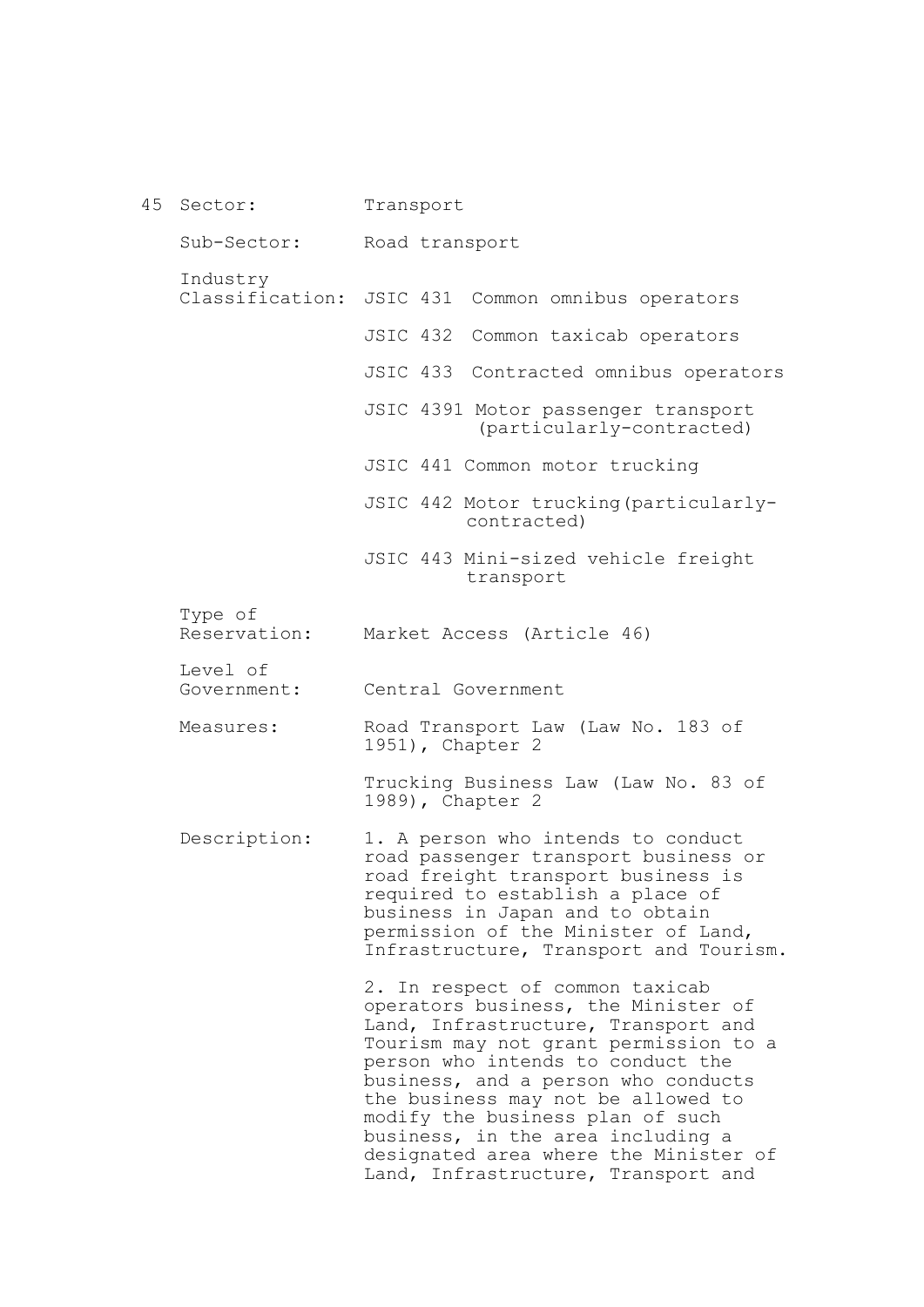Tourism designated as the "emergency supply/demand adjustment area". The "emergency supply/demand adjustment area" is designated where the Minister of Land Infrastructure, Transport and Tourism considers that the capacity of common taxicab transportation business in that area significantly exceeds the volumes of traffic demand, and that it would be difficult to secure the safety of transportation and the benefits of passengers, if the capacity of transportation further increases.

3. In respect of common motor trucking business or motor trucking business (particularly-contracted), the Minister of Land, Infrastructure, Transport and Tourism may not grant permission to a person who intends to conduct the business, and a person who conducts the business may not be allowed to modify the business plan of such business, in the area including a designated area where the Minister of Land, Infrastructure, Transport and Tourism designated as the "emergency supply/demand adjustment area". The "emergency supply/demand adjustment area" is designated where the Minister of Land, Infrastructure, Transport and Tourism considers that the capacity of common motor trucking business or motor trucking business(particularlycontracted) in that area has significantly exceeded the volumes of transportation demand to the extent that the operation of existing business would become difficult.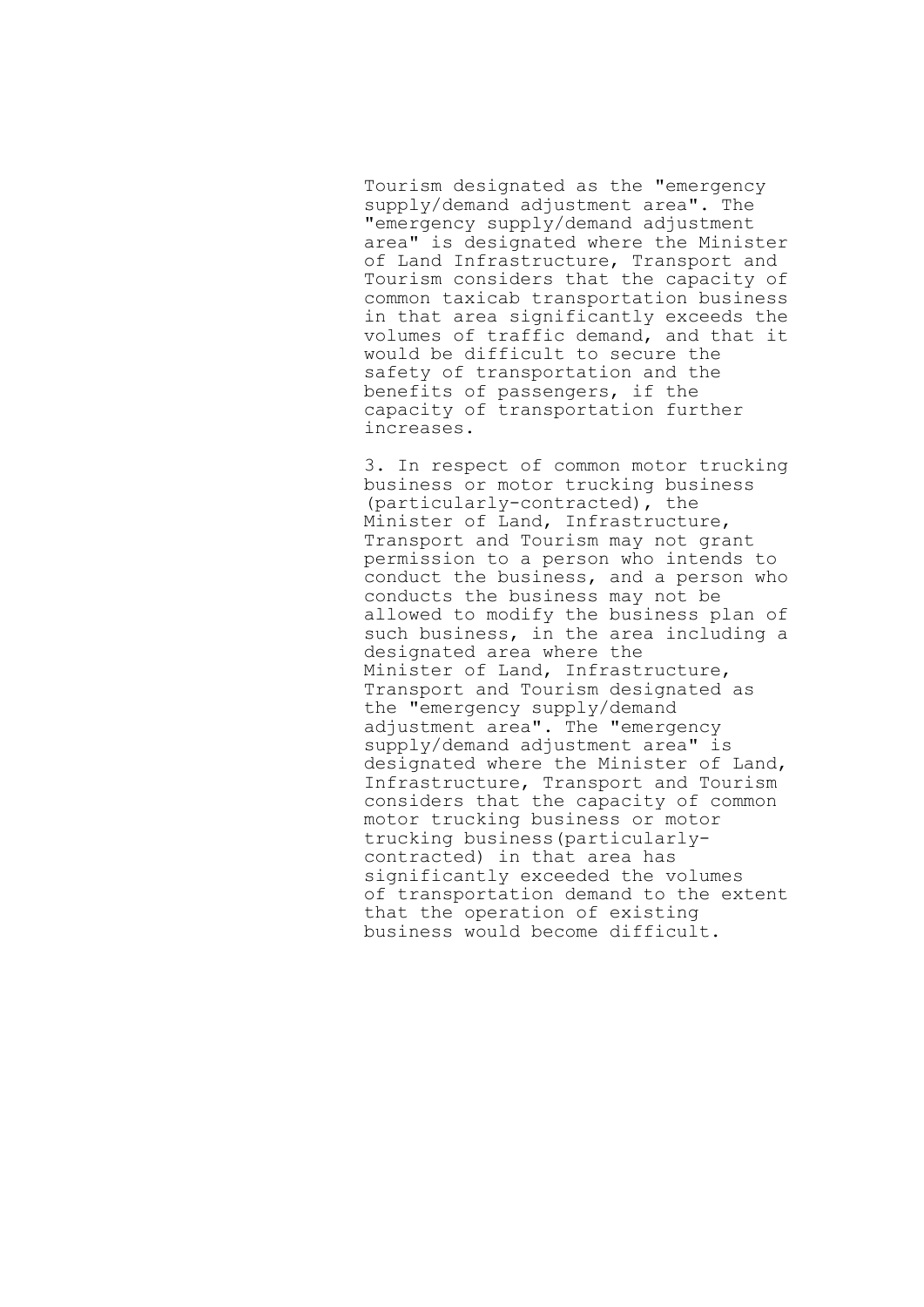46 Sector: Sub-Sector: Industry Classification: JSIC 4852 Fixed facilities for road Type of Reservation: Level of Government: Measures: Description: Transport Services Incidental to Transport transport Market Access (Article 46) Central Government Road Transport Law (Law No. 183 of 1951), Chapter 4 A person who intends to conduct motorway business is required to obtain license from the Minister of Land, Infrastructure, Transport and Tourism. The issuance of a licence is subject to an economic needs test, such as whether the proposed motorway is appropriate in scale compared with the volume and nature of

traffic demand in the proposed area.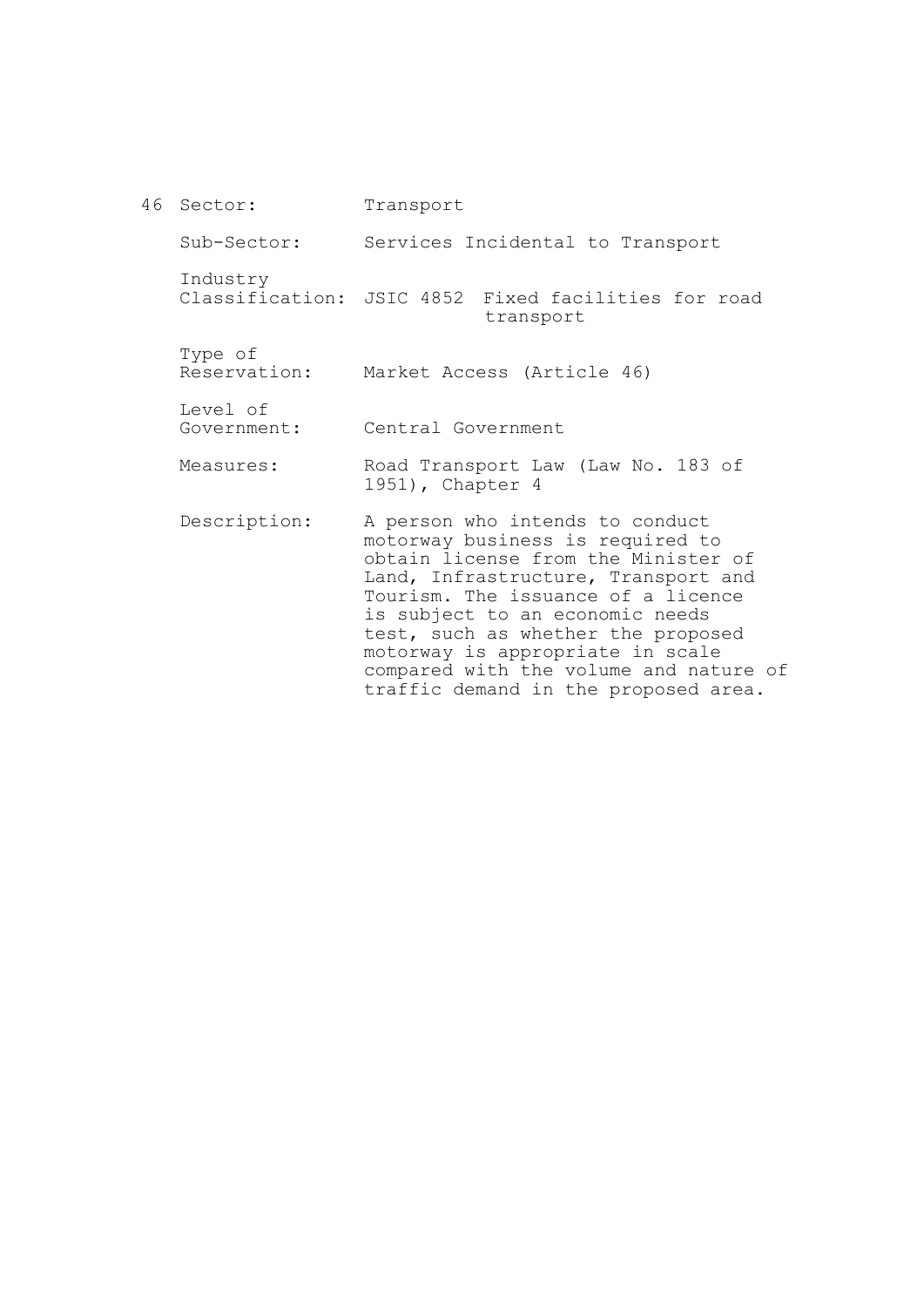| 47 Sector:                  | Transport                                                                                                                              |
|-----------------------------|----------------------------------------------------------------------------------------------------------------------------------------|
| Sub-Sector:                 | Services Incidental to Transport                                                                                                       |
| Industry<br>Classification: |                                                                                                                                        |
| Type of                     | Reservation: Market Access (Article 46)                                                                                                |
|                             | National Treatment (Article 47)                                                                                                        |
| Level of<br>Government:     | Central Government                                                                                                                     |
| Measures:                   | Pilotage Law (Law No. 121 of 1949),<br>Chapters 2, 3 and 4                                                                             |
| Description:                | Only a Japanese national may become a<br>pilot in Japan.                                                                               |
|                             | Pilots directing ships in the same<br>pilotage district are required to<br>establish a pilot association for the<br>pilotage district. |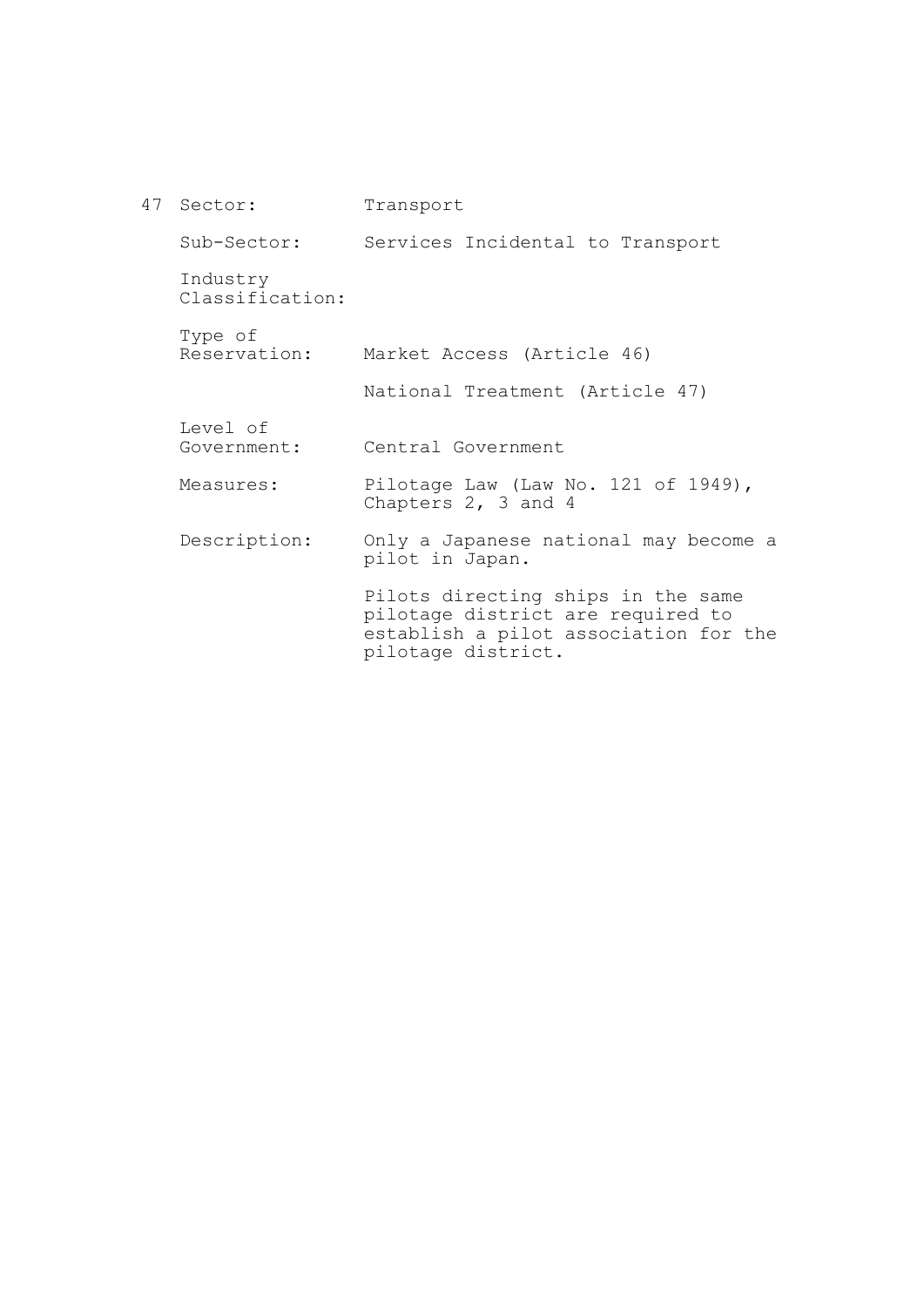48 Sector: Sub-Sector: Industry Classification: JSIC 451 Oceangoing transport Type of Reservation: Level of Government: Measures: Description: Transport Water Transport Most-Favoured-Nation Treatment (Article 45) Market Access (Article 46) National Treatment (Article 47) Central Government Law Concerning Special Measures against Unfavorable Treatment to Japanese Oceangoing Ship Operators by Foreign Government (Law No. 60 of 1977) Swiss oceangoing ship operators may be restricted or prohibited from entering ports in Japan or from loading and unloading cargoes in Japan in cases where Japanese Oceangoing ship operators are prejudiced by Switzerland.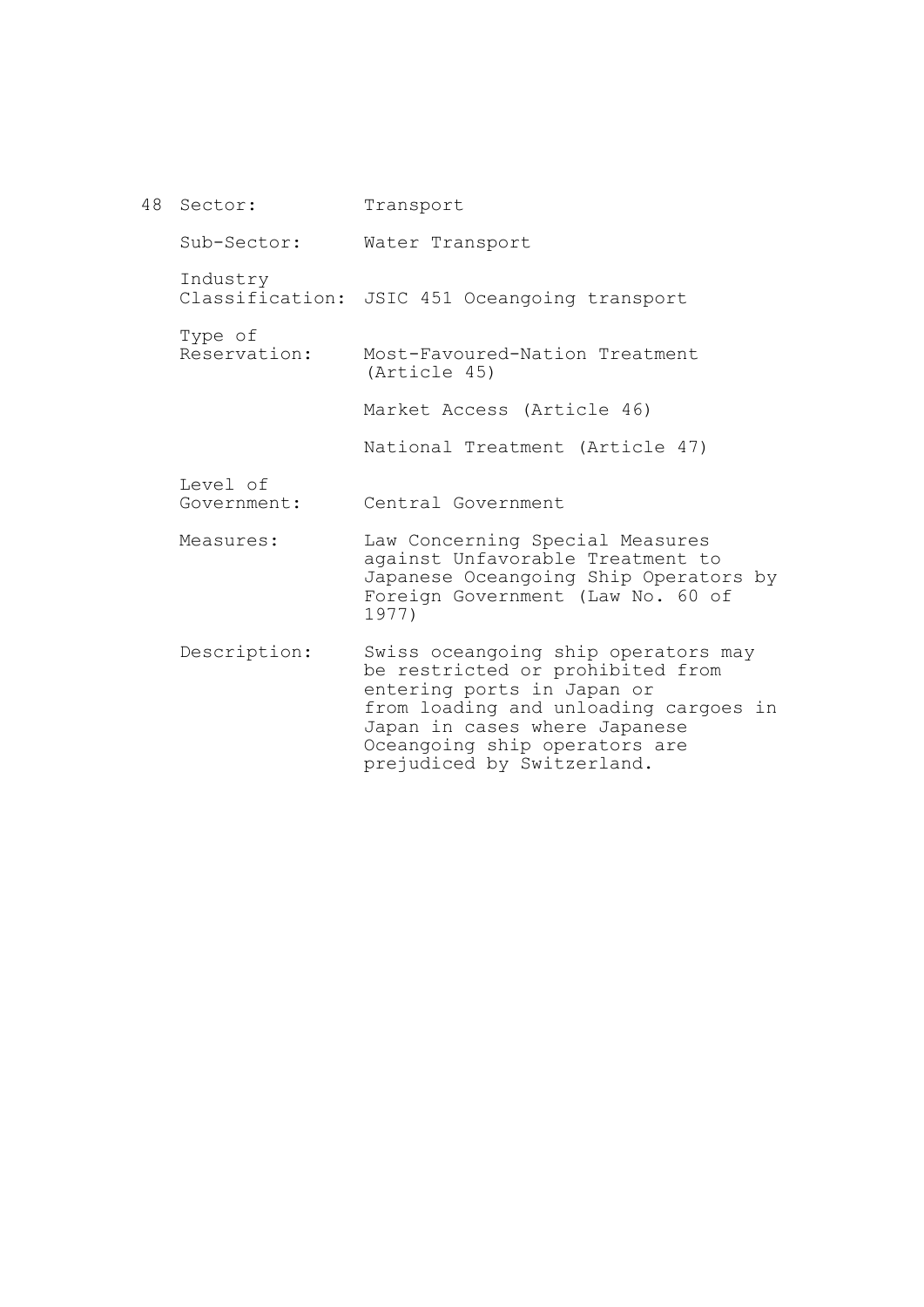49 Sector: Sub-Sector: Industry Classification: JSIC 452 Coastwise transport Type of Reservation: Level of Government: Measures: Description: Transport Water Transport JSIC 453 Inland water transport JSIC 4542 Coastwise ship leasing National Treatment (Article 47) Central Government Foreign Exchange and Foreign Trade Law (Law No. 228 of 1949), Article 27 Cabinet Order on Foreign Direct Investment (Cabinet Order No. 261 of 1980), Article 3 The prior notification requirement under the Foreign Exchange and Foreign Trade Law applies to foreign investors who intend to make investments in water transport industry in Japan. For greater certainty, "water transport industry" refers to oceangoing/seagoing transport, coastwise transport (i.e. maritime transport between ports within Japan), inland water transport and ship leasing industry. However, oceangoing/seagoing transport industry and ship leasing industry excluding coastwise ship leasing industry are exempted from the prior notification requirement.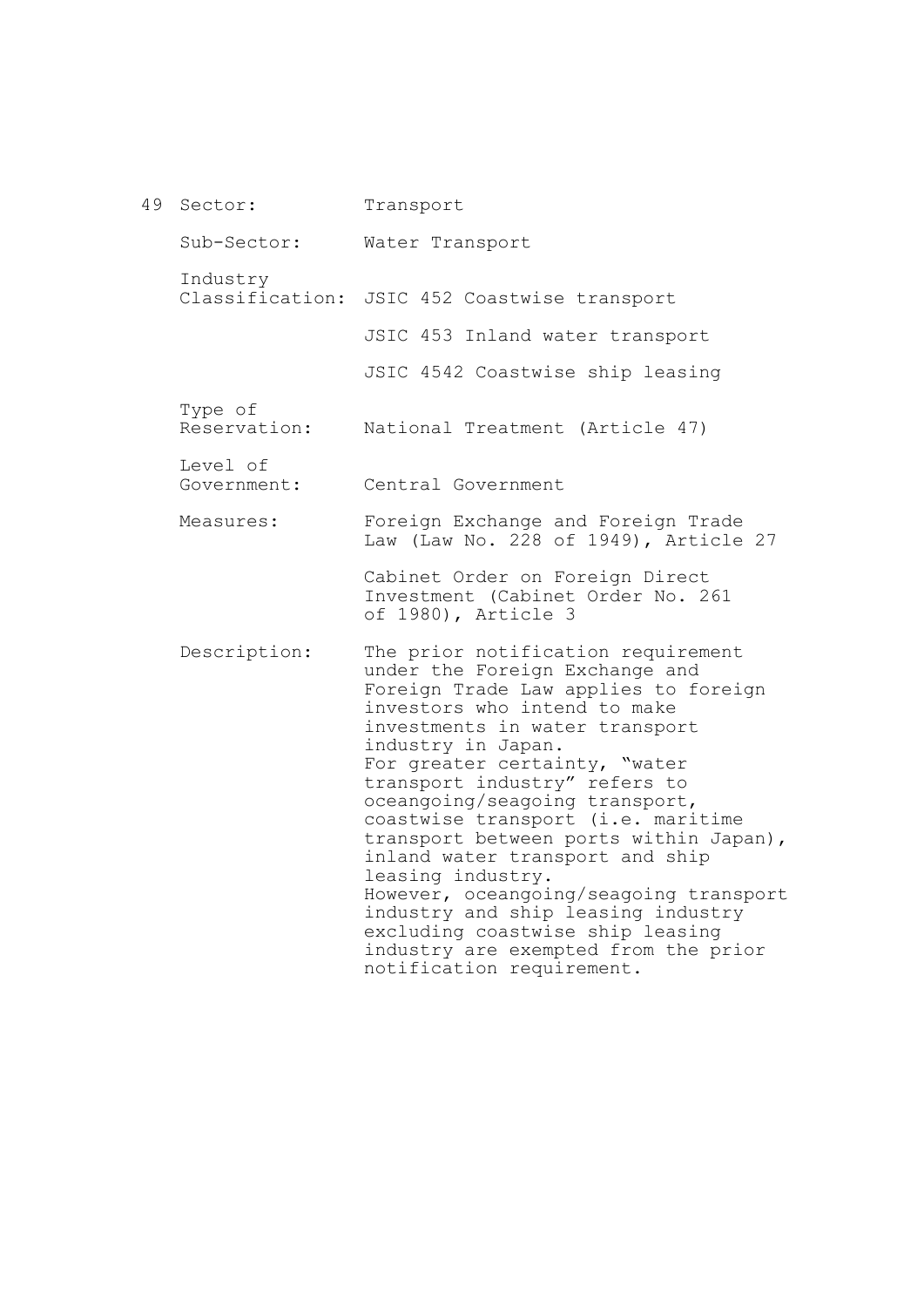| 50 Sector:                  | Transport                                                                                                                                                                                                                                                                                                                        |
|-----------------------------|----------------------------------------------------------------------------------------------------------------------------------------------------------------------------------------------------------------------------------------------------------------------------------------------------------------------------------|
| Sub-Sector:                 | Water Transport                                                                                                                                                                                                                                                                                                                  |
| Industry<br>Classification: |                                                                                                                                                                                                                                                                                                                                  |
| Type of<br>Reservation:     | Most-Favoured-Nation Treatment<br>(Article 45)                                                                                                                                                                                                                                                                                   |
|                             | Market Access (Article 46)                                                                                                                                                                                                                                                                                                       |
|                             | National Treatment (Article 47)                                                                                                                                                                                                                                                                                                  |
| Level of<br>Government:     | Central Government                                                                                                                                                                                                                                                                                                               |
| Measures:                   | Ship Law (Law No. 46 of 1899),<br>Article 3                                                                                                                                                                                                                                                                                      |
| Description:                | Unless otherwise specified in laws<br>and regulations of Japan or<br>international agreements to which<br>Japan is a party, ships not flying<br>the Japanese flag are prohibited from<br>entering ports in Japan which<br>are not open to foreign commerce and<br>from carrying cargoes or passengers<br>between ports in Japan. |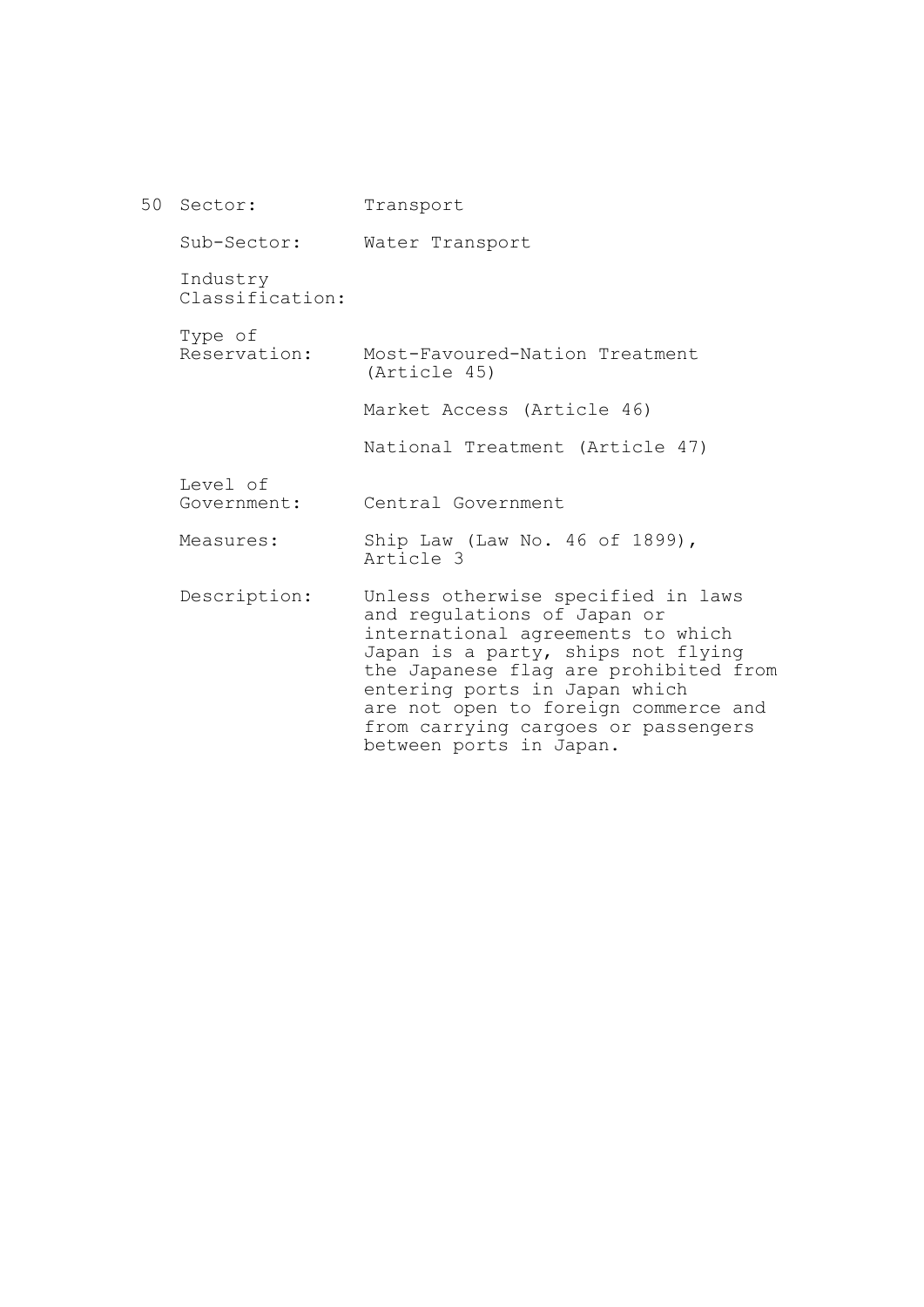| 51 Sector:                  | Vocational Skills Test                                                                                                                                                                                         |
|-----------------------------|----------------------------------------------------------------------------------------------------------------------------------------------------------------------------------------------------------------|
| Sub-Sector:                 |                                                                                                                                                                                                                |
| Industry<br>Classification: |                                                                                                                                                                                                                |
| Type of<br>Reservation:     | Market Access (Article 46)                                                                                                                                                                                     |
| Level of<br>Government:     | Central Government                                                                                                                                                                                             |
| Measures:                   | Human Resources Development Promotion<br>Law (Law No. 64 of 1969), Chapter 5                                                                                                                                   |
| Description:                | An enterprise which intends to carry<br>out the vocational skills test for<br>workers is required to establish an<br>office in Japan and to be designated<br>by the Minister of Health, Labour and<br>Welfare. |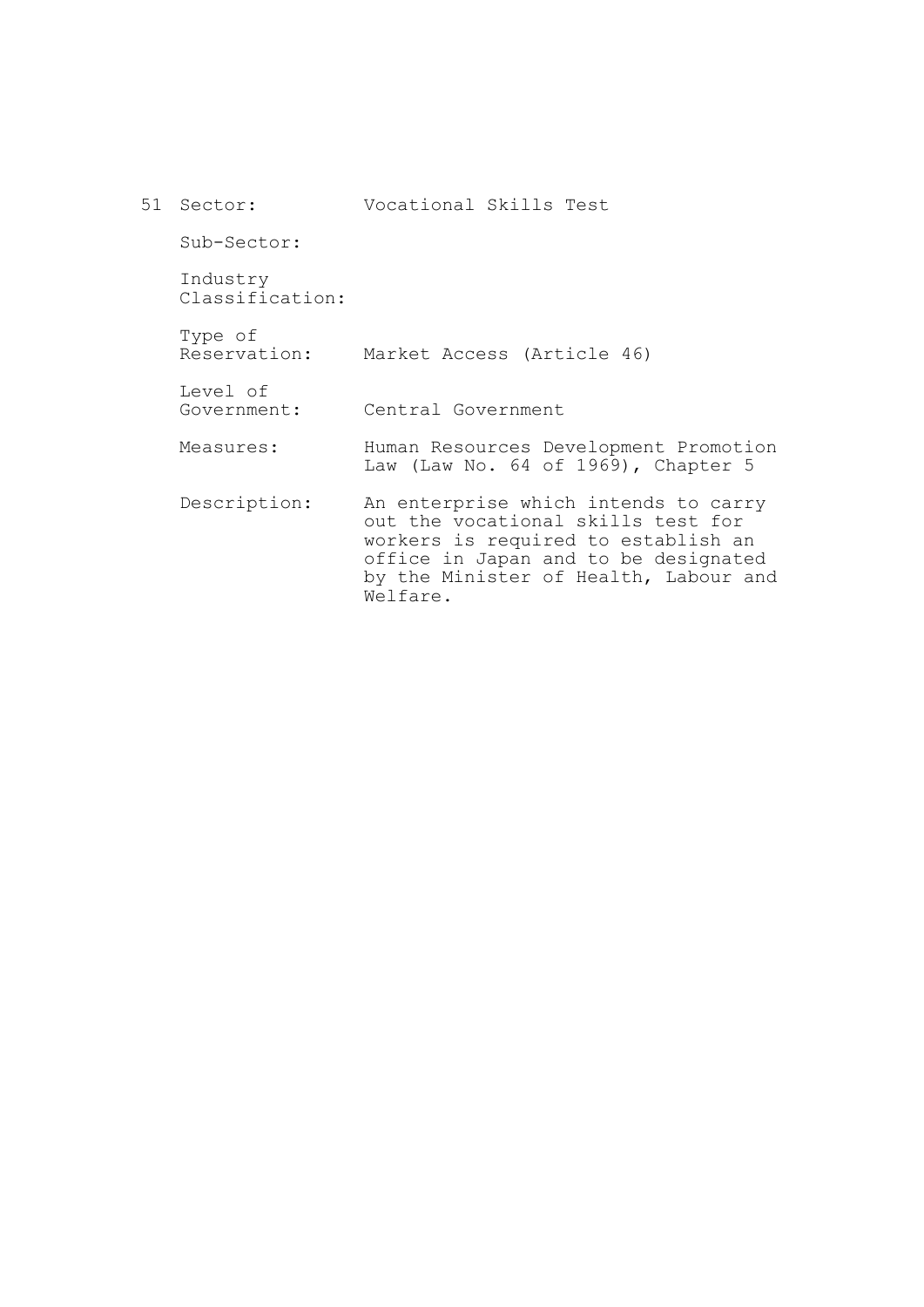| 52 Sector:              | Water Supply and Waterworks                                                                                                                                                                                      |
|-------------------------|------------------------------------------------------------------------------------------------------------------------------------------------------------------------------------------------------------------|
| Sub-Sector:             |                                                                                                                                                                                                                  |
| Industry                | Classification: JSIC 3611 Water for end users,<br>except industrial users                                                                                                                                        |
| Type of<br>Reservation: | National Treatment (Article 47)                                                                                                                                                                                  |
| Level of<br>Government: | Central Government                                                                                                                                                                                               |
| Measures:               | Foreign Exchange and Foreign Trade<br>Law (Law No. 228 of 1949), Article 27                                                                                                                                      |
|                         | Cabinet Order on Foreign Direct<br>Investment (Cabinet Order No. 261<br>of 1980), Article 3                                                                                                                      |
| Description:            | The prior notification requirement<br>under the Foreign Exchange and<br>Foreign Trade Law applies to foreign<br>investors who intend to make<br>investments in water supply and<br>waterworks industry in Japan. |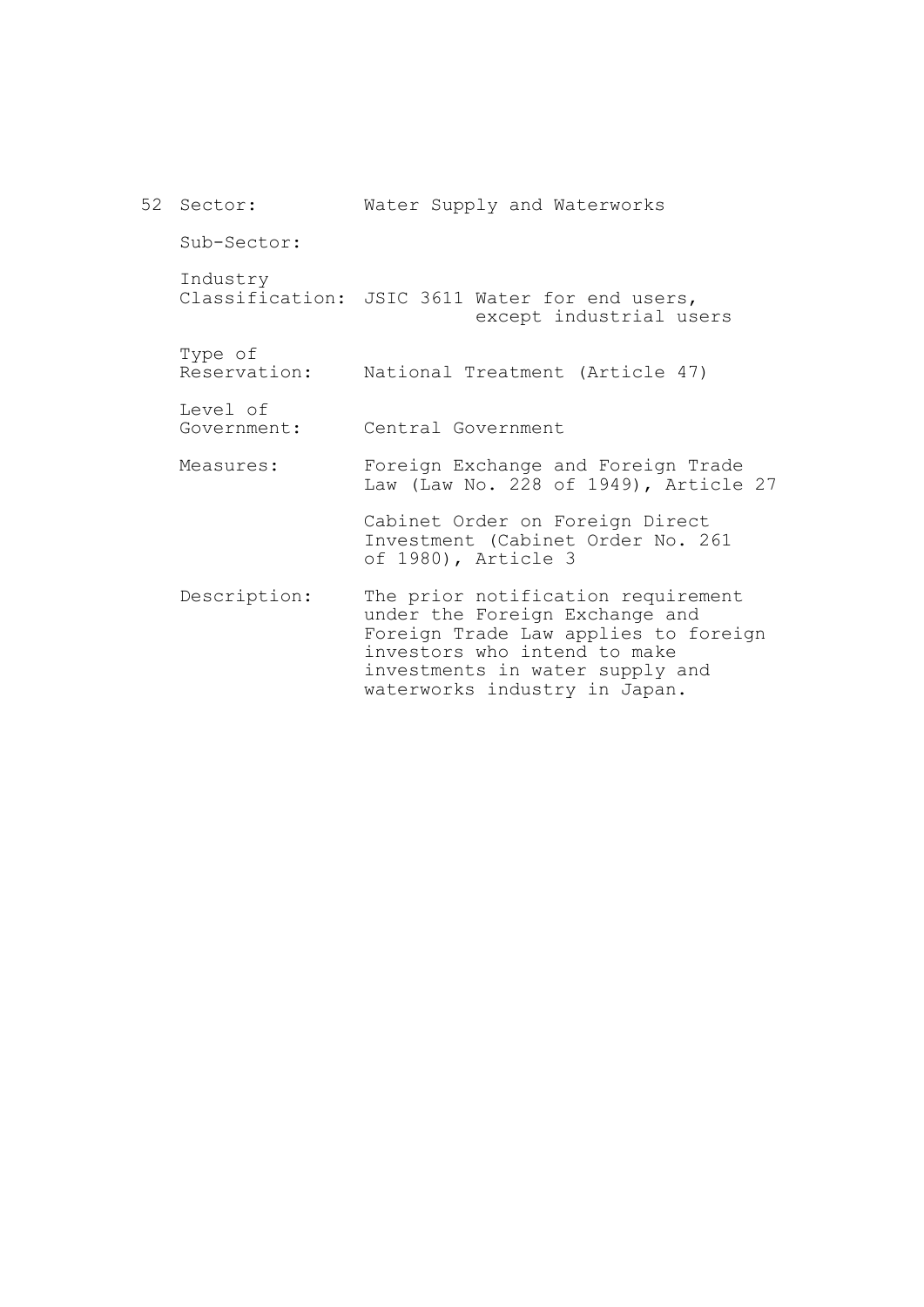53 Sector: Sub-Sector: Industry Classification: JSIC 5219 Miscellaneous agricultural, Type of Reservation: Market Access (Article 46) Level of Government: Measures: Description: Wholesale and Retail Trade Livestock animal and poultry farm and aquatic products Central Government Livestock Dealer Law (Law No. 208 of 1949), Article 3 A person who intends to conduct livestock trading business is required to be resident in Japan and to obtain a licence from the prefectural governor having jurisdiction over the place of residence. For greater certainty, "livestock trading" means the trading or exchange of livestock, or the good

offices for such trading or exchange.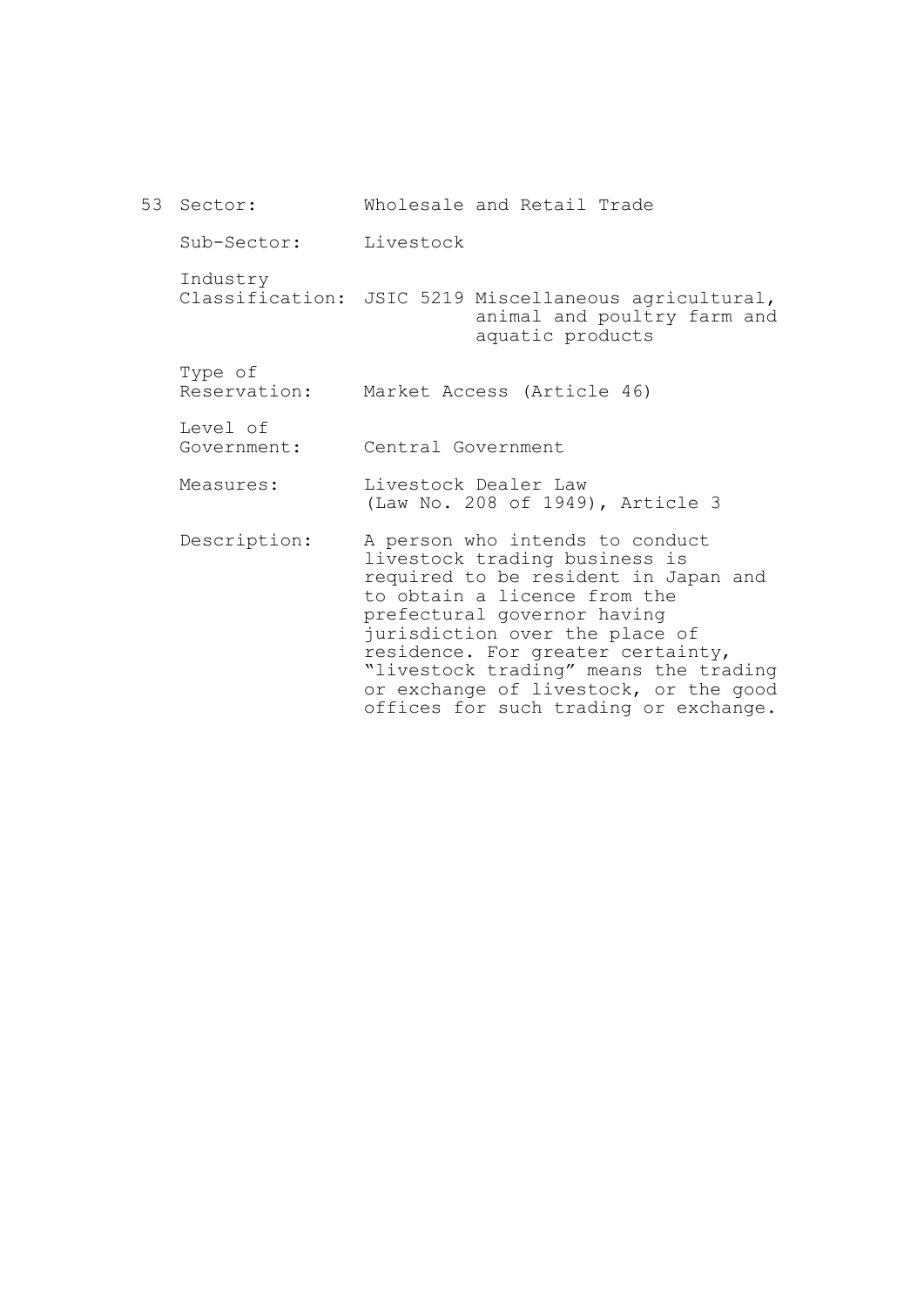| 54 Sector:                  | All Sectors                                                                                                                                                                                                                                    |
|-----------------------------|------------------------------------------------------------------------------------------------------------------------------------------------------------------------------------------------------------------------------------------------|
| Sub-Sector:                 |                                                                                                                                                                                                                                                |
| Industry<br>Classification: |                                                                                                                                                                                                                                                |
| Type of<br>Reservation:     | Market Access (Article 46)                                                                                                                                                                                                                     |
|                             | National Treatment (Article 47)                                                                                                                                                                                                                |
| Level of<br>Government:     | Local governments other than<br>prefectures                                                                                                                                                                                                    |
| Measures:                   |                                                                                                                                                                                                                                                |
| Description:                | Any existing measure that is<br>maintained, continued or renewed at<br>any time by local governments other<br>than prefectures is reserved by Japan<br>to the extent not inconsistent with<br>Japanese specific commitments under<br>the GATS. |
|                             | At the time of entry into force of<br>this Agreement, Japan will provide<br>Switzerland with a non-legally binding<br>list of existing measures by local<br>governments other than prefectures.                                                |
|                             | Japan shall take such reasonable<br>measures as may be available to it to<br>increase the conformity of the<br>existing measures by such local<br>governments.                                                                                 |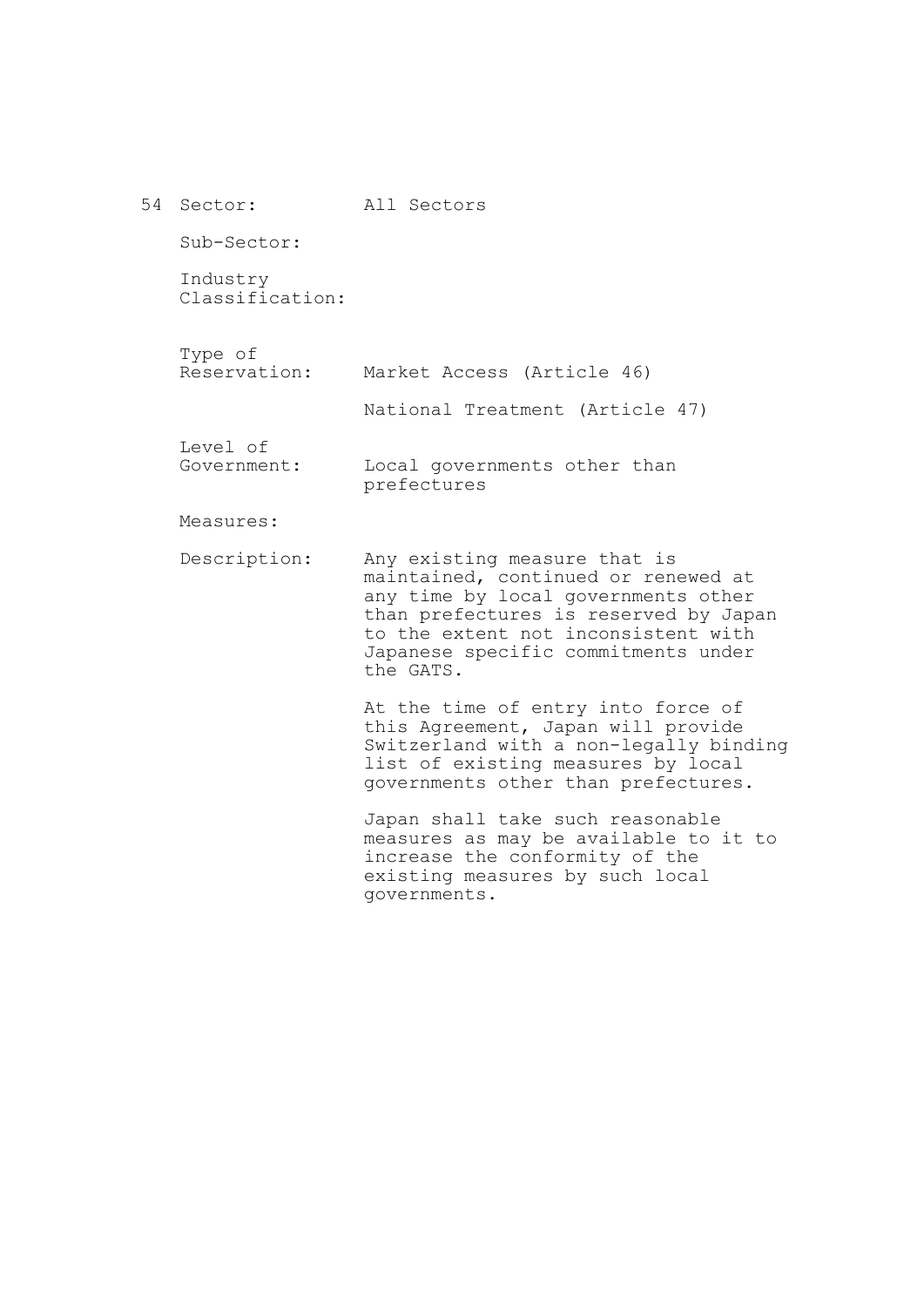## Section 2 Future Measures

1. This list sets out, pursuant to Article 57, the reservations taken by Japan with respect to specific sectors, sub-sectors or activities for which it may maintain existing, or adopt new or more restrictive, measures that do not conform with obligations imposed by;

- (a) Article 45
- (b) Article 46
- (c) Article 47

2. Each reservation in this list sets out the following elements:

- (a) "Sector" refers to the general sector in which the reservation is taken;
- (b) "Sub-Sector" refers to the specific sector in which the reservation is taken;
- (c) "Industry Classification" refers, where applicable, and only for transparency purposes, to the activity covered by the reservation according to domestic or international industry classification codes;
- (d) "Type of Reservation" specifies the obligations referred to in paragraph 1 for which the reservation is taken;
- (e) "Description" sets out the scope of the sector, sub-sector or activities covered by the reservation; and
- (f) "Existing Measures" identifies, for transparency purposes, existing measures that apply to the sector, sub-sector or activities covered by the reservation.

3. In the interpretation of a reservation, all elements of the reservation shall be considered. The "Description" element shall prevail over all other elements.

- 4. With respect to Financial Services:
	- (a) For prudential reasons within the context of paragraph 1 of Article VI of Annex VI, Japan shall not be prevented from taking measures such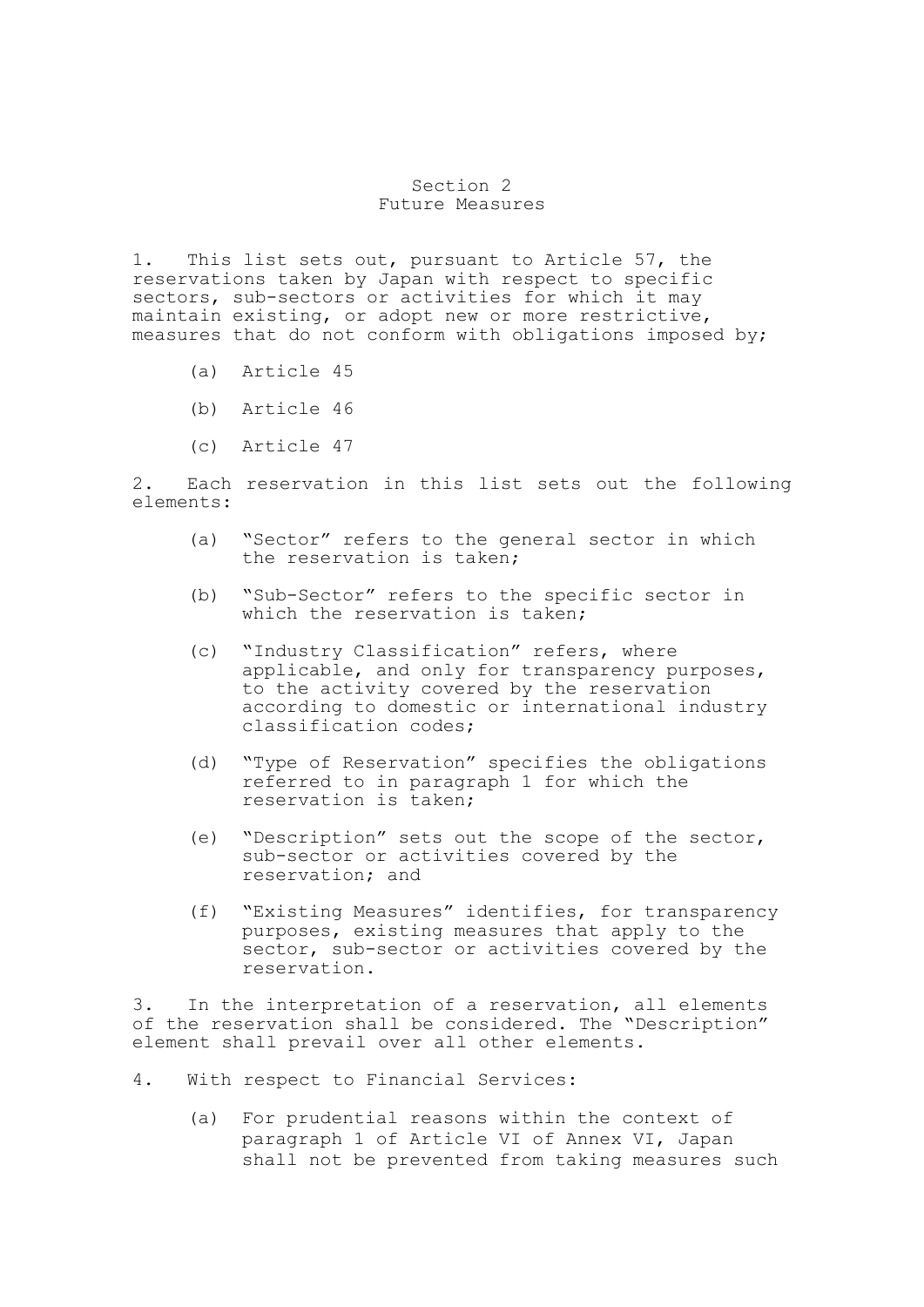as non-discriminatory limitations on juridical forms of a commercial presence. For the same reasons, Japan shall not be prevented from applying non-discriminatory limitations concerning admission to the market of new financial services which shall be consistent with regulatory framework aimed at achieving such prudential objectives. In this context, securities firms are allowed to deal in securities defined in the relevant laws of Japan, and banks are not allowed to deal in those securities unless allowed in accordance with those laws.

 (b) Services supplied in the Area of Switzerland to the service consumer in Japan without any active marketing from the service supplier are considered as services supplied under subparagraph (t)(ii) of Article 44.

5. With respect to air transport services, measures affecting traffic rights or measures affecting services directly related to the exercise of traffic rights are not listed in this list, as these are excluded from the scope of Chapter 6 pursuant to paragraph 2 of Article 43.

6. Laws and regulations with regard to spectrum availability affecting obligations under Article 46 (Market Access) are not included in this list, taking into account the Attachment 6 of Guidelines for the Scheduling of Specific Commitments (WTO Document S/L/92, dated 28 March 2001).

7. For the purposes of this Appendix:

- (a) "JSIC" means Japan Standard Industrial Classification set out by the Statistics Bureau, Ministry of Internal Affairs and Communications, and revised on 6 November 2007; and
- (b) "CPC" means the Provisional Central Product Classification (Statistical paper Series M, No. 77, Department of International Economic and Social Affairs, Statistical Office of the United Nations, New York, 1991).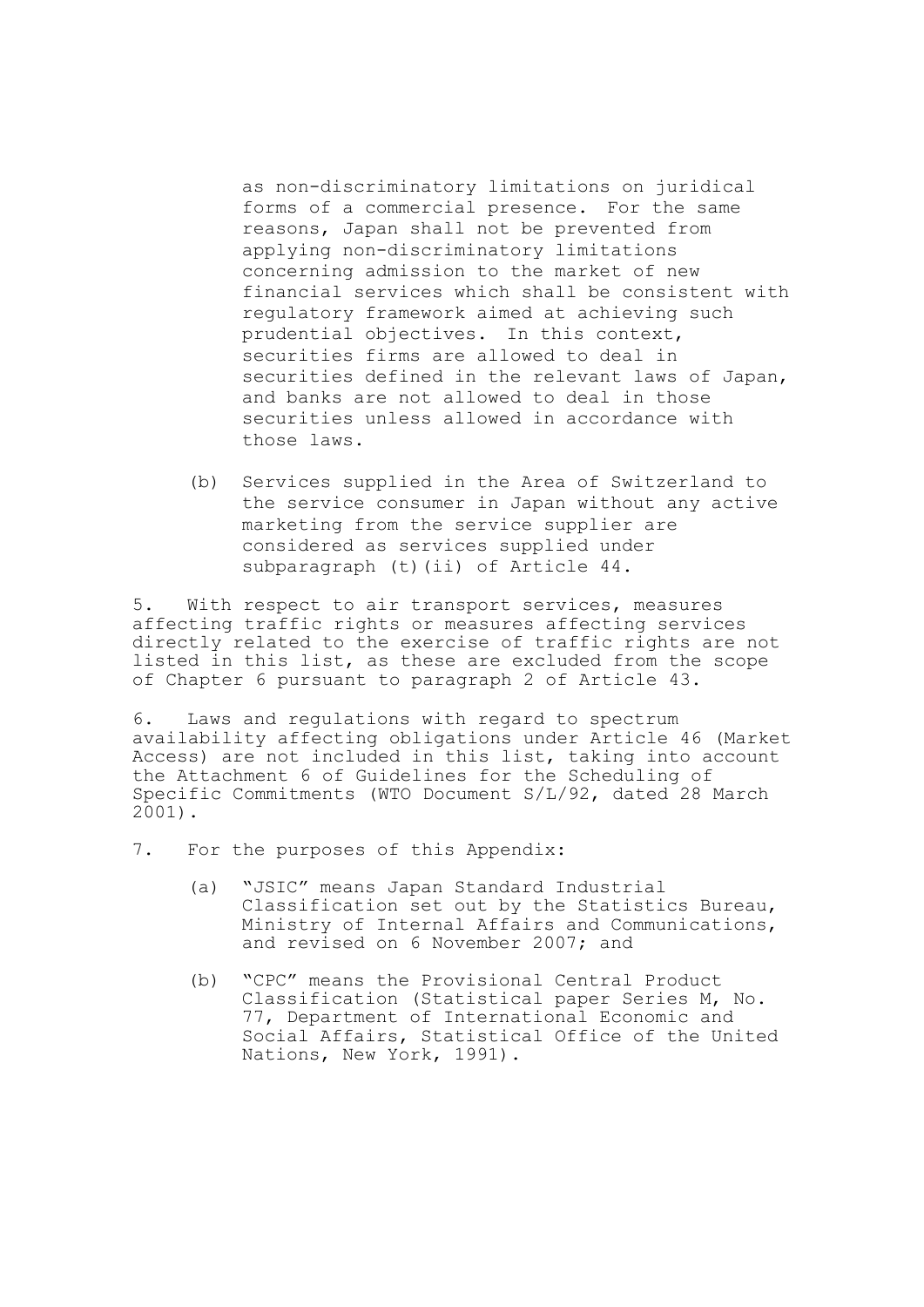| $\mathbf 1$ | Sector:                     | All Sectors                                                                                                                                                                            |
|-------------|-----------------------------|----------------------------------------------------------------------------------------------------------------------------------------------------------------------------------------|
|             | Sub-Sector:                 |                                                                                                                                                                                        |
|             | Industry<br>Classification: |                                                                                                                                                                                        |
|             | Type of<br>Reservation:     | Market Access (Article 46)                                                                                                                                                             |
|             |                             | National Treatment (Article 47)                                                                                                                                                        |
|             | Description:                | When transferring or disposing of<br>its equity interests in, or the<br>assets of, a state enterprise or a<br>governmental entity, Japan reserves<br>the right to:                     |
|             |                             | (a) prohibit or impose limitations<br>on the ownership of such<br>interests or assets by investors<br>of Switzerland or their<br>investments;                                          |
|             |                             | (b)<br>impose limitations on the<br>ability of investors of<br>Switzerland or their investments<br>as owners of such interests or<br>assets to control any resulting<br>enterprise; or |
|             |                             | adopt or maintain any measure<br>(C)<br>relating to the nationality of<br>executives, managers or members<br>of the board of directors of any<br>resulting enterprise.                 |

Existing Measures: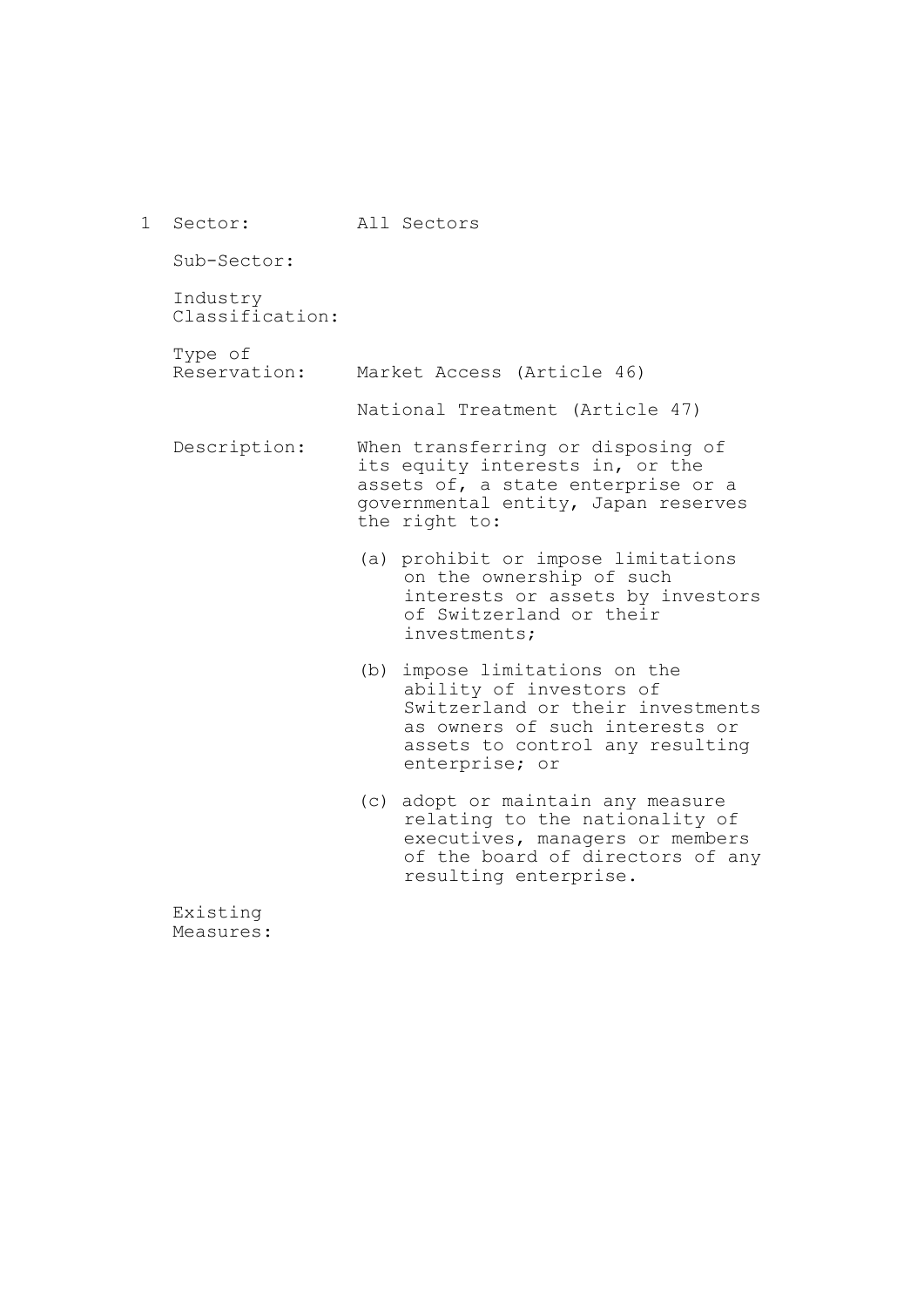| 2 | Sector:                     | All Sectors                                                                                                                                                                                                                                                                                                                                                                                                                                                                                                                                                   |
|---|-----------------------------|---------------------------------------------------------------------------------------------------------------------------------------------------------------------------------------------------------------------------------------------------------------------------------------------------------------------------------------------------------------------------------------------------------------------------------------------------------------------------------------------------------------------------------------------------------------|
|   | Sub-Sector:                 |                                                                                                                                                                                                                                                                                                                                                                                                                                                                                                                                                               |
|   | Industry<br>Classification: |                                                                                                                                                                                                                                                                                                                                                                                                                                                                                                                                                               |
|   | Type of<br>Reservation:     | Market Access (Article 46)                                                                                                                                                                                                                                                                                                                                                                                                                                                                                                                                    |
|   |                             | National Treatment (Article 47)                                                                                                                                                                                                                                                                                                                                                                                                                                                                                                                               |
|   | Description:                | Japan reserves the right to adopt or<br>maintain any measure relating to<br>the supply of telegraph<br>services, postal services, betting<br>and gambling services and sale of<br>coinage in Japan, which are restricted<br>to designated enterprises or<br>governmental entities.                                                                                                                                                                                                                                                                            |
|   |                             | In the event where the supply of<br>telegraph services, postal services,<br>betting and gambling services and sale<br>of coinage in Japan, which are<br>restricted to designated enterprises<br>or governmental entities, are<br>liberalised to those other than<br>the designated enterprises or<br>governmental entities, or in the<br>event where such designated<br>enterprises or governmental entities<br>no longer operate on a non-commercial<br>basis, Japan reserves the right to<br>adopt or maintain any measure<br>relating to those activities. |
|   | Existing<br>Measures:       | Telecommunications Business Law (Law<br>No. 86 of 1984) Supplementary<br>Provisions, Article 5                                                                                                                                                                                                                                                                                                                                                                                                                                                                |
|   |                             | Postal Law (Law No. 165 of 1947),<br>Article 2                                                                                                                                                                                                                                                                                                                                                                                                                                                                                                                |
|   |                             | Horse Racing Law (Law No. 158 of 1948)<br>Article 1                                                                                                                                                                                                                                                                                                                                                                                                                                                                                                           |
|   |                             | The Law relating to Motorboat Racing<br>(Law No. 242 of 1951), Article 2                                                                                                                                                                                                                                                                                                                                                                                                                                                                                      |
|   |                             | Bicycle Racing Law (Law No. 209 of<br>1948), Article 1                                                                                                                                                                                                                                                                                                                                                                                                                                                                                                        |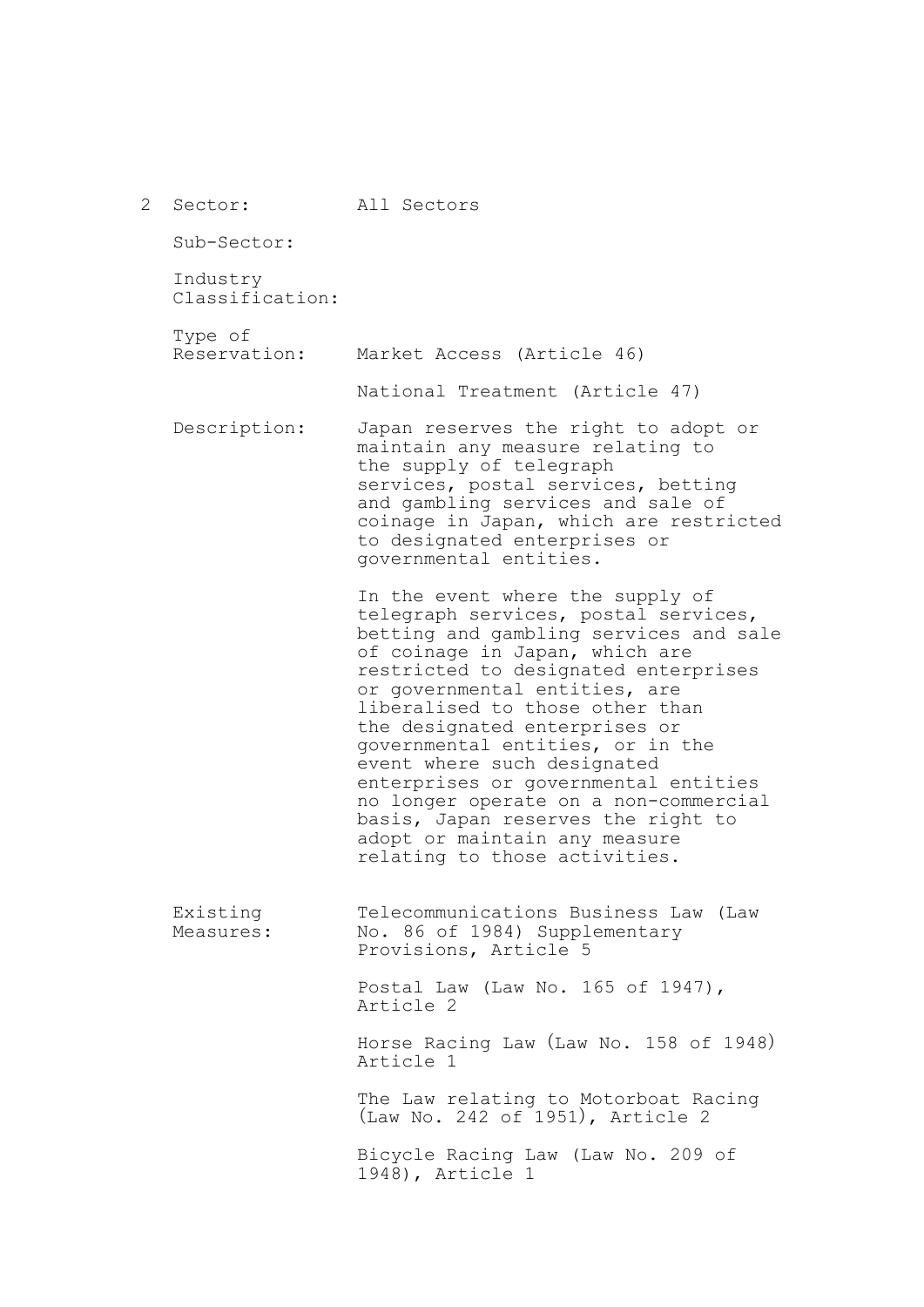Auto Racing Law (Law No. 208 of 1950), Article 3

Lottery Law (Law No. 144 of 1948), Article 4

The Law relating to Unit of Currency and Issue of Coin (Law No. 42 of 1987), Article 10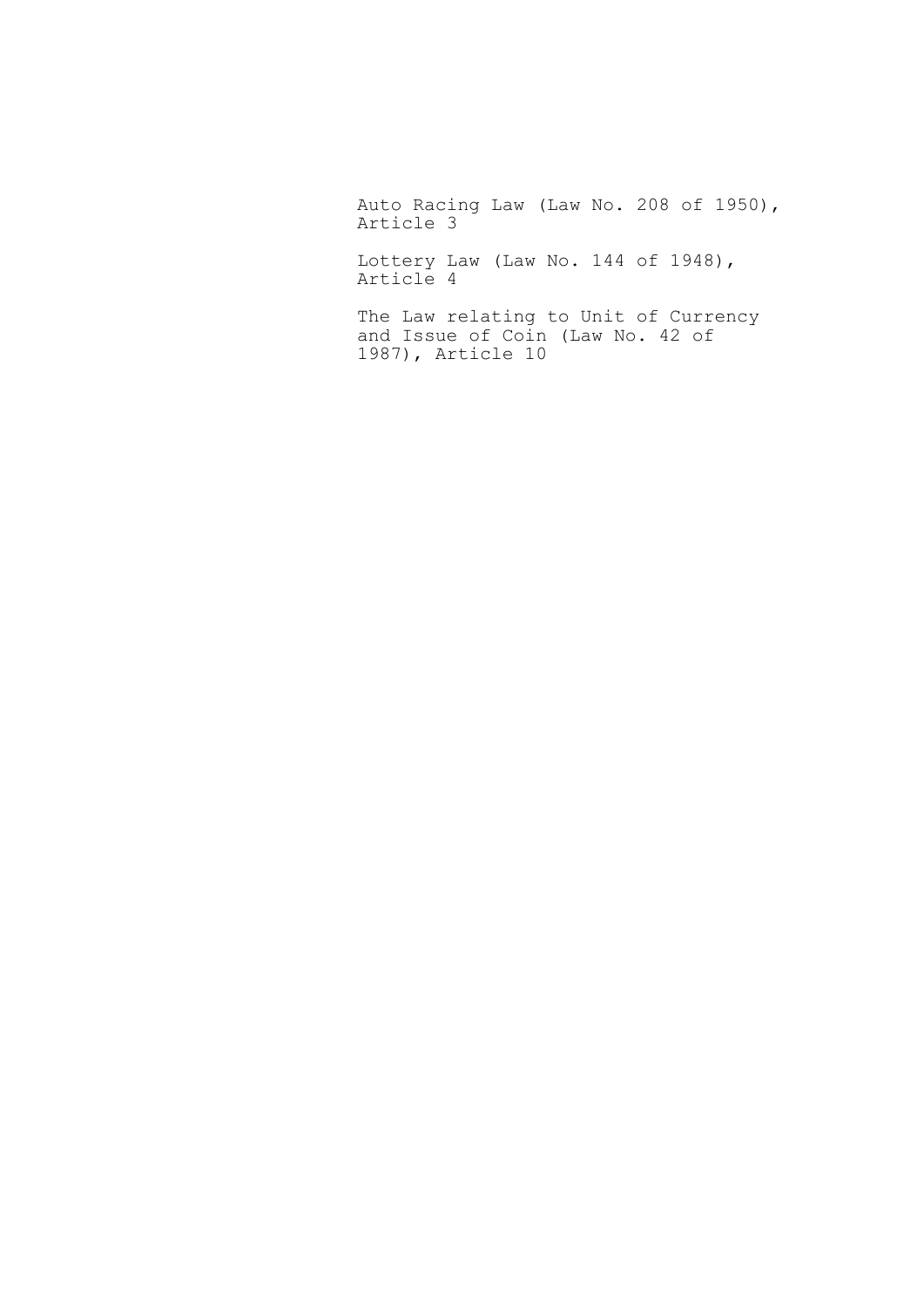| 3 | Sector:                     | All Sectors (New Services)                                                                                                                                                                                                                                                    |
|---|-----------------------------|-------------------------------------------------------------------------------------------------------------------------------------------------------------------------------------------------------------------------------------------------------------------------------|
|   | Sub-Sector:                 |                                                                                                                                                                                                                                                                               |
|   | Industry<br>Classification: |                                                                                                                                                                                                                                                                               |
|   | Type of<br>Reservation:     | Most-Favoured-Nation Treatment<br>(Article 45)                                                                                                                                                                                                                                |
|   |                             | Market Access (Article 46)                                                                                                                                                                                                                                                    |
|   |                             | National Treatment (Article 47)                                                                                                                                                                                                                                               |
|   | Description:                | Japan reserves the right to adopt or<br>maintain any measure relating to new<br>services other than those recognised<br>or that should have been recognised<br>owing to the circumstances at the<br>time of entry into force of this<br>Agreement by the Government of Japan. |
|   |                             | Any services classified positively<br>and explicitly in JSIC or CPC at the<br>time of entry into force of this<br>Agreement should have been recognised<br>by the Government of Japan at that<br>time.                                                                        |
|   |                             | Japan reserves the right to adopt or<br>maintain any measure relating to the<br>supply of services in any mode of<br>supply in which those services were<br>not technically feasible at the time<br>of entry into force of this<br>Agreement.                                 |
|   |                             | This reservation shall<br>not apply to<br>Article II of Annex VI.                                                                                                                                                                                                             |
|   | Existing                    |                                                                                                                                                                                                                                                                               |

Measures: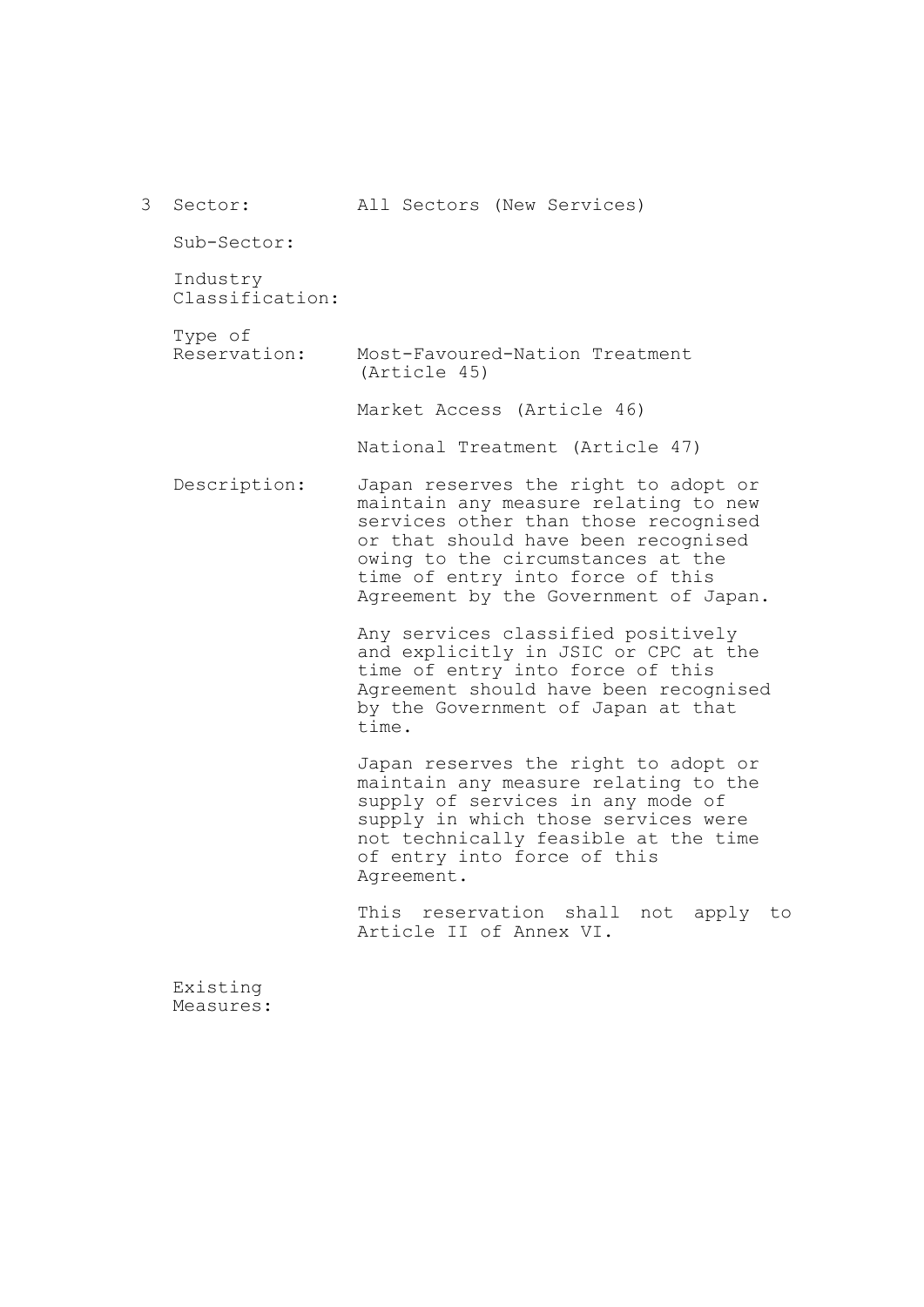| 4 | Sector:                     | All Sectors                                                                                                                                                                                                                                                                                      |
|---|-----------------------------|--------------------------------------------------------------------------------------------------------------------------------------------------------------------------------------------------------------------------------------------------------------------------------------------------|
|   | Sub-Sector:                 |                                                                                                                                                                                                                                                                                                  |
|   | Industry<br>Classification: |                                                                                                                                                                                                                                                                                                  |
|   | Type of<br>Reservation:     | National Treatment (Article 47)                                                                                                                                                                                                                                                                  |
|   | Description:                | Japan reserves the right to adopt or<br>maintain any measure related to<br>research and development subsidies<br>including any direct or indirect<br>contribution, financial or otherwise,<br>to research and development provided<br>by the Government of Japan or any<br>Japanese public body. |
|   | Existing                    |                                                                                                                                                                                                                                                                                                  |

Measures: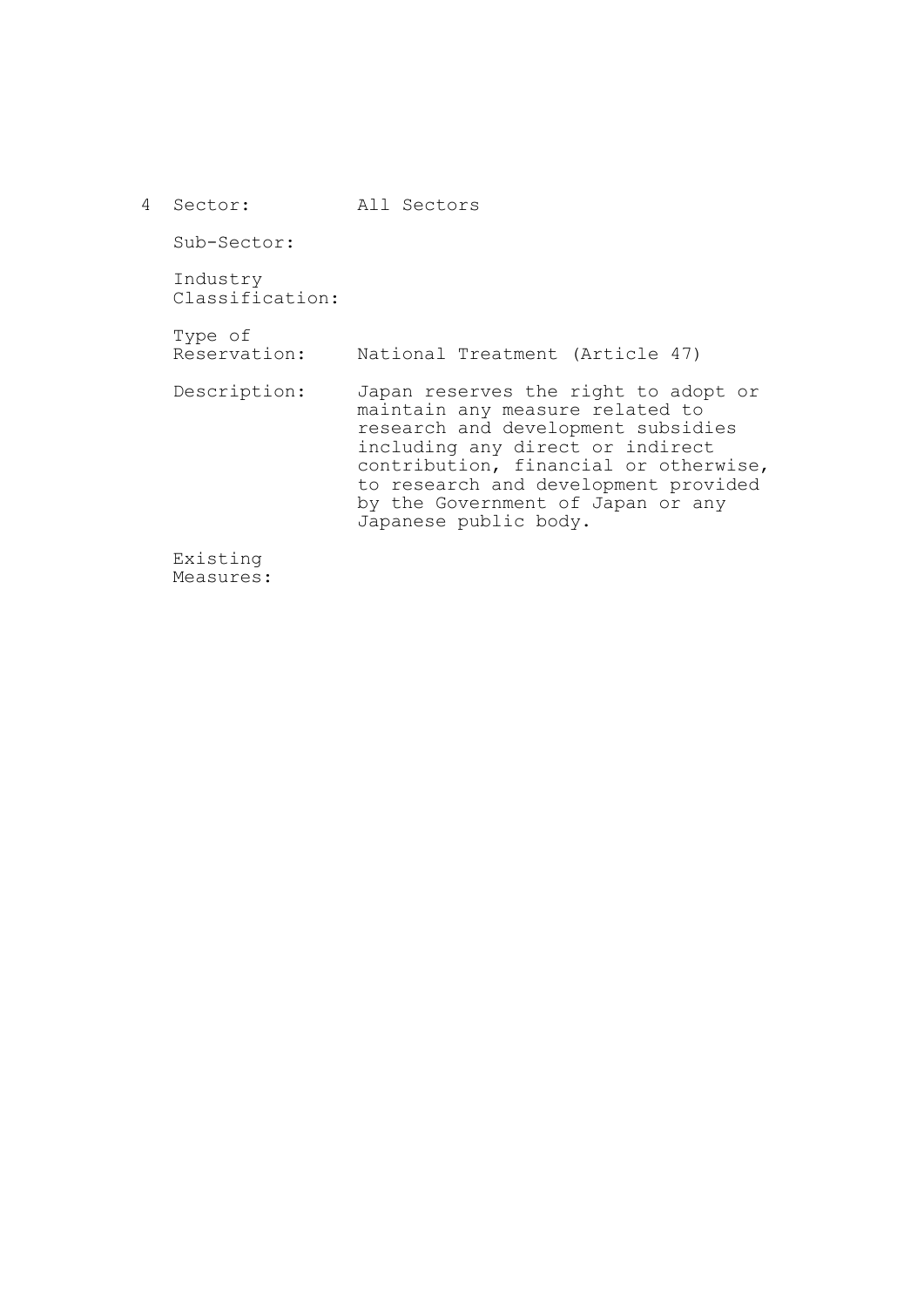| $5 -$ | Sector:                     | Aerospace Industry                                                                                                                                                                              |
|-------|-----------------------------|-------------------------------------------------------------------------------------------------------------------------------------------------------------------------------------------------|
|       | Sub-Sector:                 | Machine Repair Related to Aircraft<br>Industry                                                                                                                                                  |
|       | Industry<br>Classification: |                                                                                                                                                                                                 |
|       | Type of<br>Reservation:     | Market Access (Article 46)                                                                                                                                                                      |
|       |                             | National Treatment (Article 47)                                                                                                                                                                 |
|       | Description:                | Japan reserves the right to adopt or<br>maintain any measure relating to the<br>supply of services in this sub-sector<br>to the extent not inconsistent with<br>its commitments under the GATS. |
|       | Existing<br>Measures:       | Aircraft Manufacturing Industry Law<br>(Law No. 237 of 1952), Articles 2<br>through 5                                                                                                           |
|       |                             | Foreign Exchange and Foreign Trade Law<br>(Law No. 228 of 1949), Articles 27 and<br>30                                                                                                          |
|       |                             | Cabinet Order on Foreign Direct<br>Investment (Cabinet Order No. 261                                                                                                                            |

of 1980), Articles 3 and 5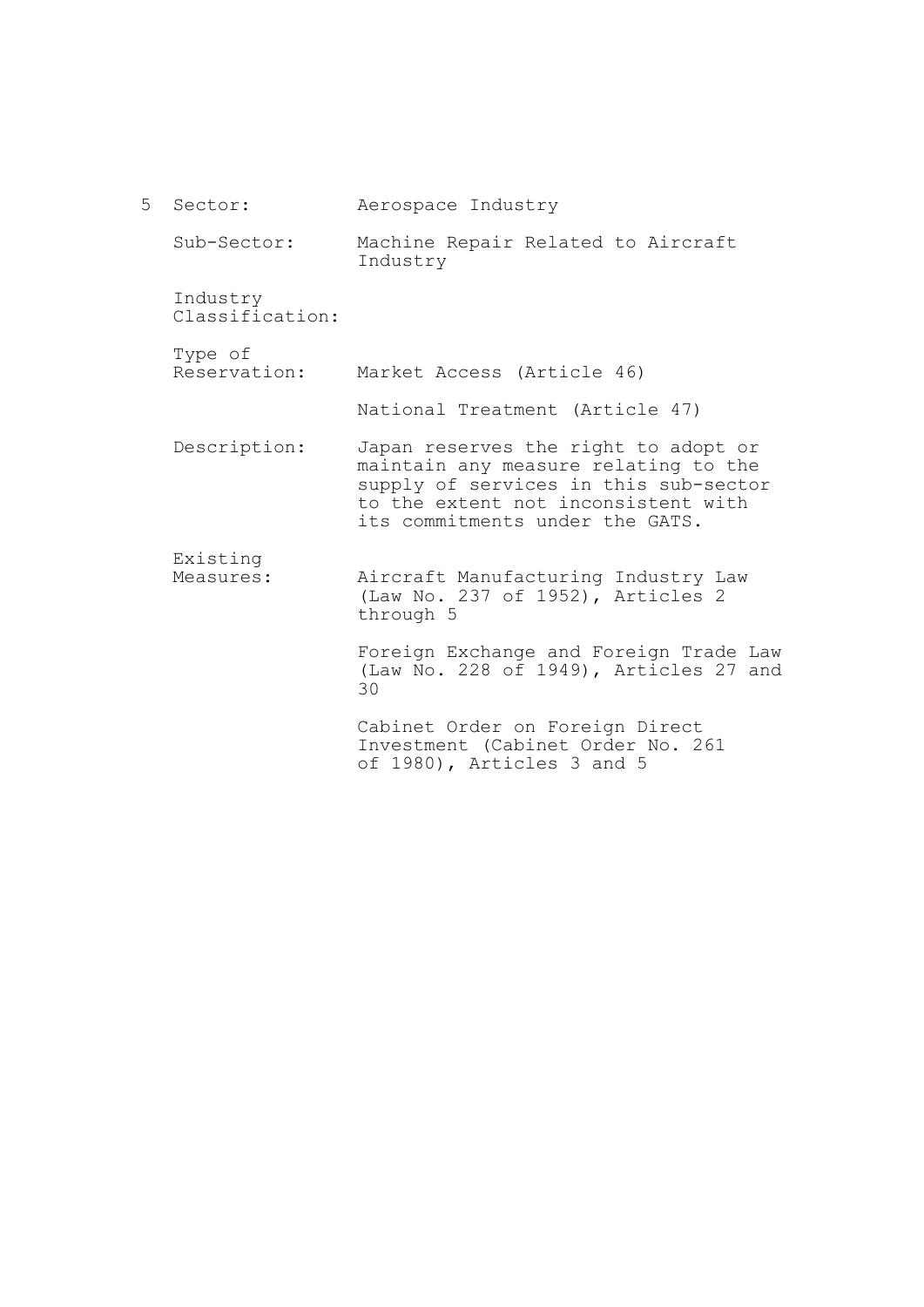| 6 | Sector:                     | Aerospace Industry                                                                                                     |
|---|-----------------------------|------------------------------------------------------------------------------------------------------------------------|
|   | Sub-Sector:                 | Machine Repair Related to Satellites<br>and Rockets                                                                    |
|   | Industry<br>Classification: |                                                                                                                        |
|   | Type of                     |                                                                                                                        |
|   | Reservation:                | Market Access (Article 46)                                                                                             |
|   |                             | National Treatment (Article 47)                                                                                        |
|   | Description:                | Japan reserves the right to adopt or<br>maintain any measure relating to the<br>supply of services in this sub-sector. |
|   | Existing                    |                                                                                                                        |
|   | Measures:                   | Foreign Exchange and Foreign Trade Law<br>(Law No. 228 of 1949), Articles 27 and<br>30                                 |
|   |                             | Cabinet Order on Foreign Direct<br>Investment (Cabinet Order No. 261<br>of 1980), Articles 3 and 5                     |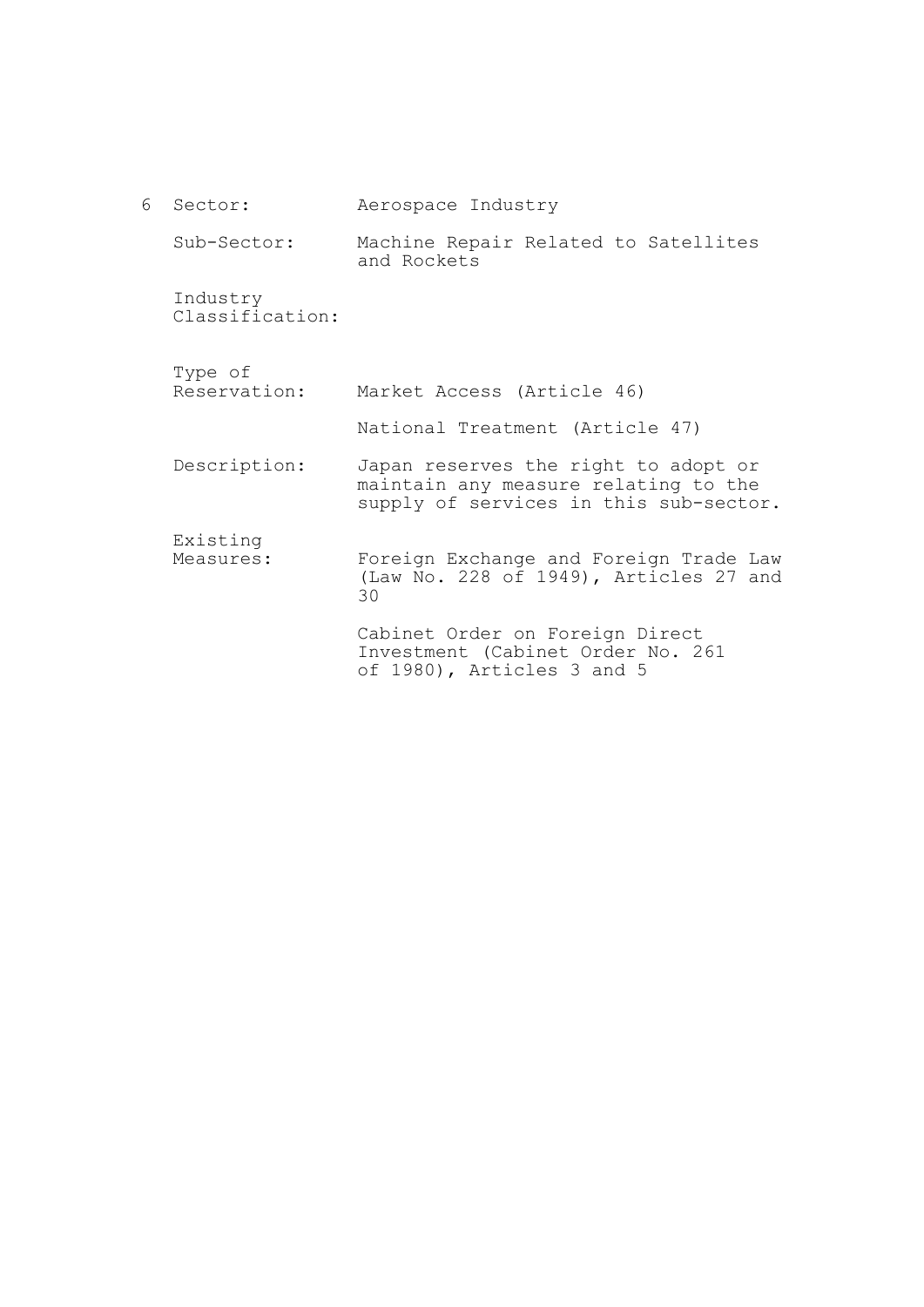| 7 <sup>7</sup> | Sector:                     | Arms and Explosives Industry                                                                                               |
|----------------|-----------------------------|----------------------------------------------------------------------------------------------------------------------------|
|                | Sub-Sector:                 | Machine Repair Related to Arms<br>and<br>Explosives Industry                                                               |
|                | Industry<br>Classification: |                                                                                                                            |
|                | Type of<br>Reservation:     | Market Access (Article 46)                                                                                                 |
|                |                             | National Treatment (Article 47)                                                                                            |
|                | Description:                | Japan reserves the right to adopt or<br>maintain any measure relating to<br>the supply of services in this sub-<br>sector. |
|                | Existing<br>Measures:       | Ordnance Manufacturing Law (Law No.<br>145 of 1953), Articles 3 and 5                                                      |
|                |                             | Foreign Exchange and Foreign Trade<br>Law (Law No. 228 of 1949), Articles<br>27 and 30                                     |
|                |                             | Cabinet Order on Foreign Direct<br>Investment (Cabinet Order No. 261<br>of 1980), Articles 3 and 5                         |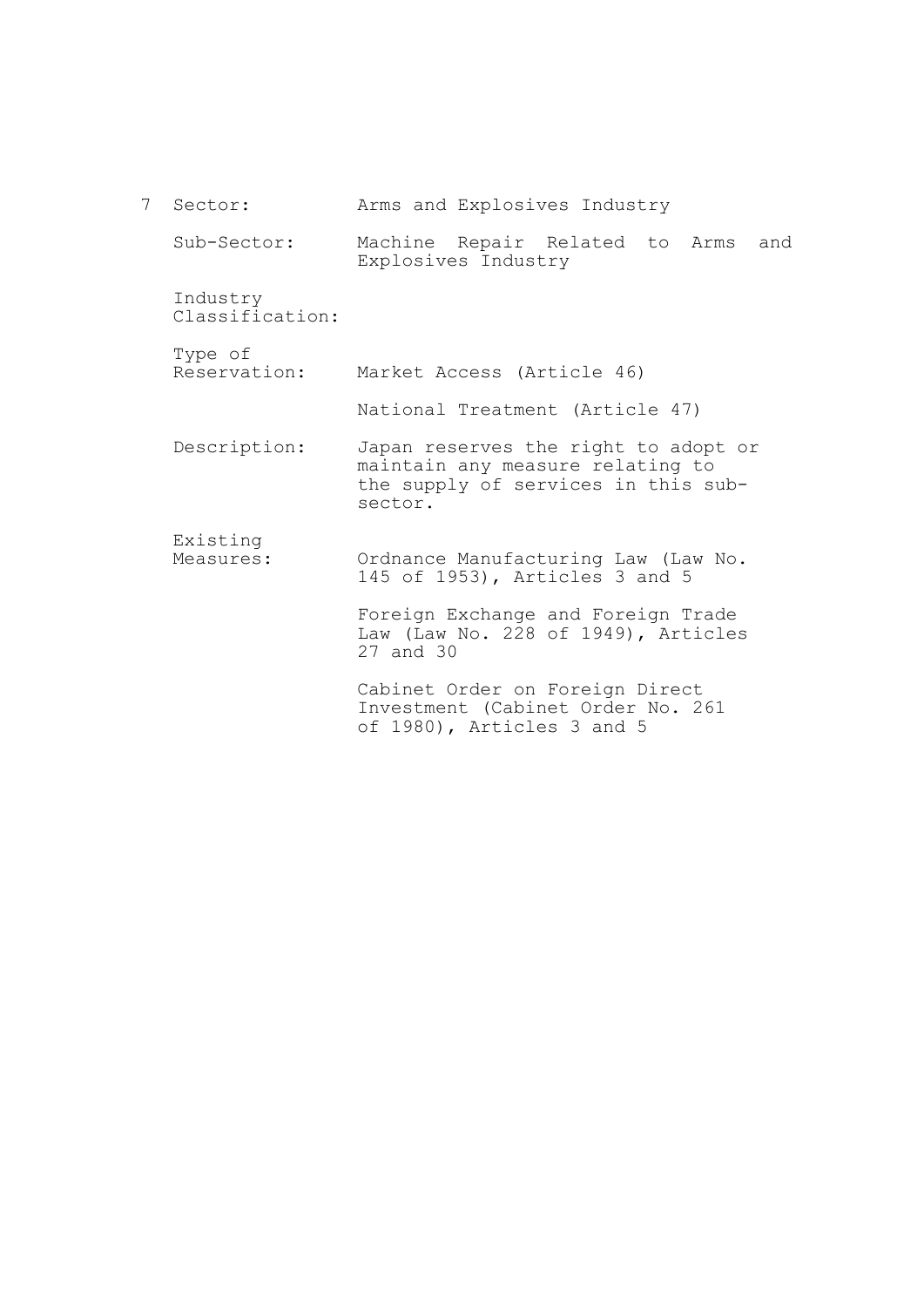| 8 | Sector:                     |                  | Information and Communications                                                                                                  |
|---|-----------------------------|------------------|---------------------------------------------------------------------------------------------------------------------------------|
|   | Sub-Sector:                 |                  | Broadcasting Industry                                                                                                           |
|   | Industry<br>Classification: | JSIC 380         | Establishments engaged<br>in<br>administrative or ancillary<br>economic activities                                              |
|   |                             | JSIC 381         | Public broadcasting, except<br>cablecasting                                                                                     |
|   |                             | JSIC 382         | Private-sector<br>broadcasting, except<br>cablecasting                                                                          |
|   |                             |                  | JSIC 383 Cablecasting                                                                                                           |
|   | Type of<br>Reservation:     |                  | Market Access (Article 46)                                                                                                      |
|   |                             |                  | National Treatment (Article 47)                                                                                                 |
|   | Description:                |                  | Japan reserves the right to adopt or<br>maintain any measure relating to<br>the supply of services in<br>broadcasting industry. |
|   | Existing<br>Measures:       |                  | Foreign Exchange and Foreign Trade Law<br>(Law No. 228 of 1949), Article 27                                                     |
|   |                             | 1980), Article 3 | Cabinet Order on Foreign Direct<br>Investment (Cabinet Order No. 261 of                                                         |
|   |                             | Chapter 2        | Radio Law (Law No.131 of 1950),                                                                                                 |
|   |                             |                  | Broadcast Law (Law No. 132 of 1950),<br>Chapters $3, 3-3$ and $3-4$                                                             |
|   |                             |                  | Law concerning Broadcast through Use<br>of Telecommunications Services (Law<br>No. 85 of 2001), Chapter 2                       |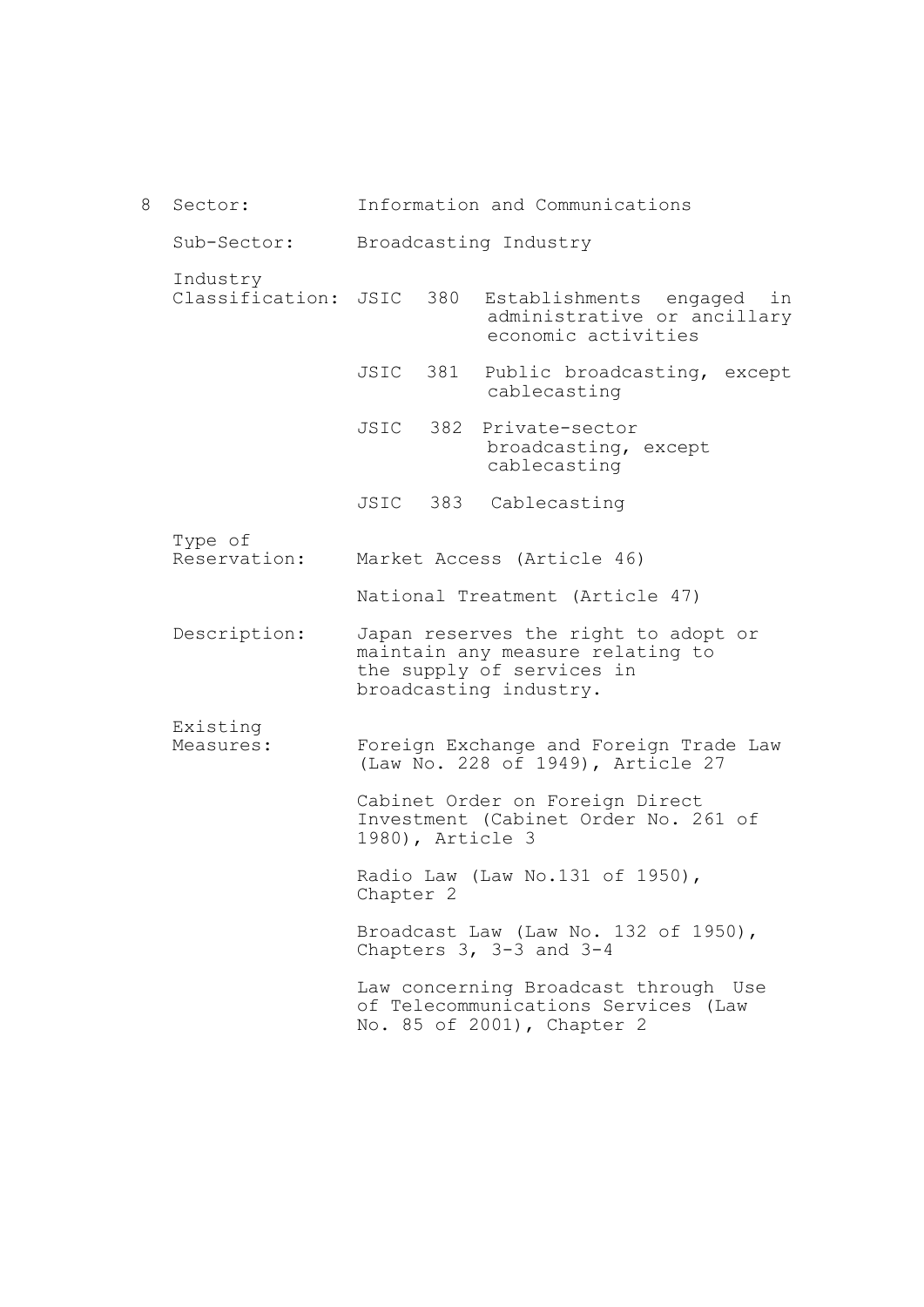9 Sector: Sub-Sector: Industry Classification: JSIC 811 Kindergartens Type of Reservation: Description: Existing Measures: Education, Learning Support Primary and Secondary Educational Services JSIC 812 Elementary schools JSIC 813 Lower secondary schools JSIC 814 Upper secondary schools, secondary schools JSIC 815 Schools for special needs education Market Access (Article 46) National Treatment (Article 47) Japan reserves the right to adopt or maintain any measure relating to the supply of primary and secondary educational services. Fundamental Law of Education (Law No. 120 of 2006), Article 6 School Education Law (Law No. 26 of 1947), Article 2 Private School Law (Law No. 270 of 1949), Article 3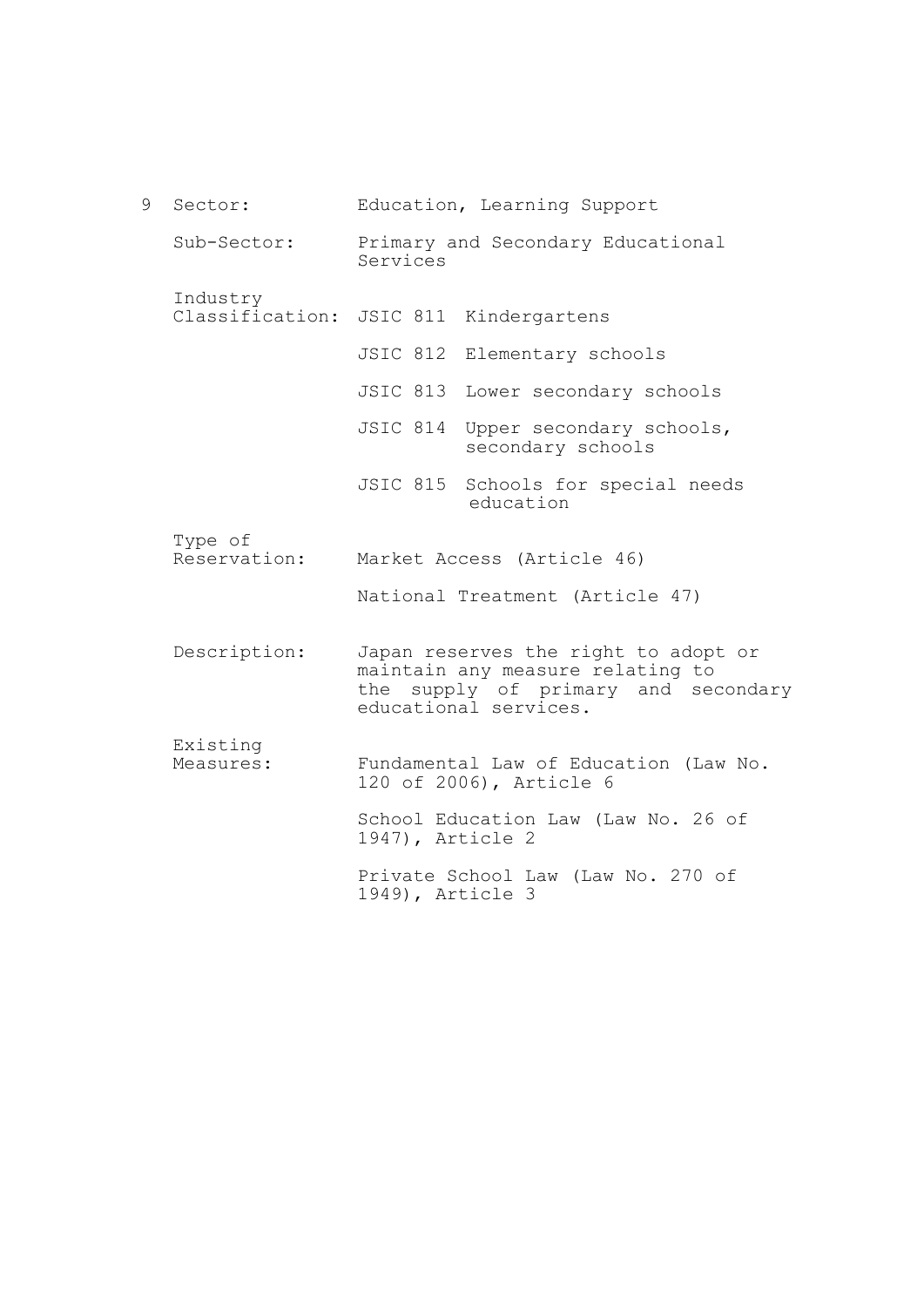10 Sector: Sub-Sector: Industry Classification: JSIC 9011 General machine repair Type of Reservation: Description: Existing Measures: Energy Machine Repair Related to Nuclear Energy shops, except construction and mining machinery Note: The activities covered by the reservation under JSIC 9011 are limited to the activities related to nuclear energy industry. Market Access (Article 46) National Treatment (Article 47) Japan reserves the right to adopt or maintain any measure relating to the supply of services in this sub-sector. Foreign Exchange and Foreign Trade Law (Law No. 228 of 1949), Articles 27 and 30 Cabinet Order on Foreign Direct Investment (Cabinet Order No. 261 of 1980), Articles 3 and 5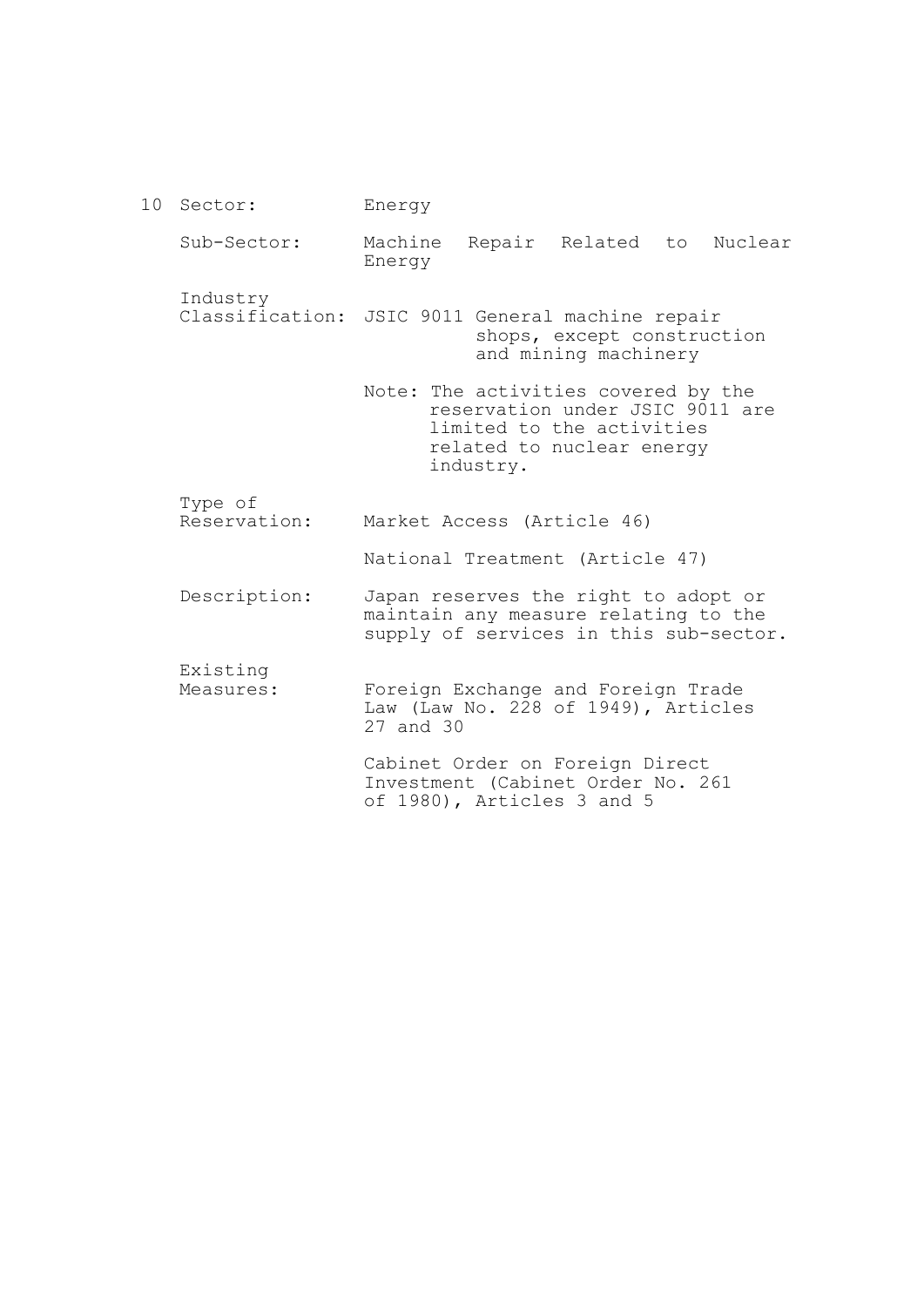11 Sector: Sub-Sector: Industry Classification: JSIC 330 Establishments engaged in Type of Reservation: Description: Existing Measures: Energy Services Incidental to Energy Distribution (Transmission Services on<br>a Fee or Contract Basis of a Fee or Contract Electricity) administrative or ancillary economic activities JSIC 331 Production, transmission and distribution of electricity Market Access (Article 46) National Treatment (Article 47) Japan reserves the right to adopt or maintain any measure relating to the supply of services in this sub-sector. Electricity Business Law (Law No. 170 of 1964), Articles 3 and 5 Foreign Exchange and Foreign Trade Law (Law No. 228 of 1949), Articles 27 and 30 Cabinet Order on Foreign Direct Investment (Cabinet Order No. 261 of 1980), Articles 3 and 5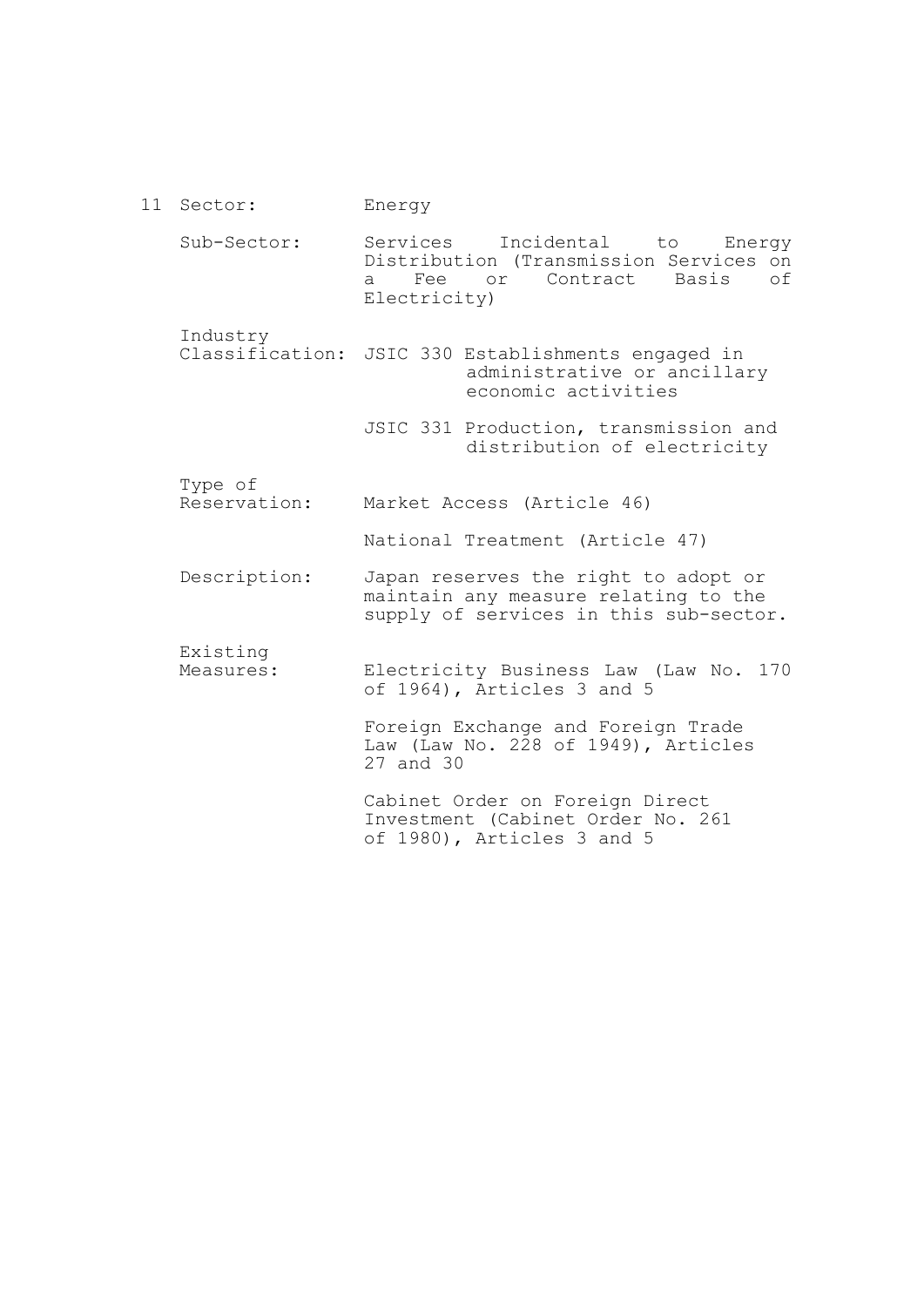12 Sector: Sub-Sector: Industry Classification: JSIC 8899 Waste treatment services, Type of Reservation: Description: Existing Measures: Energy Specified Radioactive Waste Final Disposal Services n.e.c Market Access (Article 46) Japan reserves the right to adopt or maintain any measure relating to the supply of services in this sub-sector. Specified Radioactive Waste Final Disposal Act (Law No. 117 of 2000), Chapter 5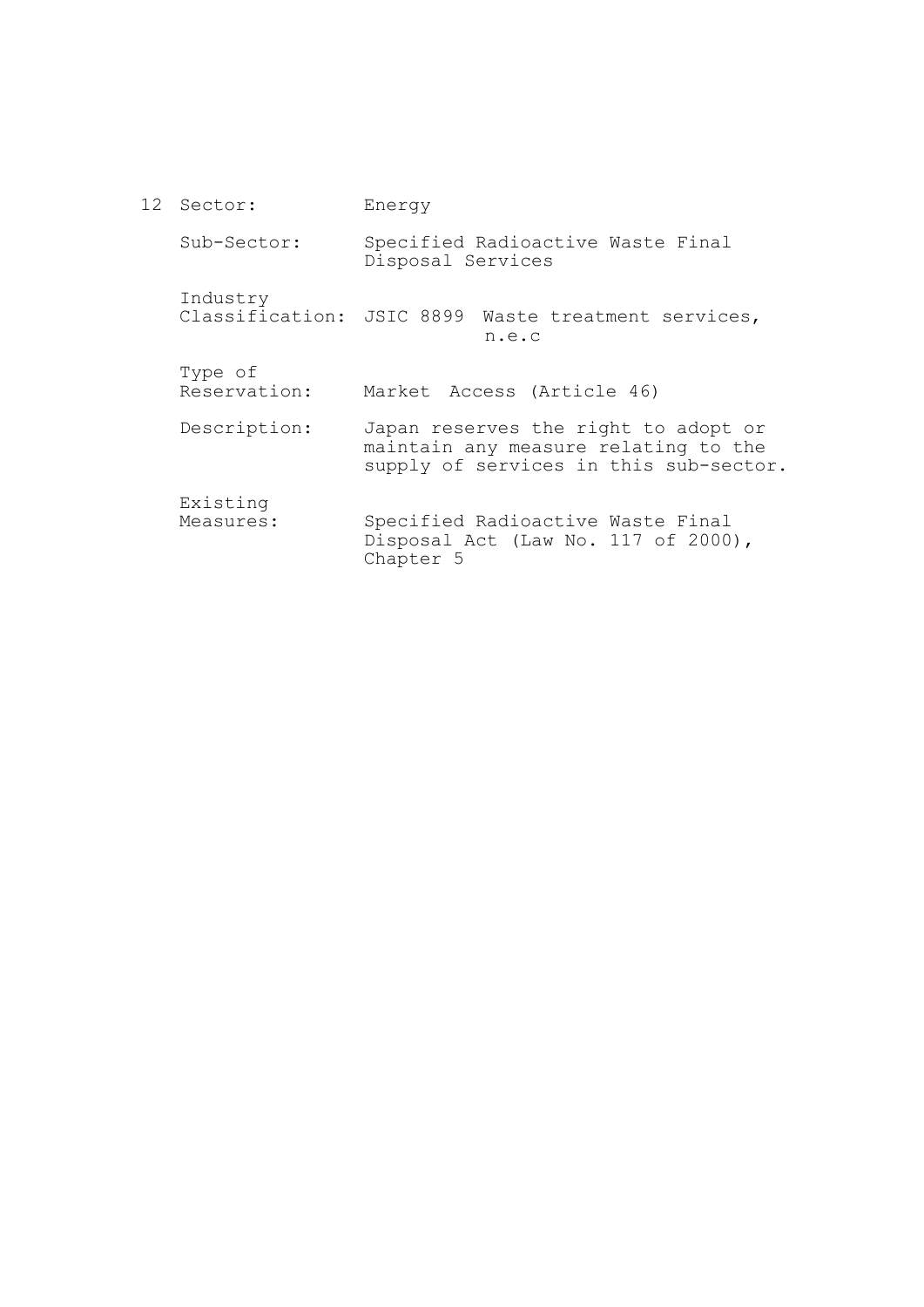13 Sector: Sub-Sector: Industry Classification: JSIC 340 Type of Reservation: Description: Existing Measures: Energy Transportation Services of Natural Gas on a Fee or Contract Basis Establishments engaged in administrative or ancillary economic activities JSIC 3411 Gasworks JSIC 3412 Gas distribution Most-Favoured-Nation-Treatment (Article 45) Market Access (Article 46) National Treatment (Article 47) Japan reserves the right to adopt or maintain any measure relating to the supply of services in this sub-sector. Gas Business Law (Law No. 51 of 1954), Articles 3 and 5 Foreign Exchange and Foreign Trade Law (Law No.  $2\overline{2}8$  of 1949), Articles 27 and 30 Cabinet Order on Foreign Direct Investment (Cabinet Order No. 261 of 1980), Articles 3 and 5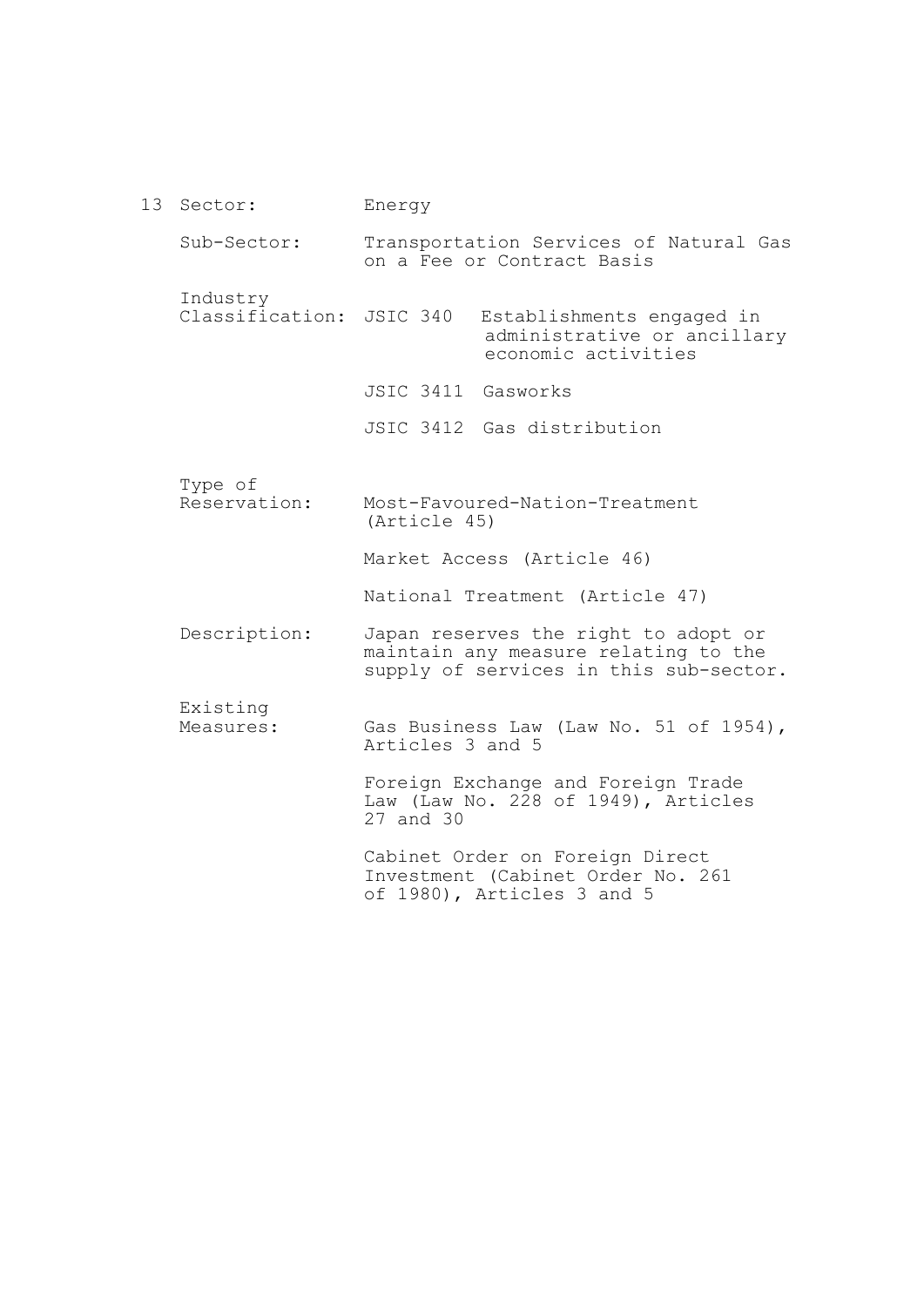| 14 | Sector:                     | Financial Services                                                                                                                                                                                                                                                                                                                                                                |
|----|-----------------------------|-----------------------------------------------------------------------------------------------------------------------------------------------------------------------------------------------------------------------------------------------------------------------------------------------------------------------------------------------------------------------------------|
|    | Sub-Sector:                 | Banking and other financial<br>services (excluding Insurance)                                                                                                                                                                                                                                                                                                                     |
|    | Industry<br>Classification: |                                                                                                                                                                                                                                                                                                                                                                                   |
|    | Type of<br>Reservation:     | Market Access (Article 46)                                                                                                                                                                                                                                                                                                                                                        |
|    |                             | National Treatment (Article 47)                                                                                                                                                                                                                                                                                                                                                   |
|    | Description:                | Japan reserves the right to adopt or<br>maintain any measure with respect to<br>trade in services as defined in<br>subparagraph (t) (i) of Article 44 for<br>banking and other financial services,<br>other than:                                                                                                                                                                 |
|    |                             | (a) securities-related transactions<br>with financial institutions and<br>other entities in Japan as<br>prescribed by the relevant laws<br>and regulations of Japan;                                                                                                                                                                                                              |
|    |                             | sales of a beneficiary certificate<br>(b)<br>of an investment trust and an<br>investment security, through<br>securities firms in Japan; and<br>Note: Solicitation must be<br>conducted by securities<br>firms in Japan.                                                                                                                                                          |
|    |                             | (c) provision and transfer of<br>financial information and<br>financial data processing as<br>referred to in subparagraph<br>$2(a)(i)(0)$ of Article I of Annex<br>VI and advisory and other<br>auxiliary services, excluding<br>intermediation, relating to<br>banking and other financial<br>services as referred to in<br>subparagraph 2(a)(i)(P) of Article<br>T of Annex VI. |
|    |                             | Japan reserves the right to adopt or<br>maintain any measure with respect to                                                                                                                                                                                                                                                                                                      |

trade in services as defined in subparagraph (t)(ii) of Article 44 of banking and other financial services,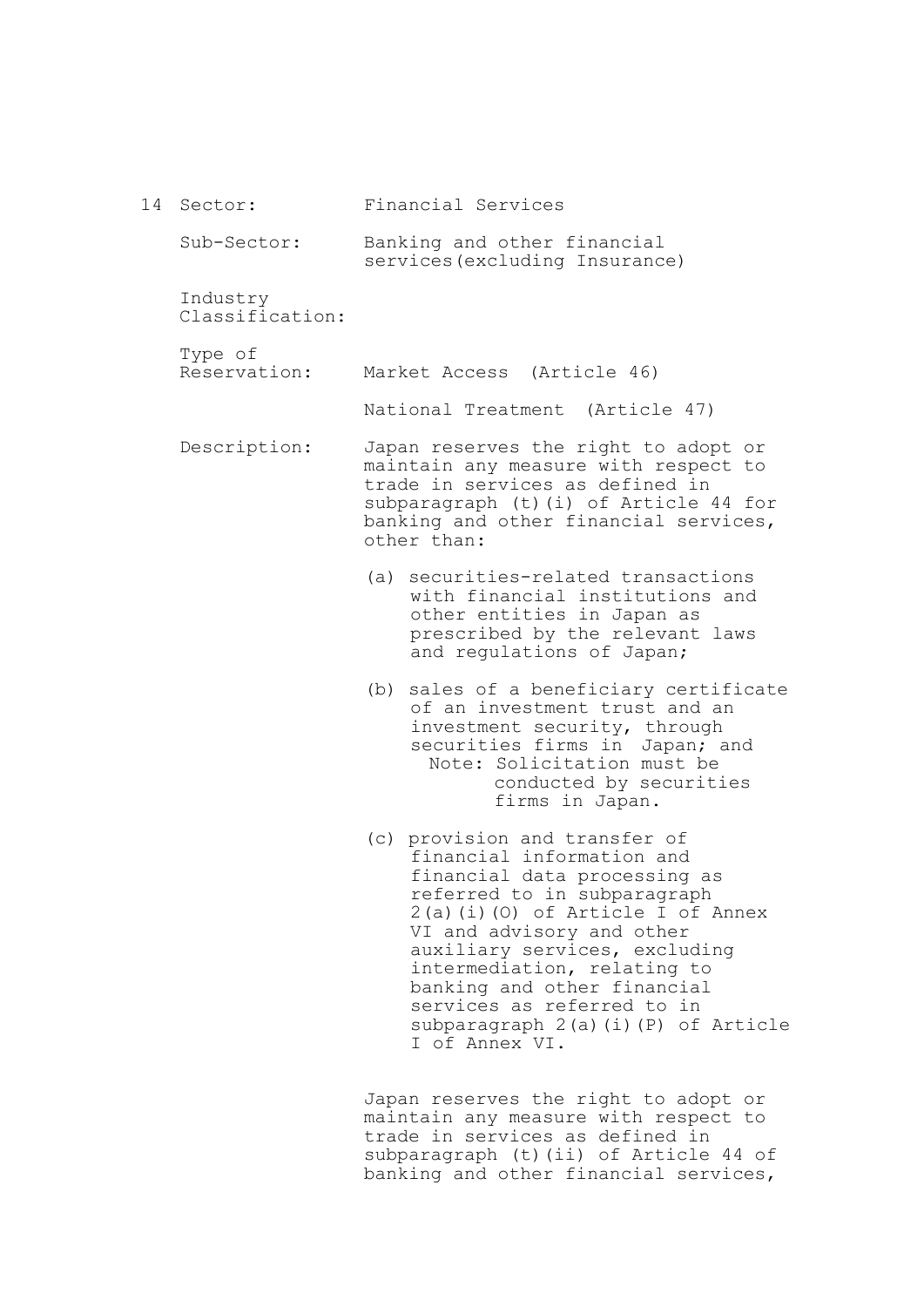other than the services as referred to in subparagraph 2(a)(i)(E) to (P) of Article I of Annex VI.

Existing Measures: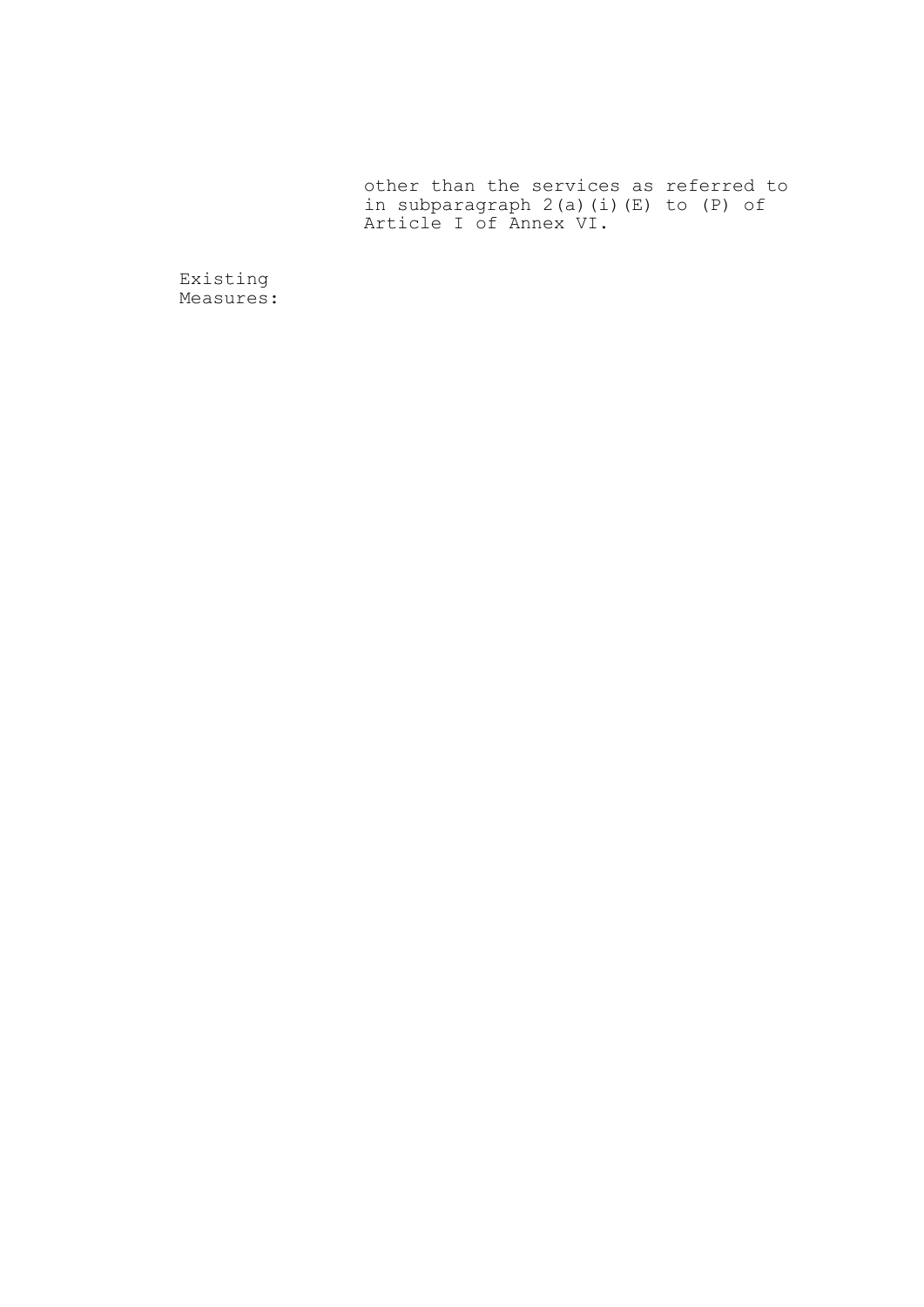| 15 | Sector:                     | Financial Services                                                                                                                                                                                                                                                                                                                                                                                                                                                                                  |
|----|-----------------------------|-----------------------------------------------------------------------------------------------------------------------------------------------------------------------------------------------------------------------------------------------------------------------------------------------------------------------------------------------------------------------------------------------------------------------------------------------------------------------------------------------------|
|    | Sub-Sector:                 | Insurance and Insurance-Related<br>Services                                                                                                                                                                                                                                                                                                                                                                                                                                                         |
|    | Industry<br>Classification: |                                                                                                                                                                                                                                                                                                                                                                                                                                                                                                     |
|    | Type of<br>Reservation:     | Market Access (Article 46)                                                                                                                                                                                                                                                                                                                                                                                                                                                                          |
|    |                             | National Treatment (Article 47)                                                                                                                                                                                                                                                                                                                                                                                                                                                                     |
|    | Description:                | Japan reserves the right to adopt or<br>maintain any measure with respect to<br>trade in services as defined in<br>subparagraph (t) (i) of Article 44 and<br>trade in services as defined in<br>subparagraph (t) (ii) of Article 44 for<br>insurance and insurance-related<br>services, other than the following<br>services, whether supplied by a<br>financial service supplier of<br>Switzerland established in Switzerland<br>as a principal, through an<br>intermediary or as an intermediary: |
|    |                             | (a) insurance of risks relating to:                                                                                                                                                                                                                                                                                                                                                                                                                                                                 |
|    |                             | (i) maritime shipping and<br>commercial aviation and space<br>launching and freight<br>(including satellites), with<br>such insurance to cover any or<br>all of the following: the goods<br>being transported, the vehicle<br>transporting the goods and any<br>liability arising therefrom;<br>and                                                                                                                                                                                                 |
|    |                             | (ii) goods in international transit;<br>and                                                                                                                                                                                                                                                                                                                                                                                                                                                         |
|    |                             | (b) reinsurance, retrocession and the<br>services auxiliary to insurance as<br>referred to in subparagraph<br>$2(a)(i)(D)$ of Article I of Annex<br>VI.                                                                                                                                                                                                                                                                                                                                             |
|    |                             | Insurance intermediation<br>Note:<br>services may be supplied only<br>for insurance contracts<br>allowed to be supplied in                                                                                                                                                                                                                                                                                                                                                                          |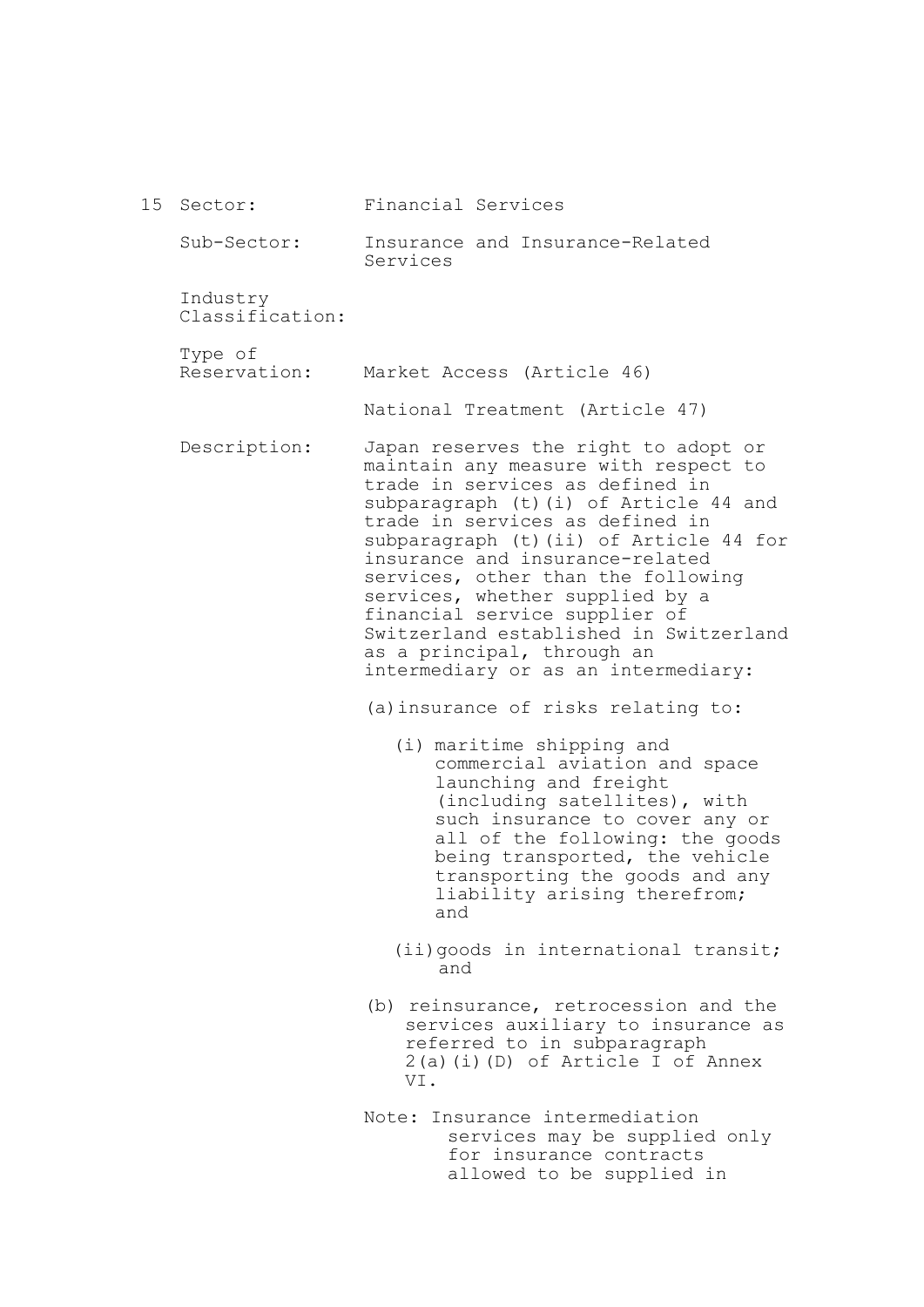Japan.

Existing Measures: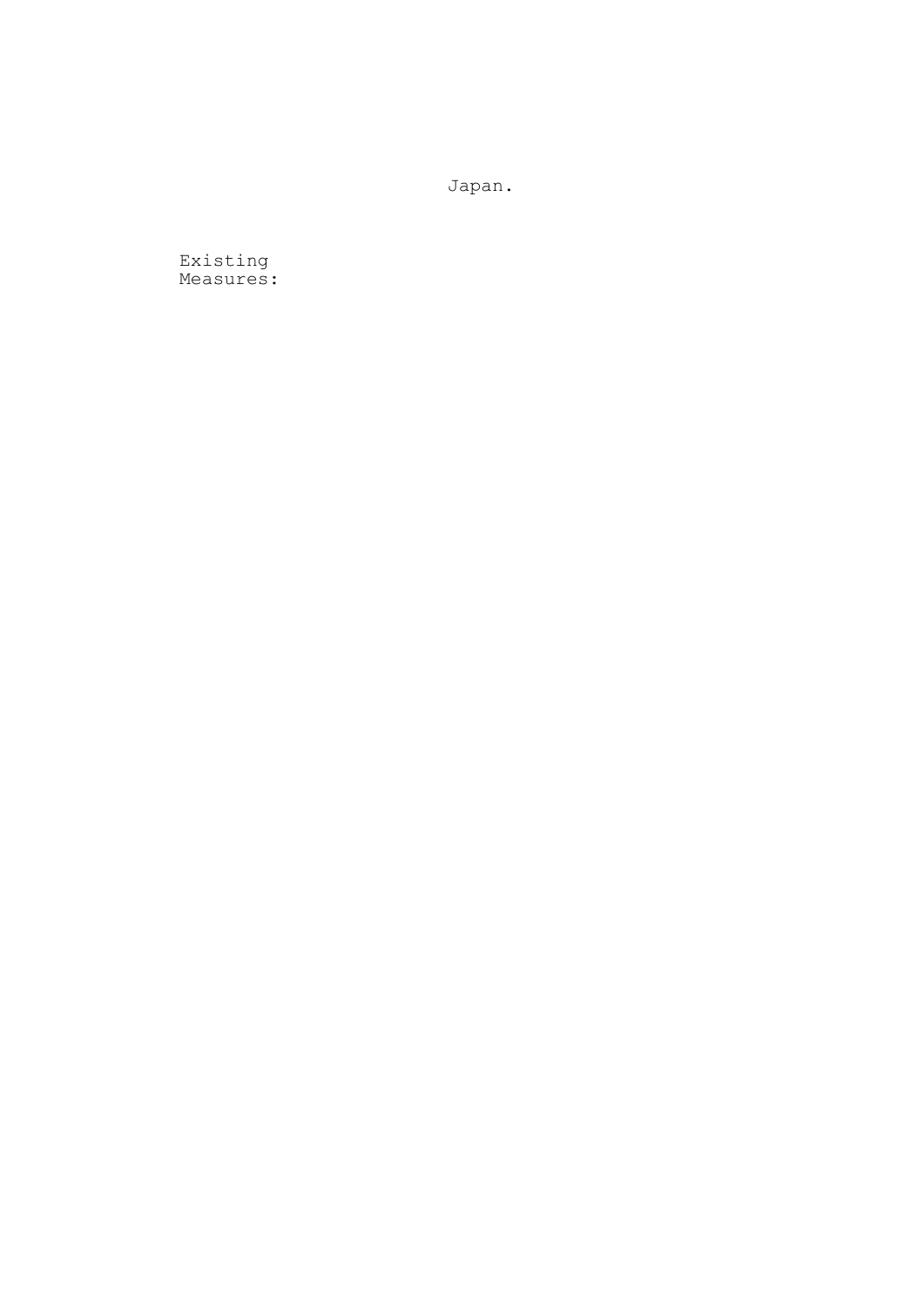| 16 Sector:                  | Fisheries                                                                                                                                                                                                                 |
|-----------------------------|---------------------------------------------------------------------------------------------------------------------------------------------------------------------------------------------------------------------------|
| Sub-Sector:                 | Fisheries within the Territorial Sea,<br>Internal Waters, Exclusive Economic<br>Zone and Continental Shelf                                                                                                                |
| Industry<br>Classification: | JSIC 031 Marine fisheries                                                                                                                                                                                                 |
|                             | JSIC 032 Inland water fisheries                                                                                                                                                                                           |
|                             | JSIC 041 Marine aquaculture                                                                                                                                                                                               |
|                             | JSIC 042 Inland water aquaculture                                                                                                                                                                                         |
|                             | JSIC 8093 Recreational fishing<br>quide business                                                                                                                                                                          |
| Type of<br>Reservation:     | Most-Favoured-Nation Treatment<br>(Article 45)                                                                                                                                                                            |
|                             | Market Access (Article 46)                                                                                                                                                                                                |
|                             | National Treatment (Article 47)                                                                                                                                                                                           |
| Description:                | Japan reserves the right to adopt or<br>maintain any measure relating to<br>the supply of services<br>in fisheries in the territorial sea,<br>internal waters, exclusive economic<br>zone and continental shelf of Japan. |
|                             | For the purposes of this reservation,<br>"Fisheries" means the work<br>of taking and cultivation of aquatic<br>resources, including the following<br>fisheries related services:                                          |
|                             | (a) investigation of aquatic<br>resources without taking such<br>resources;                                                                                                                                               |
|                             | (b) luring of aquatic resources;                                                                                                                                                                                          |
|                             | (c) preservation and processing of<br>fish catches;                                                                                                                                                                       |
|                             | (d) transportation of fish catches<br>and fish products; and                                                                                                                                                              |
|                             | (e) provision of supplies to other<br>vessels used for fisheries.                                                                                                                                                         |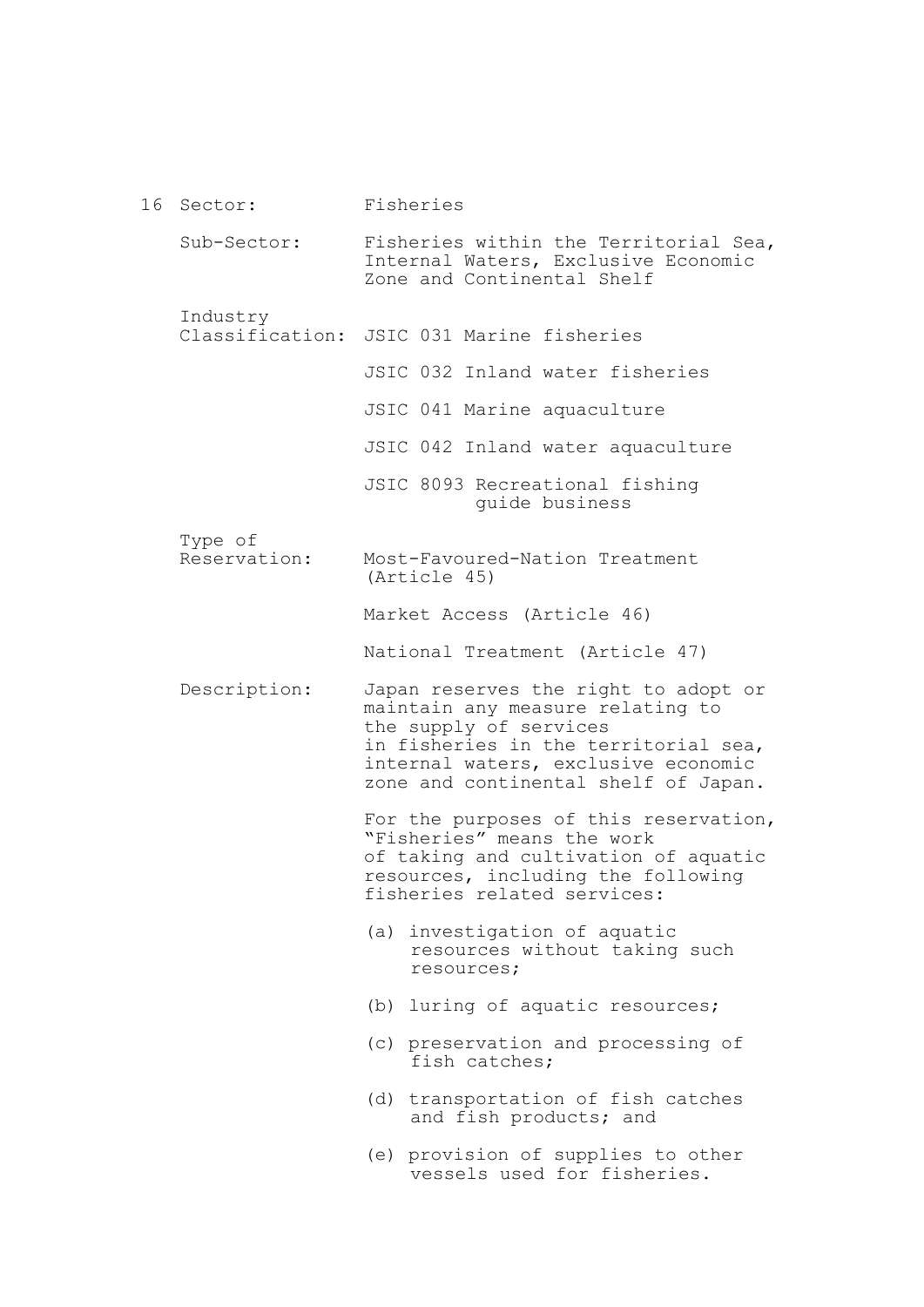Existing<br>Measures: Foreign Exchange and Foreign Trade Law (Law No. 228 of 1949), Article 27 Cabinet Order on Foreign Direct Investment (Cabinet Order No. 261 of 1980), Article 3 Law for Regulation of Fishing Operation by Foreign Nationals (Law No. 60 of 1967), Articles 3, 4 and 6 Law concerning the Exercise of Sovereign Rights concerning Fisheries in the Exclusive Economic Zones (Law No. 76 of 1996), Articles 4 through 12 and 14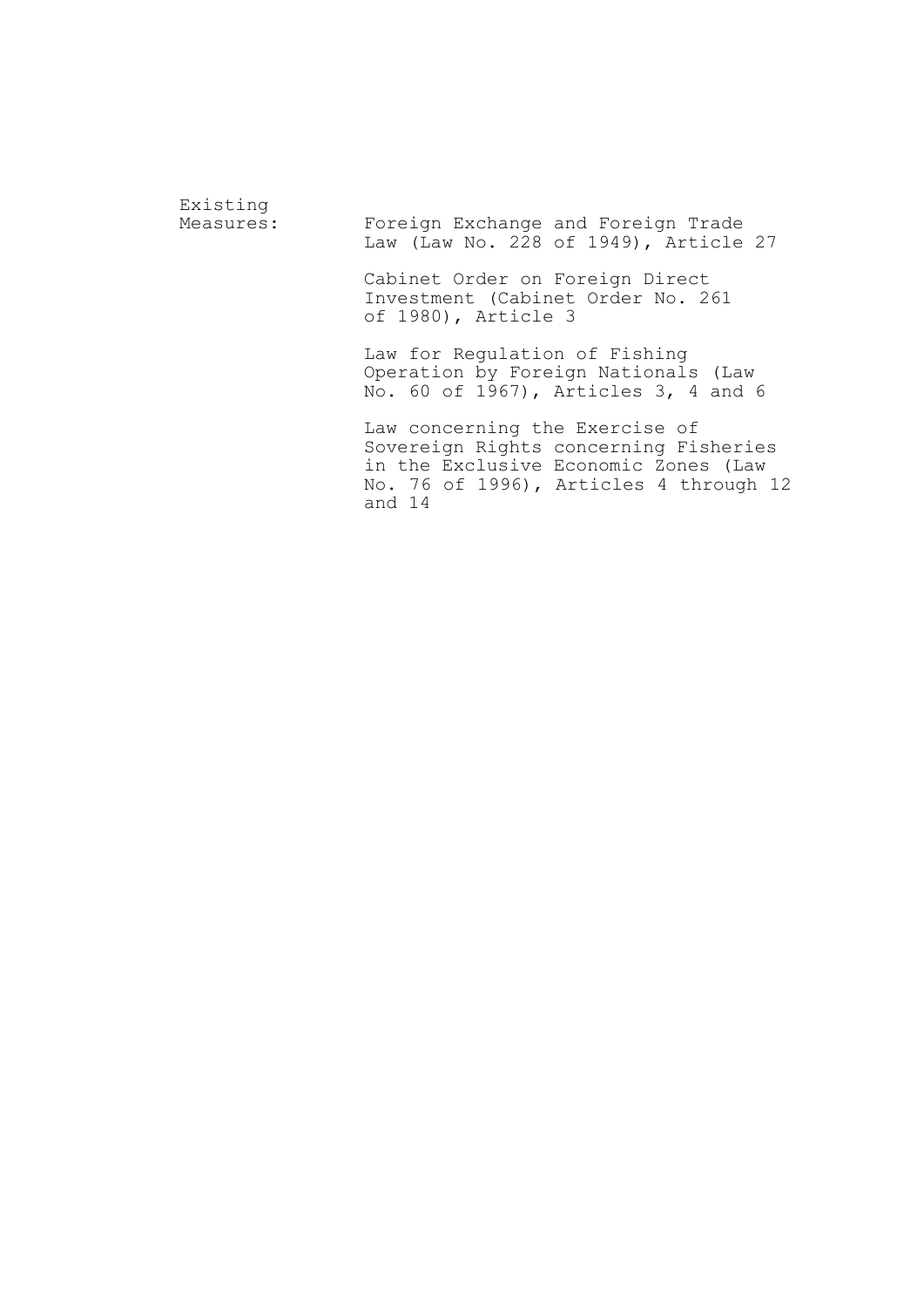| 17 Sector:                  | Land Transaction                                                                                                                                                                                                                                                                                                             |
|-----------------------------|------------------------------------------------------------------------------------------------------------------------------------------------------------------------------------------------------------------------------------------------------------------------------------------------------------------------------|
| Sub-Sector:                 |                                                                                                                                                                                                                                                                                                                              |
| Industry<br>Classification: |                                                                                                                                                                                                                                                                                                                              |
| Type of<br>Reservation:     | Most-Favoured-Nation Treatment<br>(Article 45)                                                                                                                                                                                                                                                                               |
|                             | National Treatment (Article 47)                                                                                                                                                                                                                                                                                              |
| Description:                | With respect to the acquisition or<br>lease of land properties in Japan,<br>prohibitions or restrictions may be<br>imposed by Cabinet Order on Swiss<br>nationals or legal persons, where<br>Japanese nationals or legal persons<br>are placed under identical or similar<br>prohibitions or restrictions in<br>Switzerland. |
| Existing<br>Measures:       | Alien Land Law (Law No. 42, 1925),<br>Article 1                                                                                                                                                                                                                                                                              |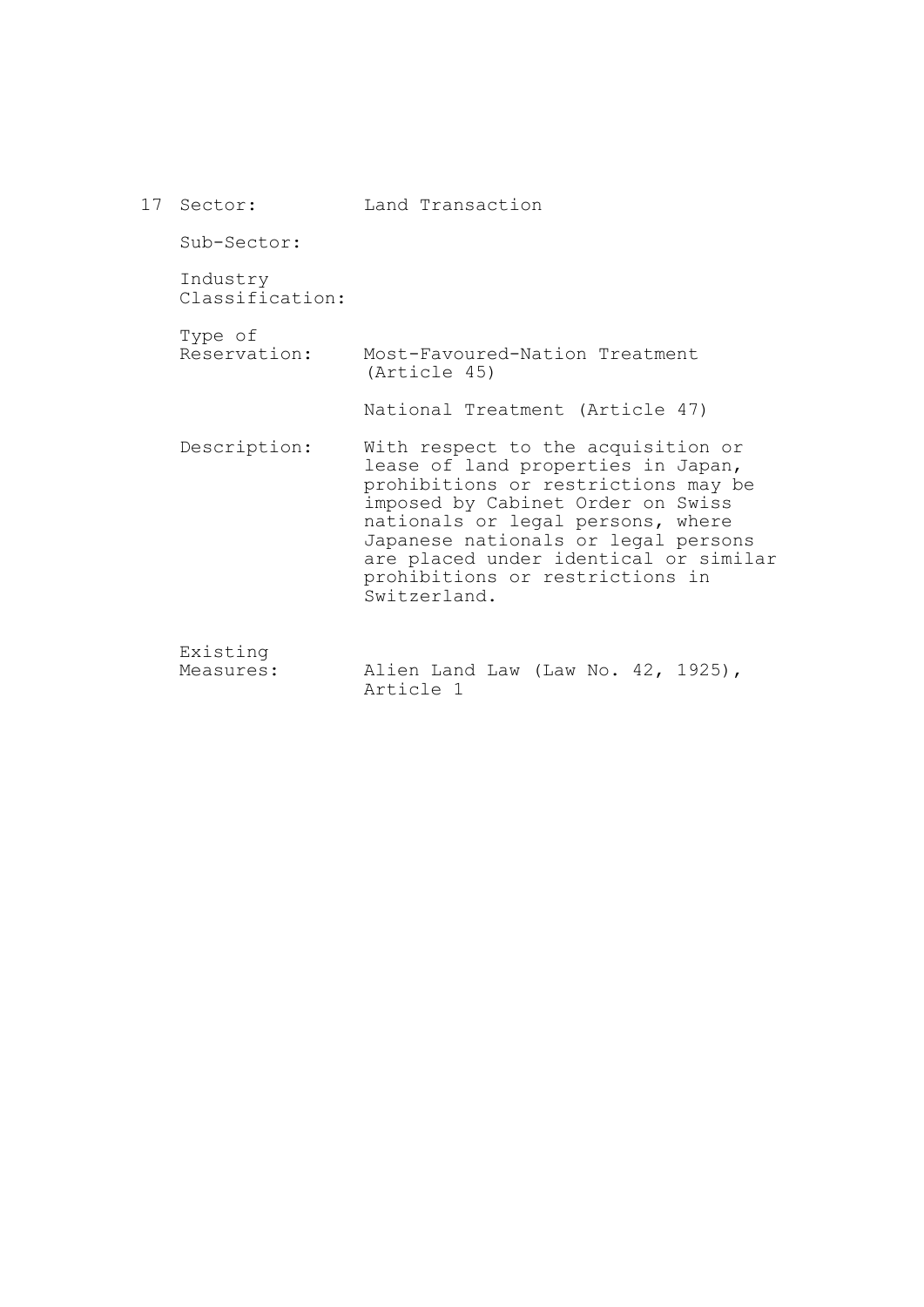18 Sector: Sub-Sector: Industry Classification: Type of Reservation: Market Access (Article 46) Description: Existing Measures: Manufacturing Services Incidental to Aircraft Industry, Explosives Industry, Arms Industry and Aerospace Industry National Treatment (Article 47) Japan reserves the right to adopt or maintain any measure relating to the supply of services in this sub-sector. Aircraft Manufacturing Industry Law (Law No. 237 of 1952), Articles 2 through 5 Ordnance Manufacturing Law (Law No. 145 of 1953), Article 5 Foreign Exchange and Foreign Trade Law (Law No. 228 of 1949), Article 27 Cabinet Order on Foreign Direct Investment (Cabinet Order No. 261 of 1980), Article 3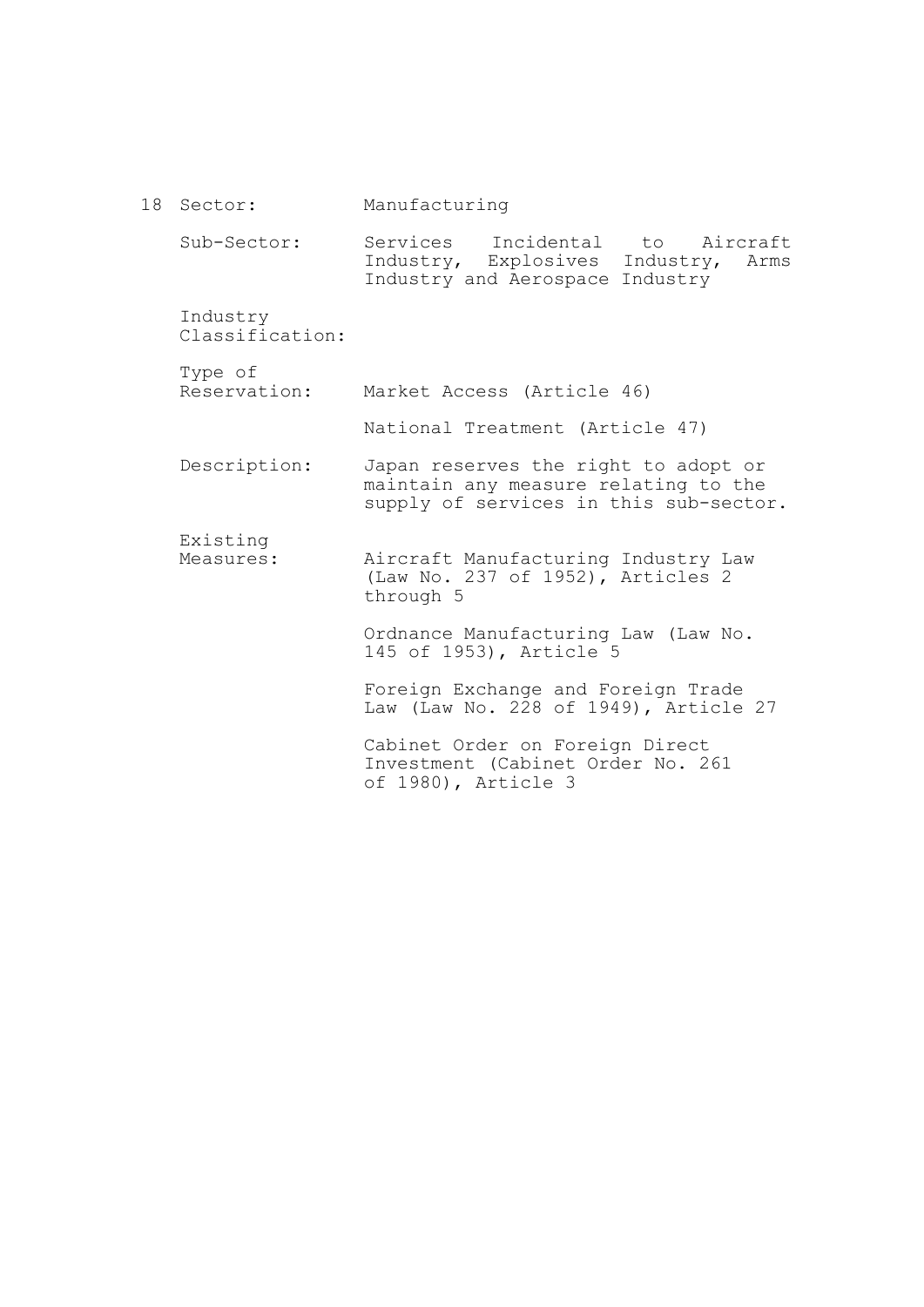|  | 19 Sector:                  | Public Law Enforcement and<br>Correctional Services and Social<br>Services                                                                                                                                                                                                                                                   |
|--|-----------------------------|------------------------------------------------------------------------------------------------------------------------------------------------------------------------------------------------------------------------------------------------------------------------------------------------------------------------------|
|  | Sub-Sector:                 |                                                                                                                                                                                                                                                                                                                              |
|  | Industry<br>Classification: |                                                                                                                                                                                                                                                                                                                              |
|  | Type of<br>Reservation:     | Most-Favoured-Nation Treatment<br>(Article 45)                                                                                                                                                                                                                                                                               |
|  |                             | Market Access (Article 46)                                                                                                                                                                                                                                                                                                   |
|  |                             | National Treatment (Article 47)                                                                                                                                                                                                                                                                                              |
|  | Description:                | Japan reserves the right to adopt or<br>maintain any measure relating to<br>the supply of services in<br>public law enforcement and<br>correctional services, and in social<br>services such as income security or<br>insurance, social security or<br>insurance, social welfare, public<br>training, health and child care. |

Existing Measures: